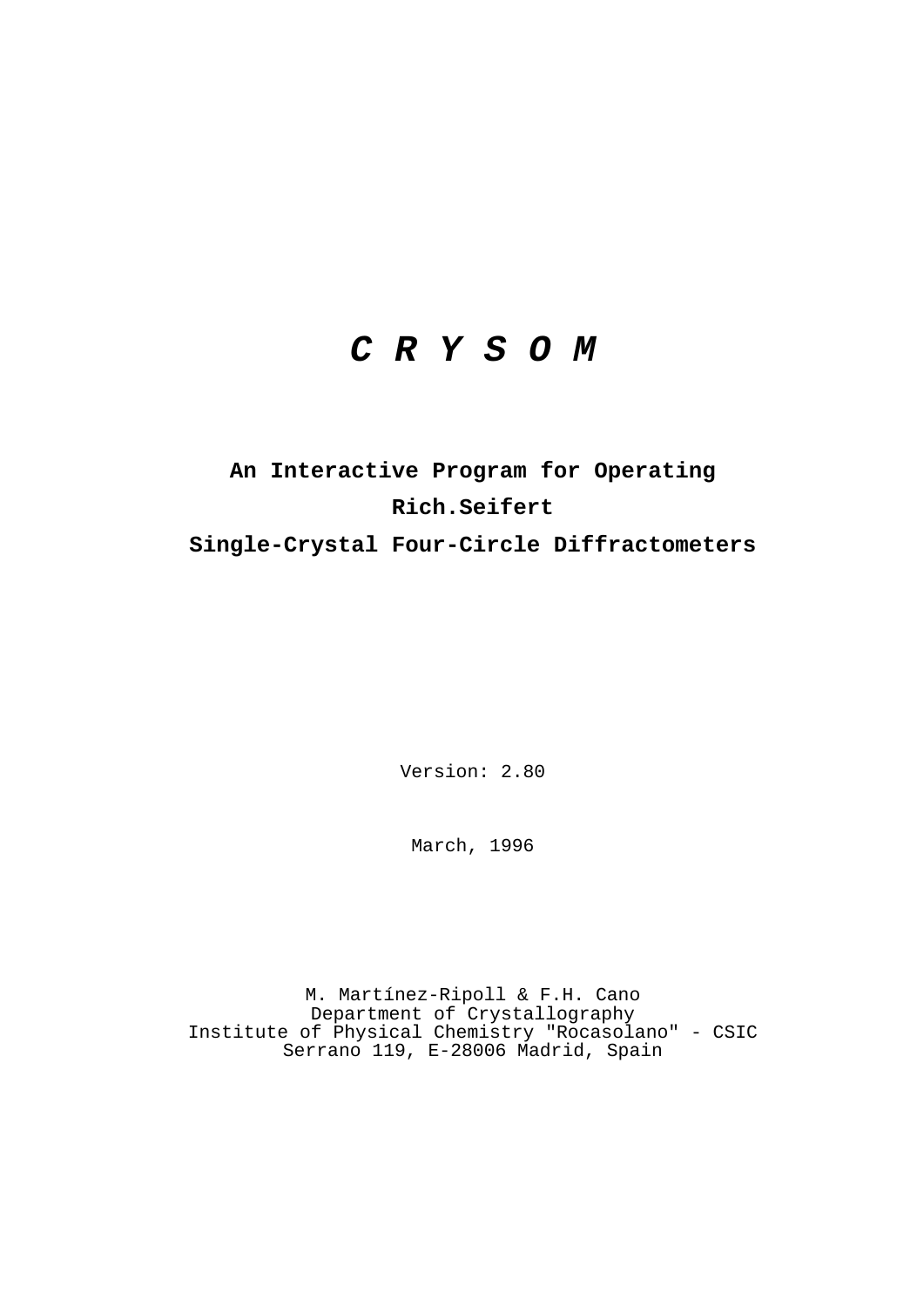## **CONTENTS**

|                                                                            | 4   |
|----------------------------------------------------------------------------|-----|
| THE.                                                                       | 7   |
|                                                                            | 8   |
| USING<br>THE.                                                              |     |
| FILES ASSIGNED<br>SESSION  8<br>THE<br>TО                                  |     |
| CONDITIONS<br>CHECKING SOME<br>GENERAL                                     | - 9 |
| CRYSTAL<br>MOUNTING<br>CENTERING<br>AND                                    | 11  |
| THE CRYSTAL ORIENTATION<br>DETERMINATION OF<br>AUTOMATIC                   | 12  |
| MODIFYING<br><b>THE</b><br>CRYSTAL ORIENTATION                             | 18  |
| ORIENTATION<br>A MORE ACCURATE<br>CRYSTAL<br>GETTING                       | 21  |
| DETERMINATION OF BRAGG ANGLES FOR LATTICE REFINEMENT 23<br><b>ACCURATE</b> |     |
| CONDITIONS<br>FOR THE<br>DATA COLLECTION<br>CHOOSING THE                   | 25  |
| INTENSITY DATA<br>COLLECTING<br>THE.                                       | 31  |
| COMMANDS AND SUBCOMMANDS<br>DESCRIPTION OF                                 | 33  |
| FILES                                                                      | 33  |
|                                                                            |     |
| DUMP1                                                                      | 34  |
| PRON                                                                       | 34  |
| PROFF                                                                      | 34  |
| WAVE                                                                       | 34  |
|                                                                            | 34  |
| SIGMA                                                                      | 35  |
| ATTEN                                                                      | 35  |
| LLIM                                                                       | 35  |
| NREF                                                                       | 35  |
|                                                                            | 36  |
| OUASI                                                                      | 36  |
| DATI                                                                       | 36  |
| DATT                                                                       | -36 |
| DATT                                                                       | 37  |
| DATT                                                                       | 37  |
| DATT                                                                       | 37  |
| DATT                                                                       | 38  |
| DATT                                                                       | 38  |
| DATT                                                                       | 38  |
| DATT                                                                       | 40  |
| <b>DATT</b>                                                                | 40  |
| DATT                                                                       | 40  |
| DATI<br>SAVE                                                               | 41  |
| DATO                                                                       | 41  |
|                                                                            | 41  |
| <b>MODZER</b>                                                              | 42  |
| LZER                                                                       | 42  |
|                                                                            | 42  |
| ALIGN                                                                      | 43  |
| VTEW                                                                       |     |
| <b>SEARCH</b>                                                              | 43  |
| <b>DETCEL</b>                                                              | 44  |
| INDEX                                                                      | 45  |
| <b>REDCEL</b>                                                              | 45  |
| <b>MODOM</b>                                                               | 45  |
| TWIN                                                                       | 45  |
| LATREF                                                                     | 46  |
| PKLIS                                                                      | 46  |
| PKINC                                                                      | 46  |
| PKSKP                                                                      | 47  |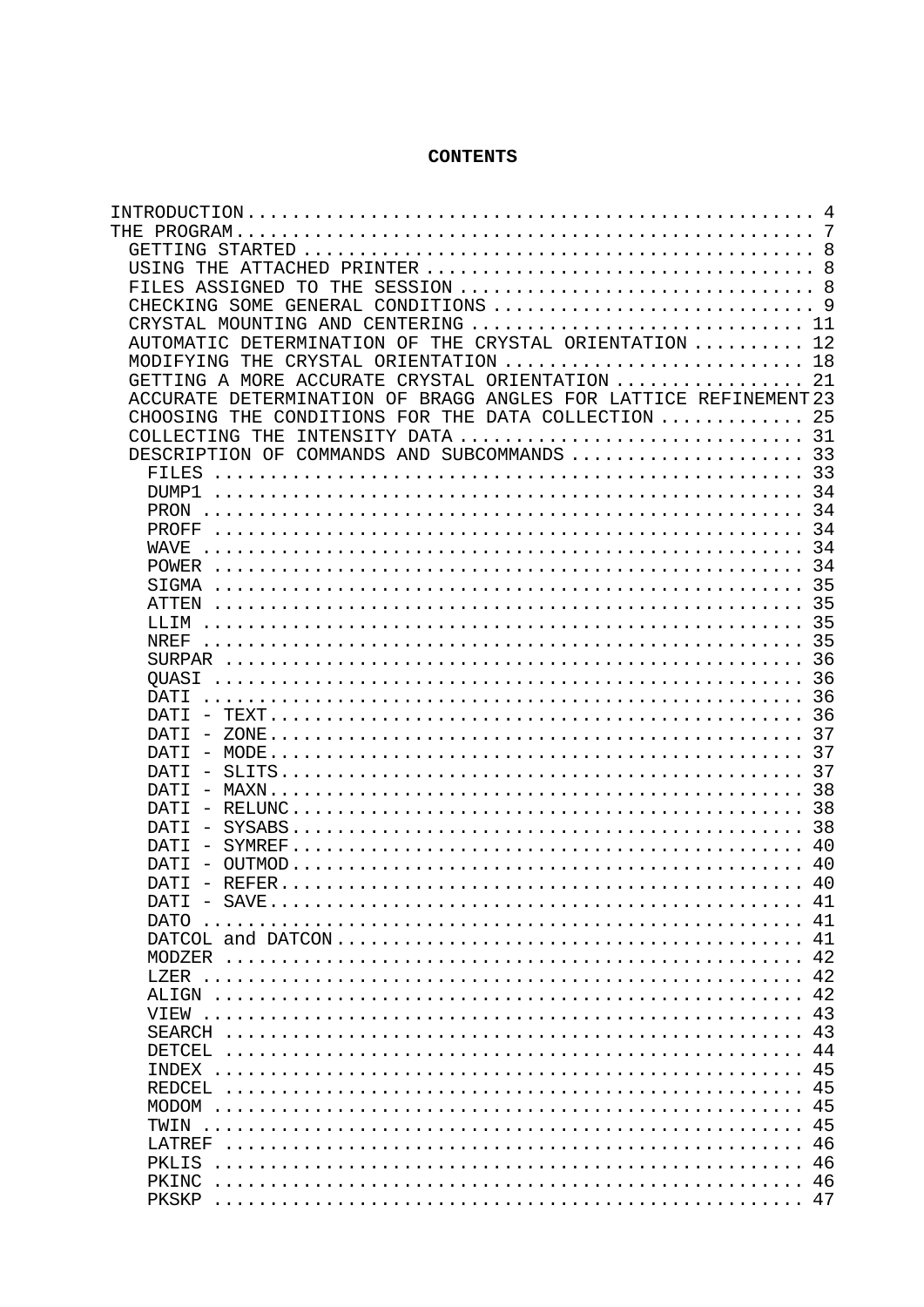| <b>PKRES</b>                         | 47  |
|--------------------------------------|-----|
| <b>PKREM</b>                         | 47  |
| <b>MO<sub>'</sub>T</b>               |     |
| LDCEL.                               |     |
| LRCEL.                               | 48  |
| <b>T.RMT</b>                         | 48  |
| CENFAC                               |     |
| <b>CENMOD</b>                        |     |
| CENPK                                | 49  |
| CENTAR                               | 49  |
| GOANG                                |     |
| GOHKI,                               |     |
|                                      |     |
| <b>SHUTO</b>                         |     |
| <b>SHUTC</b>                         |     |
| <b>XCOM</b>                          |     |
| SCAN                                 |     |
| PT.OT                                |     |
| <b>T.ANG</b>                         |     |
| <b>EXTT</b>                          |     |
|                                      |     |
|                                      |     |
| LIST OF COMMANDS AND SUBCOMMANDS  53 |     |
|                                      |     |
|                                      | -54 |
| <b>RECORD</b>                        |     |
| <b>RECORD</b>                        |     |
|                                      |     |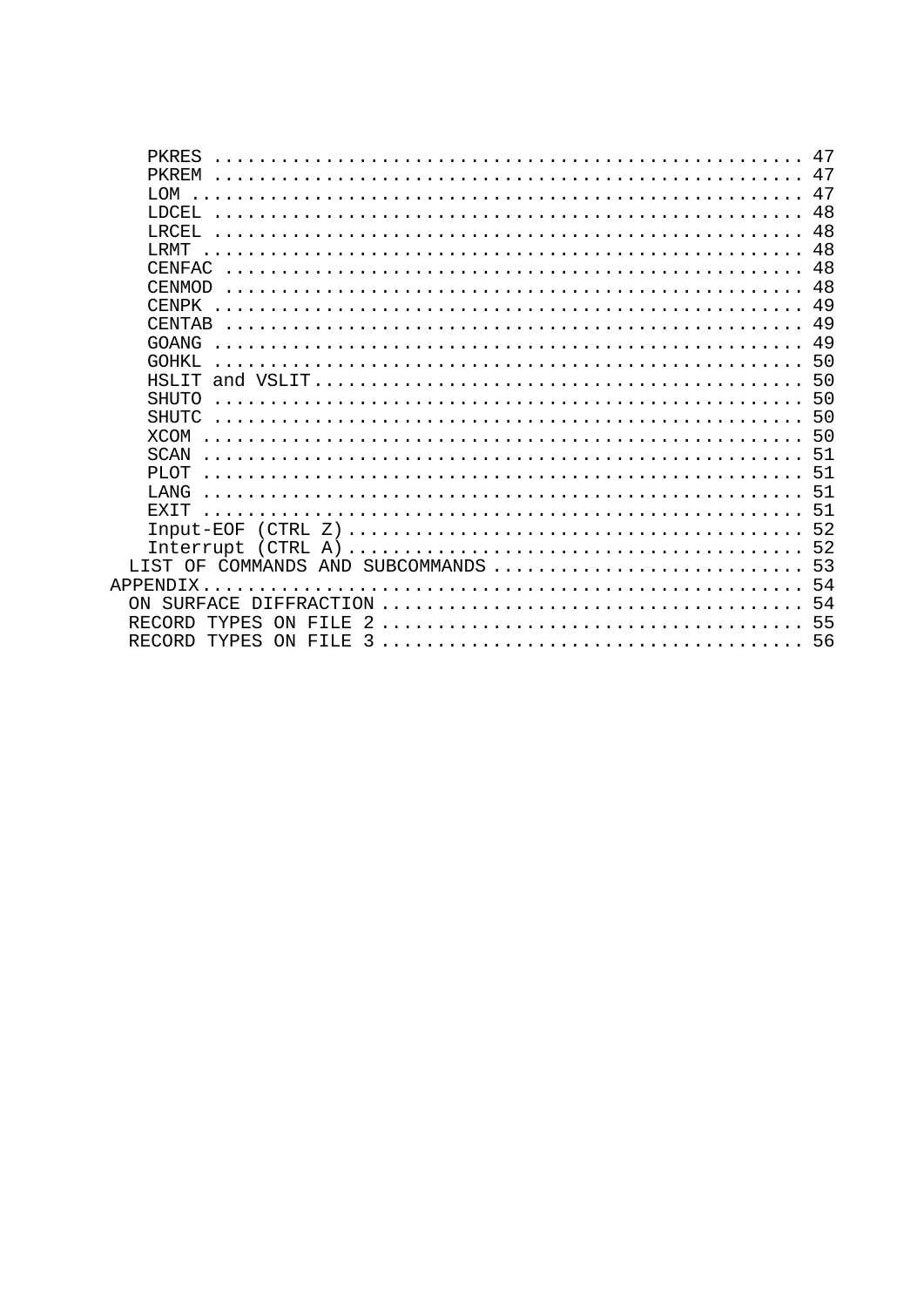## <span id="page-3-0"></span>**INTRODUCTION**

The program CRYSOM assumes the existence of a full-circle Eulerian cradle, but it can also be used with non-full-circle ones. Since the principles of such four-circles goniometers are well known and have been described in detail elsewhere $^1$  $^1$ , we shall discuss them here briefly.

The goniometer allows four independent rotations: three for the crystal (ω,  $\chi$ ,  $\varphi$ ) and one for the radiation detector (2θ). The full circle of the goniometer can rotate about a vertical axis passing through the goniometer center (ω rotation). The goniometer head can rotate inside of the full circle (χ rotation) and around itself (around the principal axis of the goniometer head, φ rotation). By rotating the  $\omega$ ,  $\chi$  and  $\varphi$  axes, any reciprocal point of the crystal can be brought onto the surface of Ewald sphere at the equatorial plane of the goniometer. The detector can rotate about an axis that coincides with the ω axis (2θ rotation) to receive the Bragg reflexion.

The crystal setting angles ( $\omega$ ,  $\chi$ ,  $\varphi$ ) are normally calculated in the so called bisecting geometry (the plane of the χ circle bisects the angle between the incident and the diffracted beams). In reciprocal space each lattice plane is represented by a point at a distance λ/*d* from the origin of the reciprocal space in a direction perpendicular to that plane, determining the so called reciprocal-lattice vector *d***\*** . The reciprocal points representing all possible lattice planes form a three-dimensional lattice, called reciprocal lattice. In this way, for each reciprocal point there is a reciprocal-lattice vector of the type:

## $d^* = ha^* + kb^* + lc^*$

where *h,k,l* are integers, known as the Miller indices of the lattice plane, and *a***\*** , *b***\*** , *c***\*** are the base vectors of the reciprocal lattice, related to the base vectors of the real

<span id="page-3-1"></span> 1 *Arndt, U.W. and Willis, B.T.M.*, Single crystal diffractometry, University Press, Cambridge 1966.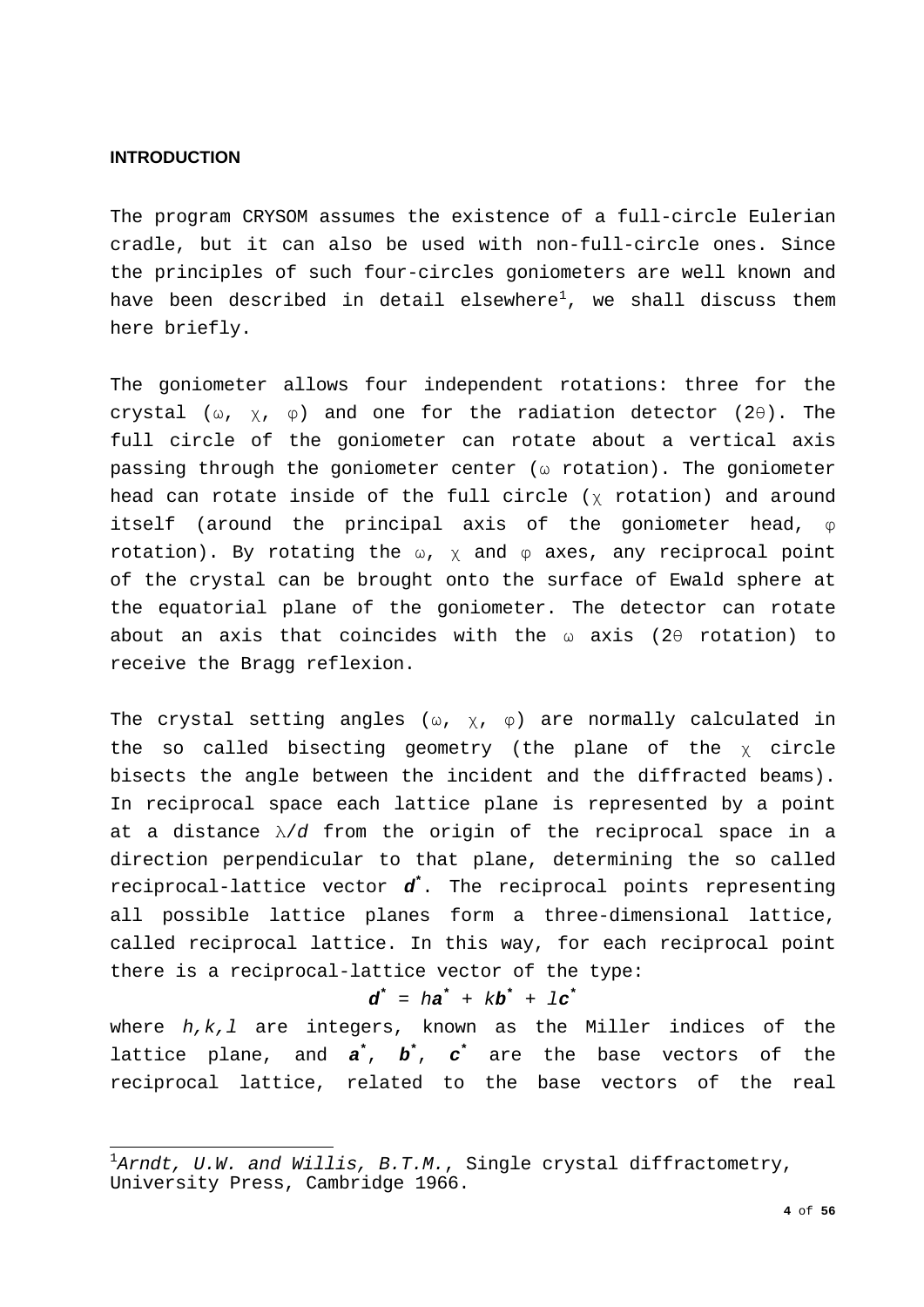lattice by:

$$
a.a^* = b.b^* = c.c^* = \lambda
$$
  
 $a.b^* = b.c^* = c.a^* = a^*.b = b^*.c = c^*.a = 0$ 

To describe the orientation of the crystal in the goniometer, we use an orthogonal coordinate system attached to the goniometer. If all angles are zero, the *x*-axis points, in the equatorial plane, in the same sense as the incident beam, the *z*-axis is vertical (pointing upwards) and the *y*-axis completes a right-handed system. Using this coordinate system, the three base vectors of the reciprocal lattice can be written in terms of their components along these axes, and so we can build a matrix *OM* which is known as the orientation matrix:

$$
OM = \begin{pmatrix} a_x^* & b_x^* & c_x^* \\ a_y^* & b_y^* & c_y^* \\ a_z^* & b_z^* & c_z^* \end{pmatrix}
$$

The orientation matrix can easily be used to calculate the coordinates of any reciprocal point (the components of any reciprocal vector *d***\*** ):

$$
\begin{pmatrix} x \\ y \\ z \end{pmatrix} = OM \cdot \begin{pmatrix} h \\ k \\ l \end{pmatrix}
$$

The *x, y, z* coordinates can be related to the goniometer angles for the bisecting setting through the following equations:

$$
d^* = \sqrt{x^2 + y^2 + z^2} = 2 \sin \theta
$$
  

$$
x = d^* \cdot \cos \chi \cdot \sin \phi
$$
  

$$
y = d^* \cdot \cos \chi \cdot \cos \phi
$$
  

$$
z = -d^* \cdot \sin \chi
$$

From these relations we can find  $x$  and  $\varphi$ , but we choose the solution where  $-90 \le \chi \le 90$ .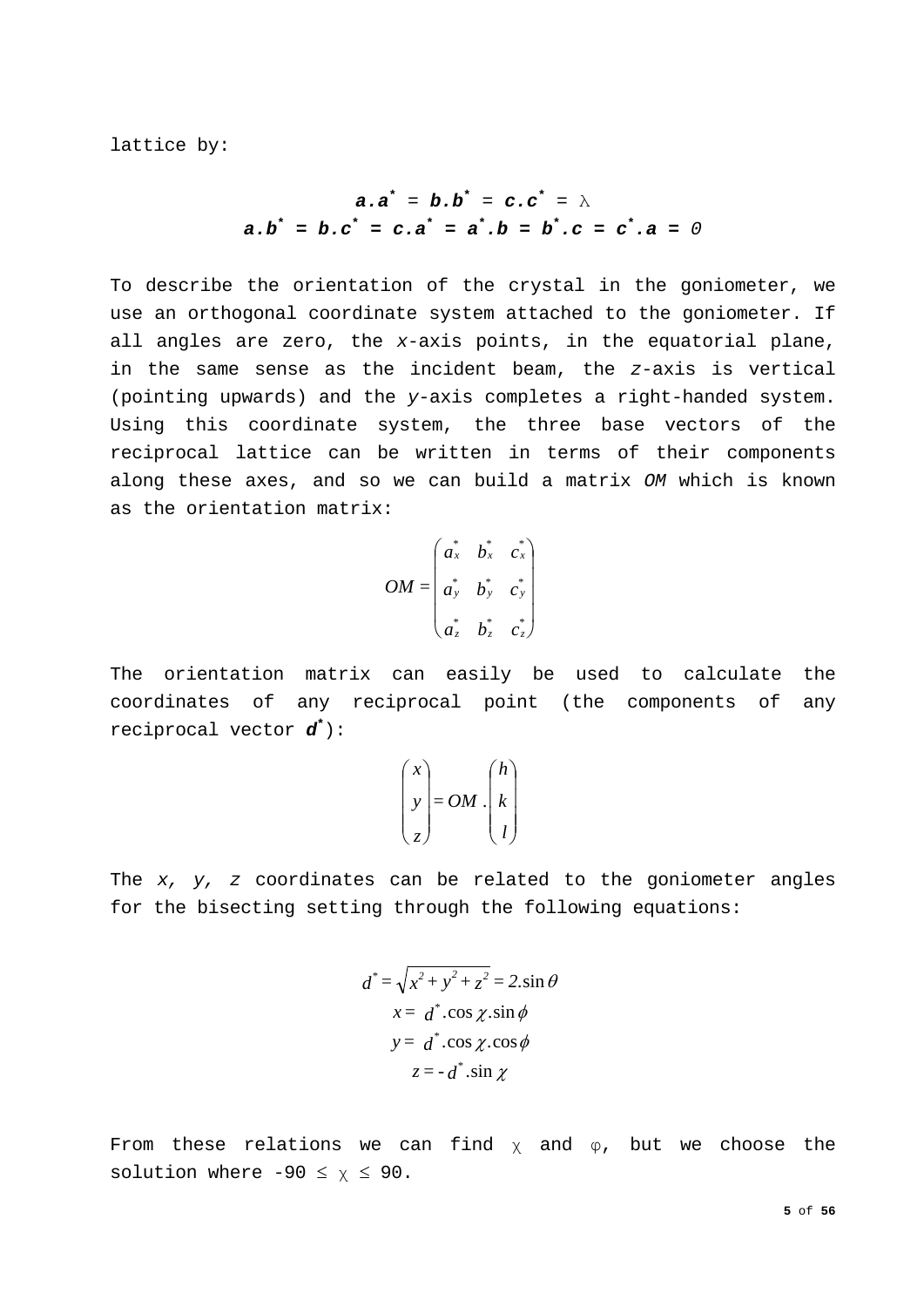At this point we shall briefly describe the procedure to be carried out before the diffracted intensities can be measured. The goniometer head (with the crystal mounted on it) is mounted on the goniometer. The crystal is then centered by hand, using the translations of the goniometer head, to bring it into the goniometer center, i.e. it is moved into a position such that when any axis ( $\chi$  and  $\varphi$ ) is rotated no further crystal displacement is observed. With such an arbitrary orientation of the crystal in the goniometer center we can then operate to search for several reflexions (normally 25) occurring in a small angular range. The observed angles where these reflexions occur can then be converted into points of the reciprocal space and thus we can look for the three shortest vectors (not lying in a plane) which will define the base vectors of the reciprocal lattice. Once the reciprocal lattice is known and the scan conditions have been selected, the goniometer can then automatically be positioned for collecting the intensity of every reciprocal point.

Two special features of CRYSOM are represented by the possibilities of:

- Using two manual slits instead of two automatic ones (normal case). This option is defined in the so called hardware file.
- Doing surface diffraction. This option can be switched on or off using just a software command. See also the Appendix.
- Assuming non-integer hkl reciprocal points for quasi-crystals cases (normally from the so called File 3).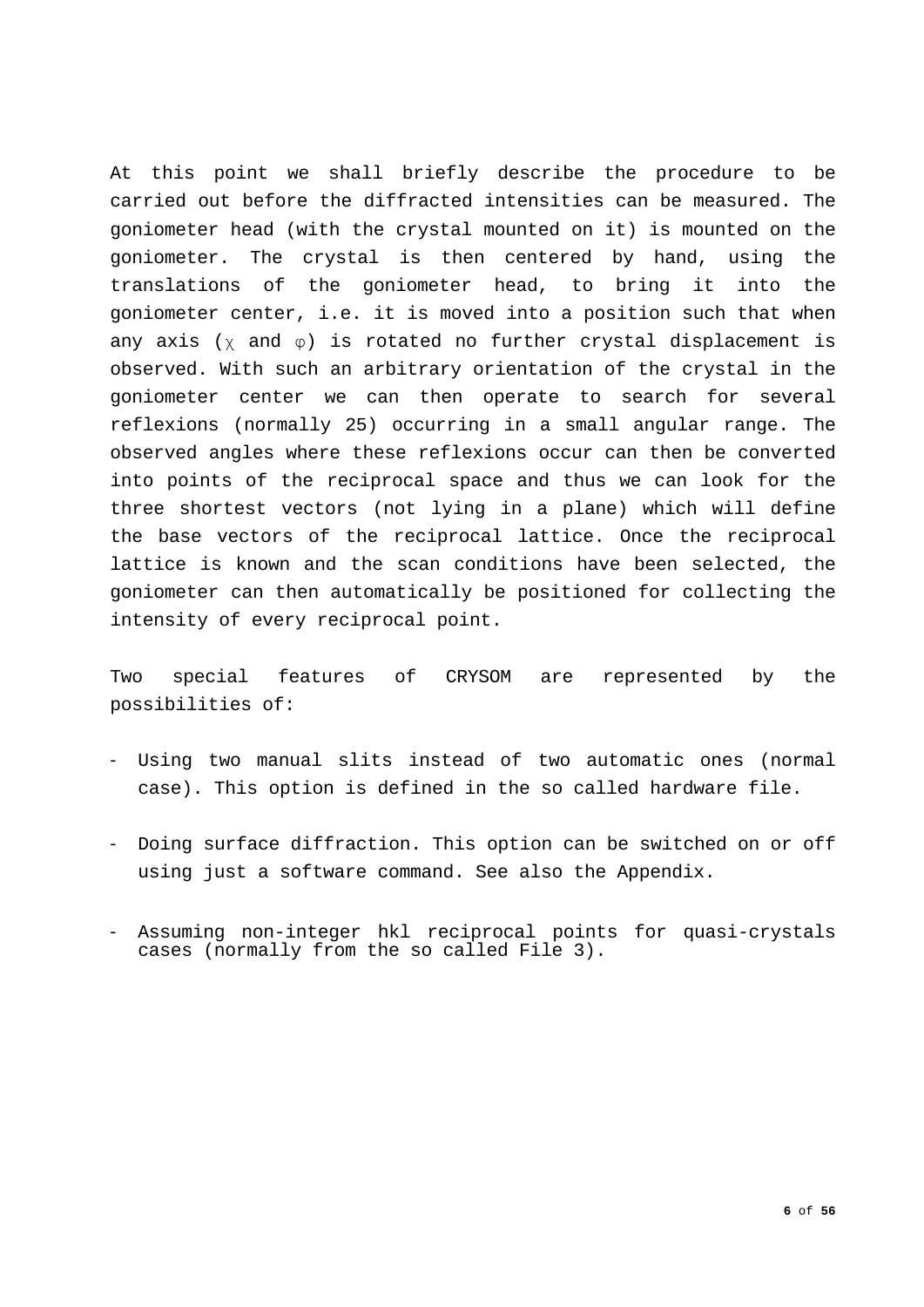## <span id="page-6-0"></span>**THE PROGRAM**

The CRYSOM program is written in a full interactive mode. For this purpose, once the program is loaded into memory, one can use several commands which carry out the work to be done, covering from the selection of general conditions, the peak-hunting procedure (to obtain the orientation matrix) up to the data collection process (measurement of the diffracted intensities). CRYSOM shows the "Ready..." status meaning that it can accept any external operator command.

The existing commands are listed below and are presented in groups according to their purpose. There is also a HELP command which informs about the meaning of the other ones.

HELP

| FILES<br>NREF               | DUMP1<br>SURPAR QUASI | PRON                            | PROFF<br>DATI          | WAVE<br>DATO          | <b>POWER</b><br>DATCOL | SIGMA<br>DATCON | ATTEN  | LLIM |
|-----------------------------|-----------------------|---------------------------------|------------------------|-----------------------|------------------------|-----------------|--------|------|
| ALIGN                       | LZER                  | MODZER                          |                        |                       |                        |                 |        |      |
| VIEW<br>PKLIS<br><b>LOM</b> | PKINC<br>LDCEL        | SEARCH DETCEL<br>PKSKP<br>LRCEL | INDEX<br>PKRES<br>LRMT | REDCEL MODOM<br>PKREM |                        | TWIN            | LATREF |      |
|                             | CENFAC CENMOD CENPK   |                                 | CENTAB                 |                       |                        |                 |        |      |
| <b>GOANG</b><br>LANG        | GOHKL                 | HSLIT                           | VSLIT                  | SHUTO                 | <b>SHUTC</b>           | XCOM            | SCAN   | PLOT |
| EXIT                        |                       |                                 |                        |                       |                        |                 |        |      |
|                             | Tnnut-FOF: Drecc      |                                 | $C$ TRI $\sim$ 7.      | and                   | nress Return           |                 |        |      |

Input-EOF: Press CTRL Z and press Return Interrupt: Press CTRL A

Some of these commands need additional operator input, which is automatically asked when it is needed. The input expected from the operator is presented in terms of clear questions, normally accompanied with default values for the answers, shown between brackets. The meaning of these individual commands is explained somewhere in this manual.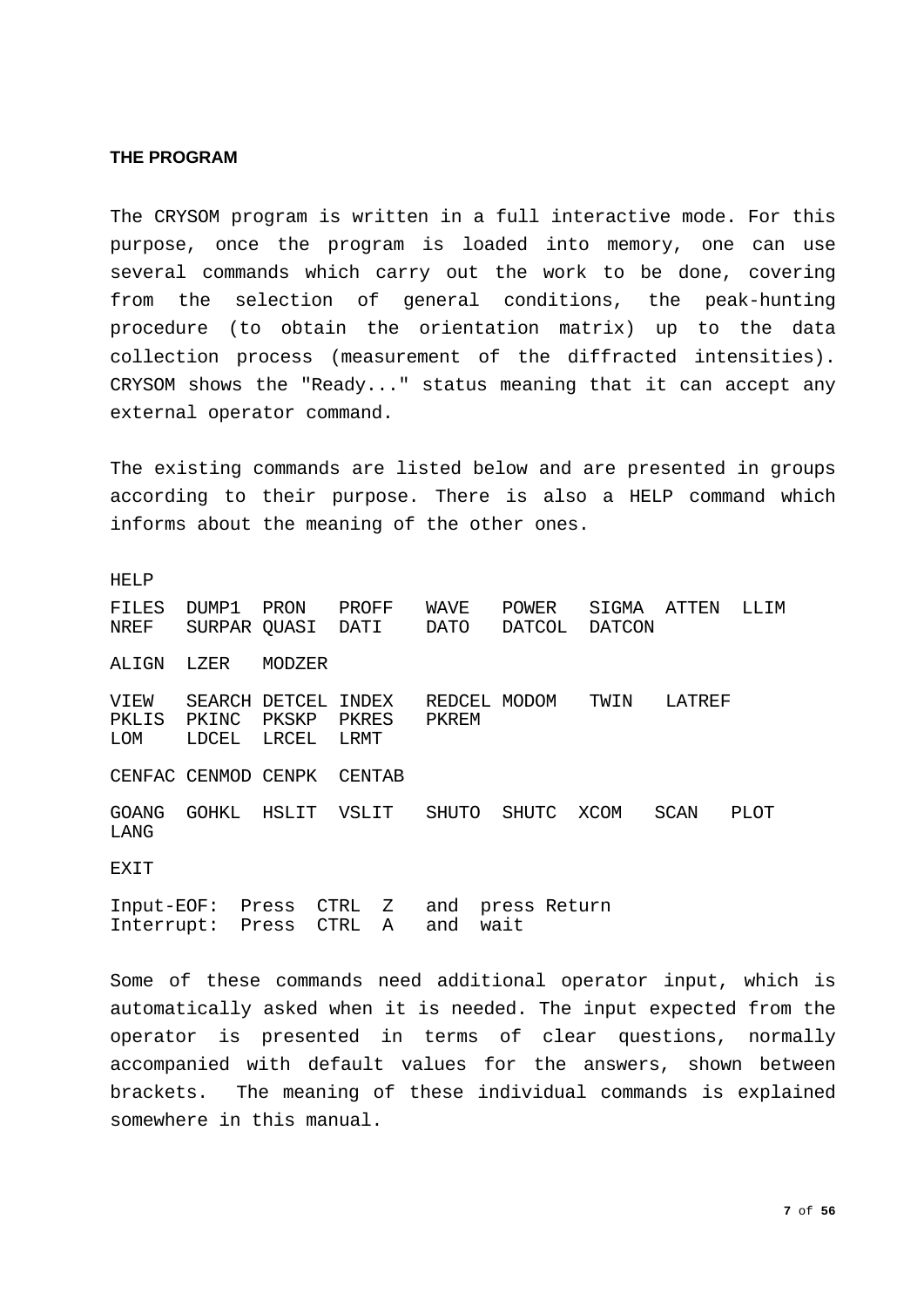## <span id="page-7-0"></span>*GETTING STARTED*

The program is loaded into memory by typing CRYSOM from the MS-DOS prompt and normally on the XDATA directory. At the moment of loading it asks for a job file having an extension of type X1A. Just type again CRYSOM and press the Return key. This file (CRYSOM.X1A) is just a void file which is used as an interface to the general Rich.Seifert way of programming.

The following paragraphs explain some operations to be done by the operator at program start.

## <span id="page-7-1"></span>*USING THE ATTACHED PRINTER*

CRYSOM produces an amount of information as the result of every command being introduced. This information can also be directed to an attached printer. This option can be activated at program start, answering "yes" to the corresponding question, or at any time when the program shows the "Ready..." status, using the command PRON (PRinting ON). The command PROFF (PRinting OFF) switches off this output option.

## <span id="page-7-2"></span>*FILES ASSIGNED TO THE SESSION*

Every time that CRYSOM is loaded into memory, three files are prepared. The first one (File 1), a binary file, will contain the information related to the actual experiment: tube parameters (wavelength, power), general conditions for peak recognition and centering, setting angles and indices of the reflexions used to calculate the orientation matrix, cell parameters and conditions to be used to collect the intensities. The second file (File 2) is an ASCII one prepared to contain the output of the data collection process (hkl indices, intensities and other measurement data). The third file (File 3), also ASCII, is dedicated to contain a list of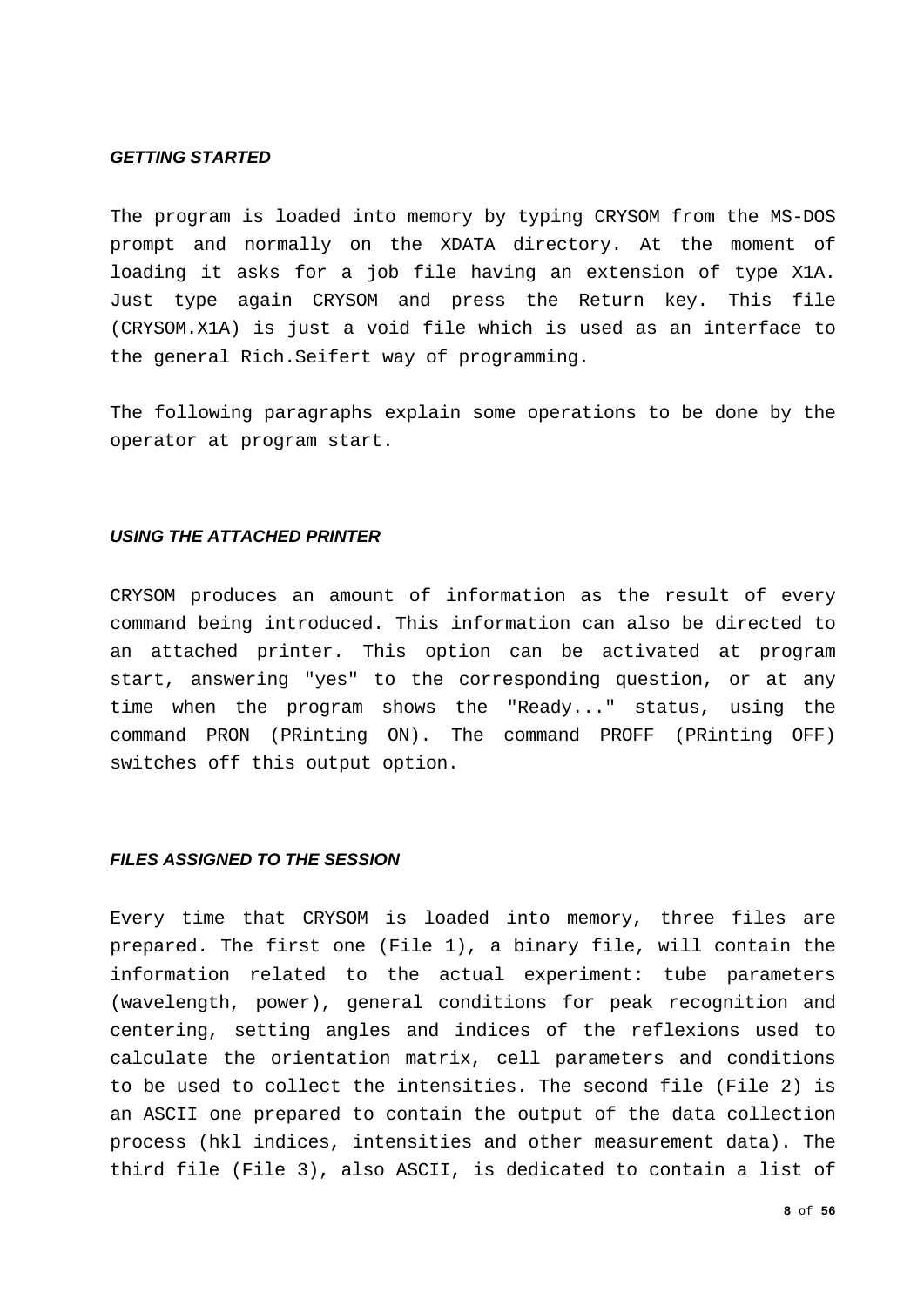input *hkl* indices, only to be used if the reflexions to be collected are not to be automatically generated by the program; this file can also contain non-integer *hkl* indices for quasicrystals, in which case the QUASI instruction should previously be used to select this feature. The names and extensions of these three files can be selected by the operator and normally will be selected to remember its contents. Thus, if the file names are selected as the compound identification (for instance TEST), File 1 can be selected as TEST.TAB to remember that it is dedicated to contain the TABle of parameters to be used in the experiment, File 2 can be selected as TEST.DAT to remember that it will contain the output of the DATa collection process and File 3 can be chosen as TEST.HKL (it may contain the *hkl* indices of the reflexions to be collected). In this way, if one has to interrupt a working session and restart it again, all the information of the old session will be automatically loaded if the appropiated files are selected at the program start. The files assigned to the session can be changed at any time just using the command FILES.

## <span id="page-8-0"></span>*CHECKING SOME GENERAL CONDITIONS*

Before starting the work, the value of some general parameters should be checked.

If the wavelength shown does not correspond to the actual X-ray tube, use the WAVE command to update it.

Check that the tube parameters listed (kV and mA) are appropriated for your tube and, in case, correct them by using the POWER command.

Check that the "Peak centering factor" listed is 1.00 degrees (this is an appropriated value for almost any crystal) and, if necessary, correct it with the CENFAC (Centering FACtor) command.

The peak centering mode should normally be 1; change it, if necessary, using CENMOD.

Check also that the "Sigma criterion" to recognize peaks shows a value of 15.00 (this is also a reasonable value to start with) and, if necessary, use the SIGMA command to update it.

The output line showing the Plotting conditions should contain the following values: Plot: YES, Hardcopy: NO, Max. cps: 10000 (or a

**9** of **56**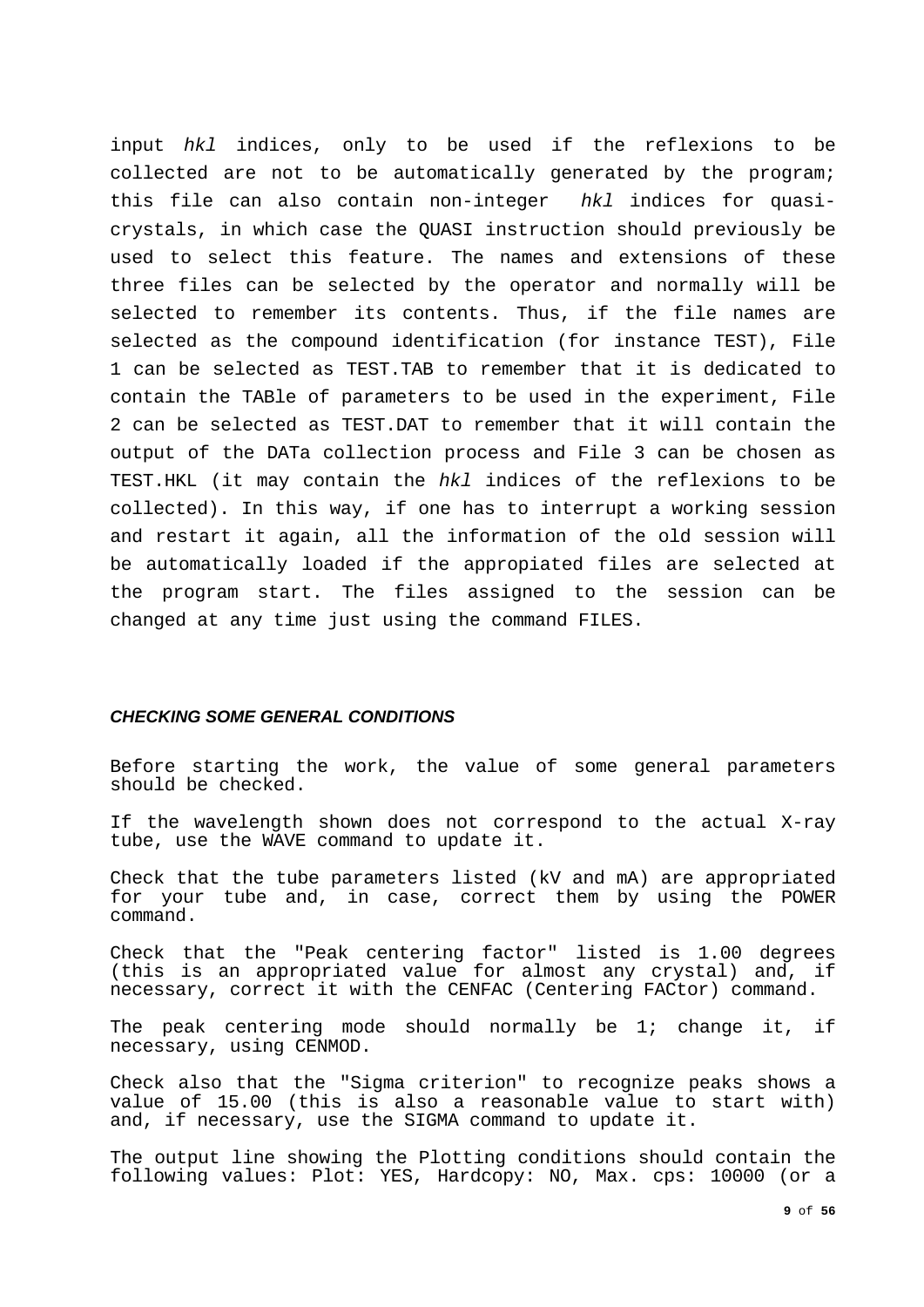value not very high); use the PLOT command if necessary to correct these values.

The information listed for the attenuator filter should be the correct one (normally: "Attenuator 1 to be set if the intensity is greater than 30000 cps"); use the ATTEN command if necessary.

If the working version of the program is not using two variable slits, two other parameters should be checked at this time. These are the values of the slits (HSLIT and VSLIT) being used and to be changed manually. The program, at start, assumes two values for the slits which are printed out. If these values do not correspond to the actual values of the slits, the operator should react accordingly, that is, changing the slits manually to the values listed or, on the contrary, giving to the program the slit values that are actually set (commands HSLIT and VSLIT).

The switch which selects the conditions for doing surface diffraction is also printed out. Check it and react accordingly using the general command SURPAR (SURface diffraction PARameters).

Finally, some message related to quasi-crystals can also show that this feature has been selected. If you do not agree with it, just use the QUASI instruction to change it. Thus, at this time the output generated by the program will be of the type shown below:

Printing is ON ---------------------------------------------------------------- Program: CRYSOM Version: 2.80 Rich.Seifert u. Co., Ahrensburg (Germany) Crystallography Dept., CSIC, Madrid (Spain) ---------------------------------------------------------------- Zero corrections set in \xdal\software.x1a file ... Z-2theta Z-omega Z-chi Z-vertical  $-.0150$   $.0136$   $.6261$   $.0598$ ---------------------------------------------------------------- Setting up the files for the session File 1 is TEST.TAB File 2 is TEST.DAT File 3 is TEST.HKL Wavelength is 1.5418 (Ka1= 1.54060 Ka2= 1.54553) Power (tube parameters): 40 kV 20 mA<br>Standby: 5 kV 5 mA Standby : 5 kV 5 mA Peak centering factor 1.00 Peak centering mode 1<br>Sigma criterion 15.00 Sigma criterion Plot: YES Hardcopy: NO Max. cps: 10000. Attenuator 1 to be set if intensity .gt. 30000. cps The system is using variable slits No surface diffraction wanted Non-quasi-crystal assumed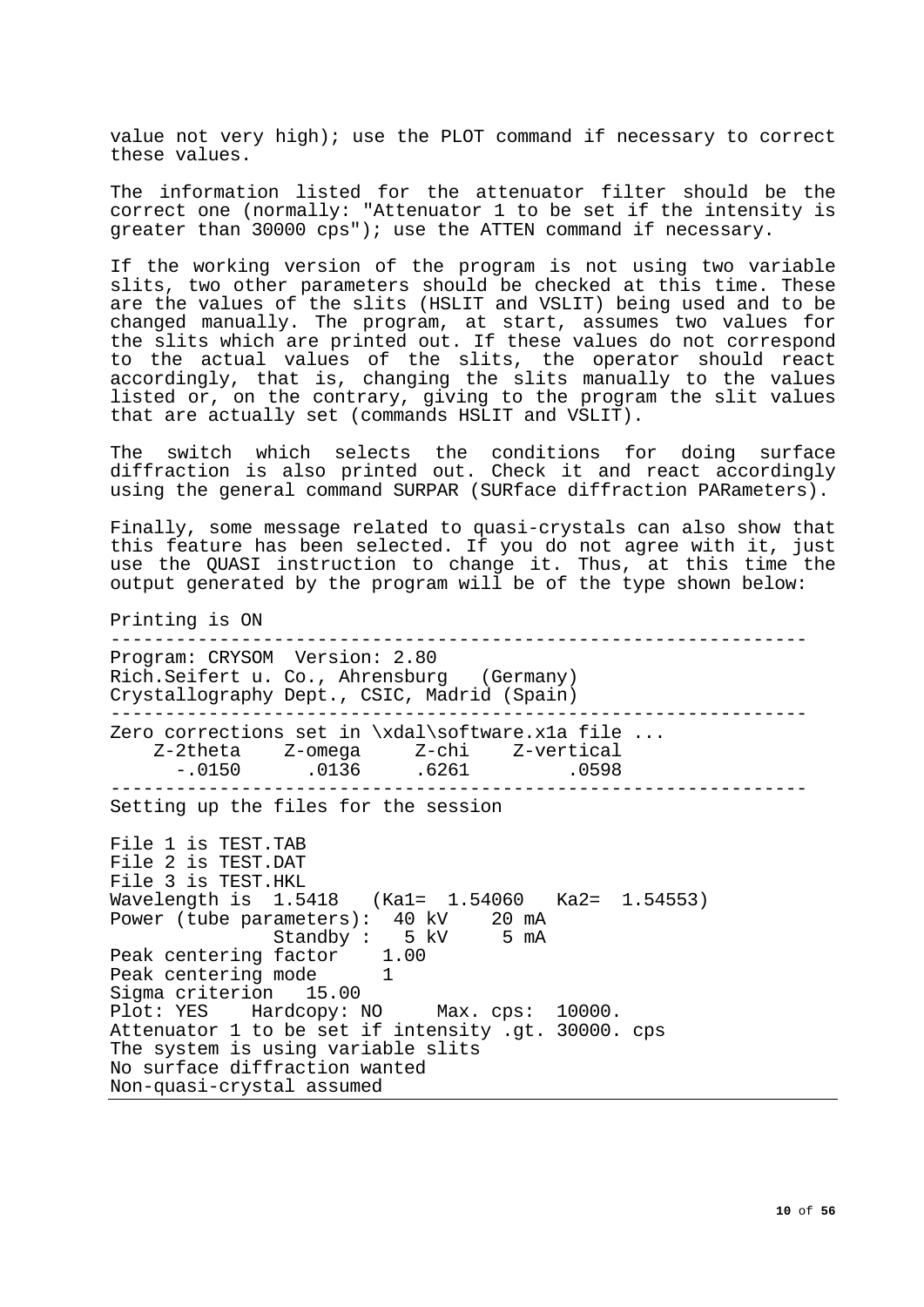## <span id="page-10-0"></span>*CRYSTAL MOUNTING AND CENTERING*

Before the crystal can be analyzed with the X-ray beam, the crystal must be properly mounted and centered on the goniometer. For this purpose the command VIEW sets the appropriate angular values to observe the crystal through the attached microscope (the goniometer may be operated with a mounted microscope if it is located at its rear position, preventing crashes with the χ circle) and shows a menu which can be used to the following steps. The crystal, mounted on the goniometer head is to be centered by hand, using the translations of the goniometer head, to bring it into the goniometer center, i.e. it is moved into a position such that when any axis  $(x \text{ and } \varphi)$  is rotated no further crystal displacement is observed.

Normally, this operation is done first by rotating the  $\varphi$  angle at 0 and 90 degrees and correcting, at both positions, the crystal translations perpendicular to the viewing direction and lying on the horizontal plane. Then, the crystal height (translation of the crystal up and down the goniometer head) should be corrected, setting previously the  $\chi$  angle at 90 and -90 degrees. After this, the  $\chi$  angle should be driven to the 0 position and the  $\varphi$  rotation should be used to correct carefully again the crystal translations lying on the horizontal plane (at  $\varphi = 0$ , 90, 180, 270 degrees). When these operations are done, just press the END key, put the microscope at the rear position and answer the asked questions. The program will show the "Ready..." status.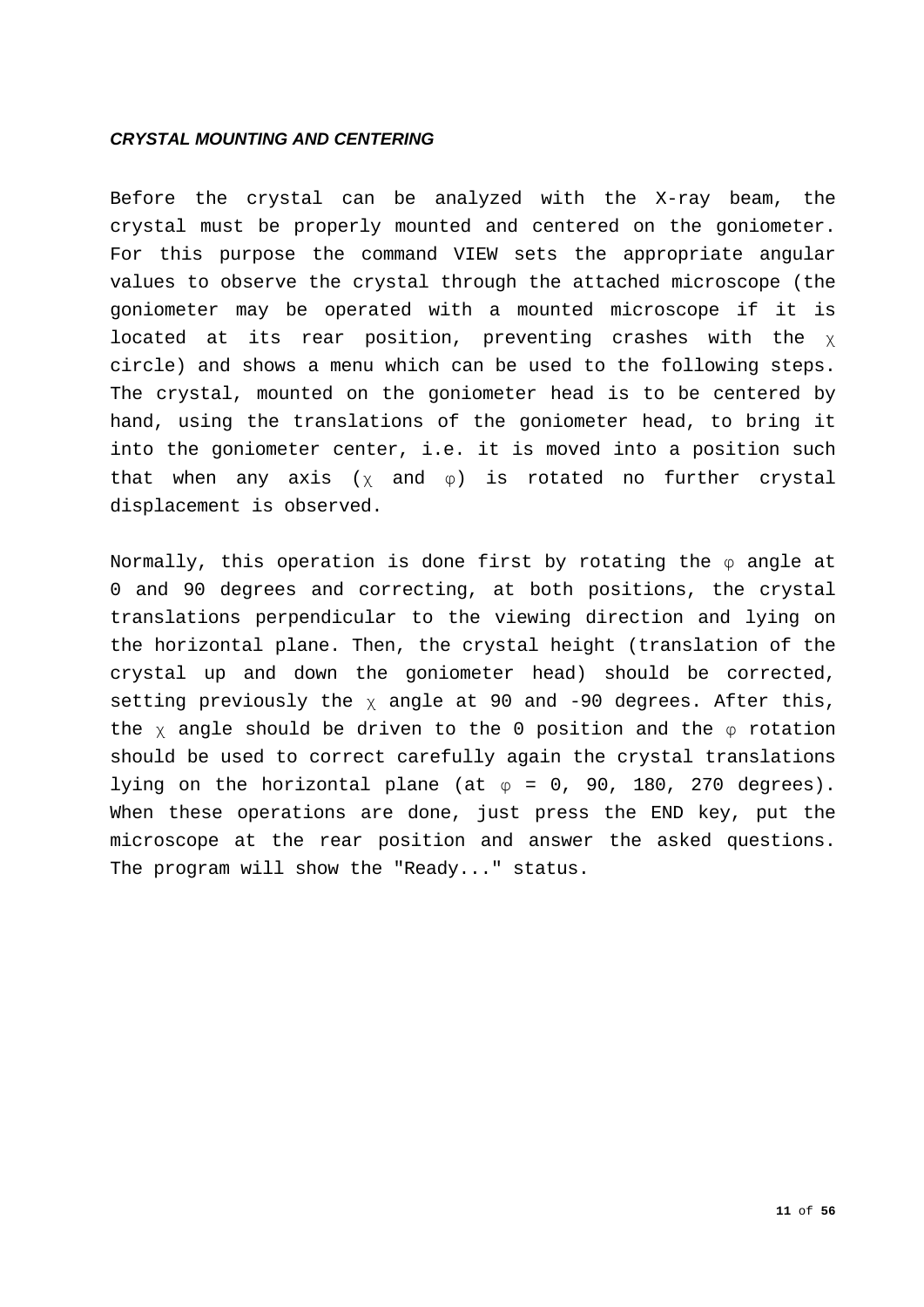## <span id="page-11-0"></span>*AUTOMATIC DETERMINATION OF THE CRYSTAL ORIENTATION*

Before an automatic data collection process can be started, it is necessary to know the lattice constants and the orientation of the crystal (orientation matrix, OM). CRYSOM can determine this information from the unknown crystal in any arbitrary orientation. The program performs the necessary operations within a rather short time, so that this procedure should be used even if the lattice constants are known.

The first operation to be done is to use the SEARCH command to find out several reflexions (up to 25) within a preselected angular range. The region to be searched is determined by giving an angular range for  $\theta$ ,  $\chi$  and  $\varphi$ . The region is searched along arcs of constant  $\theta$  and  $\chi$ , with alternately increasing and decreasing values of  $\varphi$ . The magnitudes of the steps in  $\theta$  and  $\chi$  depend on the detector apertures, which are automatically (or manually) used. Normally the default values shown for the parameters to be used are good enough to begin with an unknown crystal. This searching process stops when the complete angular range has been investigated, or when a preset number of peaks has been found, or when the operator interrupts the process by pressing CTRL A on the keyboard.

The output of the searching process gives information like the following one:

> SEARCH

Conditions for searching peaks:

Number of peaks to be found 25 Theta angle between 10.00 and 40.00<br>Constant defining steps in Theta 1.00 Constant defining steps in Theta 1.00<br>Chi angle between -60.00 and 60.00 angle between -60.00 and 60.00<br>unt defining steps in Chi 1.00 Constant defining steps in Chi<br>Phi angle between .00 and angle between .00 and 120.00<br>width for Phi 1.00 Step width for Phi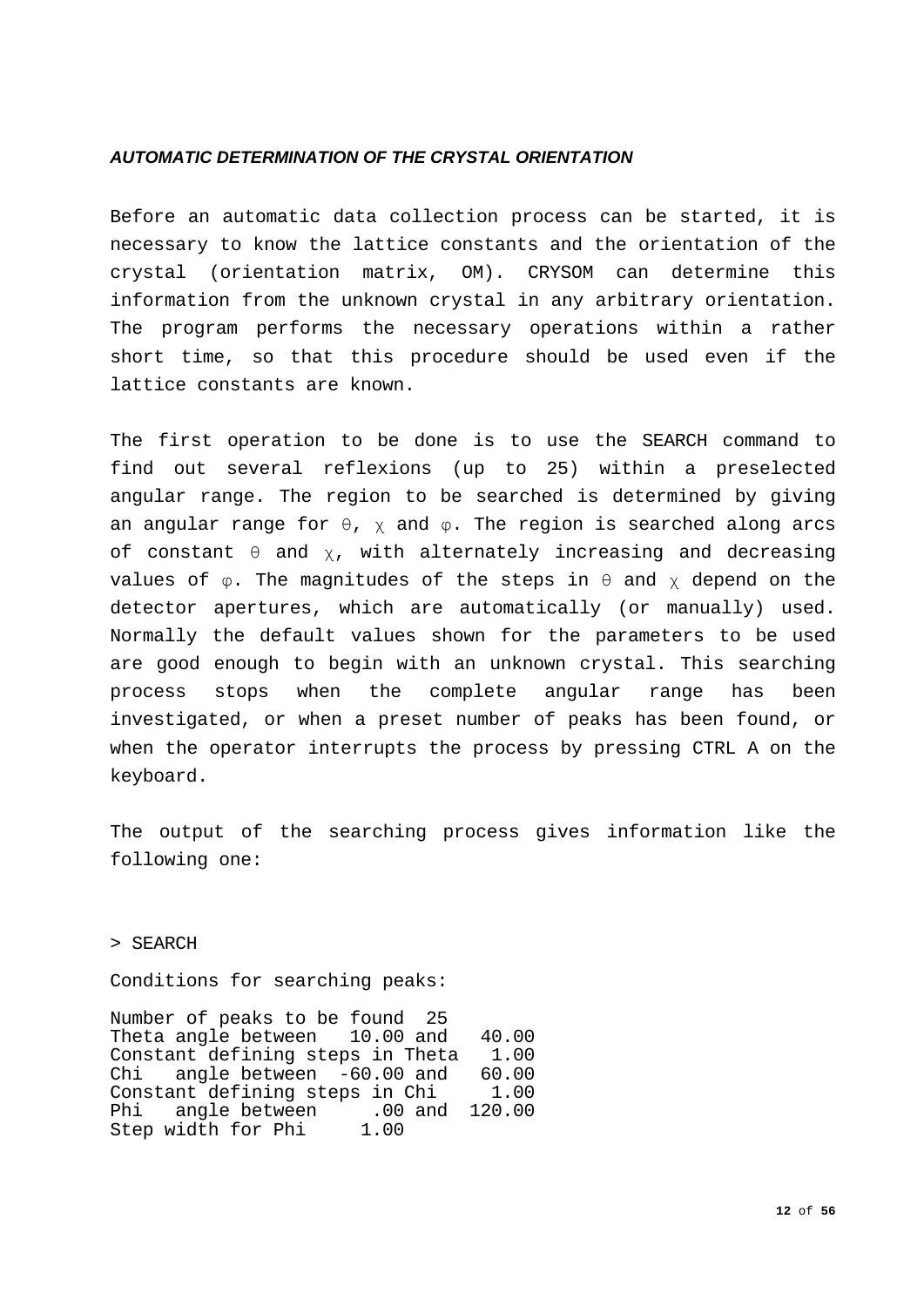| Peak    | Theta   | Chi        | Phi.     | Ipeak | Fwhm |  |
|---------|---------|------------|----------|-------|------|--|
| 1       | 9.2947  | $-50.9447$ | 16.2742  | 32285 | .24  |  |
| 2       | 9.6910  | $-49.8377$ | 57.1063  | 16075 | .22  |  |
| NC.     | 9.4062  | $-49.2315$ | 89.5433  |       |      |  |
| $= 2 R$ | 9.6898  | $-49.8187$ | 57.1364  | 15678 | .22  |  |
| 3       | 10.8902 | $-44.2111$ | 9.6123   | 10981 | .19  |  |
| $= 3$   | 10.8978 | $-44.1943$ | 9.6079   | 11133 | .18  |  |
|         |         |            |          |       |      |  |
|         |         |            |          |       |      |  |
| 25      | 12.6523 | 14.3223    | 103.5906 | 8393  | .23  |  |
|         |         |            |          |       |      |  |

The *Peak* column contains the peak number and some other additional information. NC means "no centering" and is displayed when for any reason the centering process at the shown angles was not possible. The = sign means that the corresponding angles of the actual peak are identified as very similar to the angles of a previous peak in the table having the same peak number. If no other information is shown, the "equal" (=) peak is added to the table, meaning that it has an intensity greater than the previous peak with the same peak number. If, on the contrary, the = sign is accompanied by a "R" (rejected) code, it means that the actual peak is rejected because it has lower intensity than a previous peak with the same peak number. The columns headed by *Theta, Chi* and *Phi* show the optimized angular values where the reflexions have been centered. *Ipeak* represents the peak intensities, in counts per second, measured on the top of the reflexions with a rectangular slits window of 1x1 degrees (or with the fixed slits being actually used). Finally, *Fwhm* shows the so called "full width at half maximum" of the peaks.

Once the SEARCH command has finished, one can use the angular information contained in the peak table to build a reciprocal lattice and therefore calculate the cell constants. For this purpose, one can use the command DETCEL (DETermine CELL). Some little additional information required (maximum cell length to be accepted and the maximum angle to consider two reciprocal vectors as parallel) is expected, although the default values are appropriate for almost any crystal. The first step of DETCEL is to convert the angular values, contained in the peak table, into orthogonal coordinates (*x, y, z*) of the reciprocal points according to the expressions given above. Each pair of points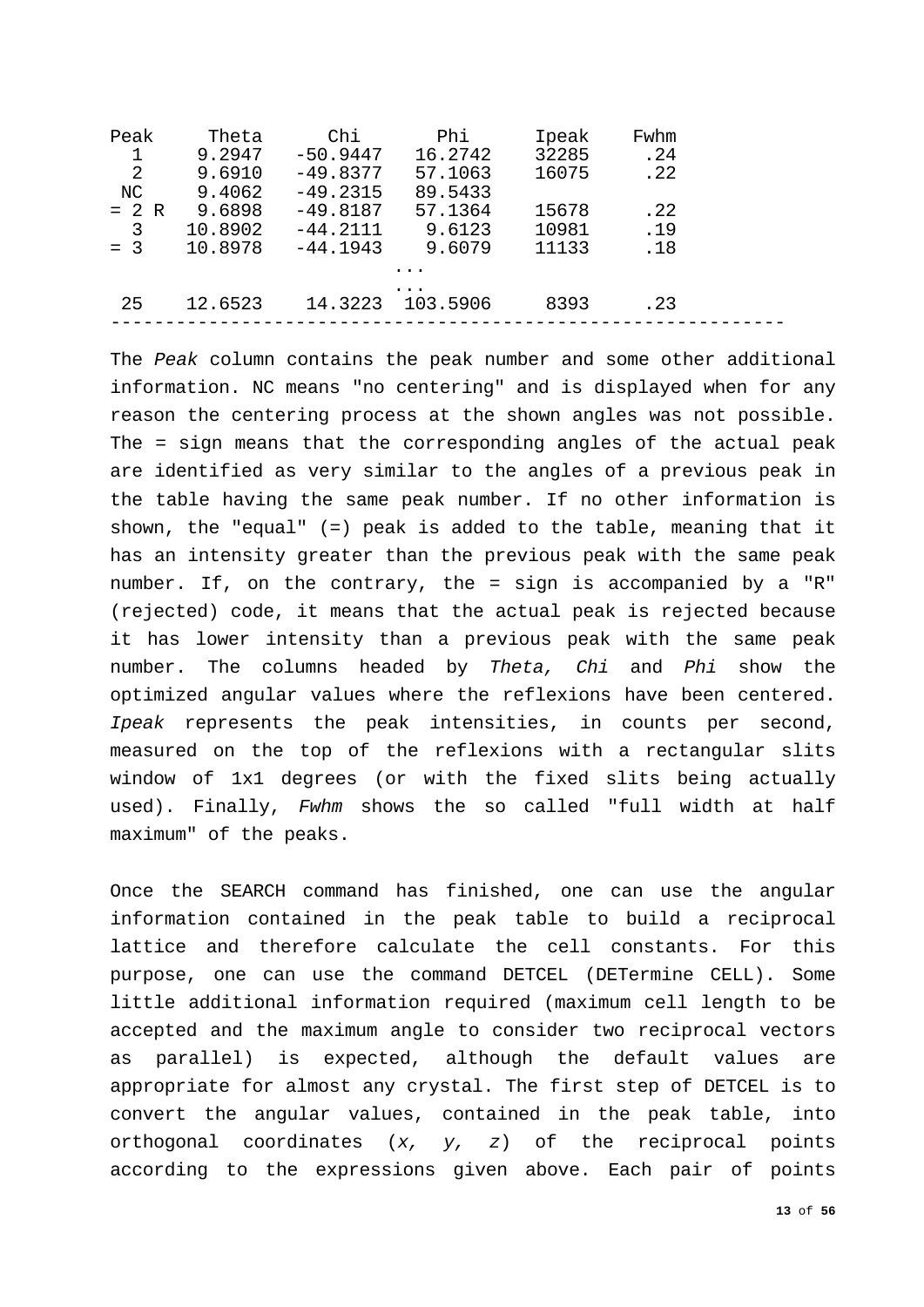forms a vector. DETCEL finds the shortest vector (=**a\*** ), then the shortest one not parallel to **a\*** (=**b\*** ), and finally the shortest vector not in the plane of **a\*** and **b\*** (=**c\*** ). The remaining vectors which are found parallel to **a\*** , **b\*** or **c\*** , with equal moduli to them (or multiple moduli), are also averaged to a better determination of the base vectors. These three vectors describe always a primitive cell and determine the preliminary orientation matrix OM as described above. The OM matrix is printed out together with the so called Reciprocal Metric Tensor (RMT) defined as the product of  $OM_t$ . OM (where  $OM_t = OM$  transposed), the reciprocal cell constants, the direct cell constants and the cell volume (shown as a negative value when the chosen cell vectors form a left-handed system of axes).

The lattice constants are calculated as follows:

$$
a = \lambda \sqrt{(RMT^T)_{11}} \quad \cos \alpha = \frac{\lambda^2 (RMT^T)_{23}}{bc}
$$
  
\n
$$
b = \lambda \sqrt{(RMT^T)_{22}} \quad \cos \beta = \frac{\lambda^2 (RMT^T)_{13}}{ac}
$$
  
\n
$$
c = \lambda \sqrt{(RMT^T)_{33}} \quad \cos \gamma = \frac{\lambda^2 (RMT^T)_{12}}{ab}
$$
  
\n
$$
RMT^T = OM^{-T} \cdot OM^{-T} \quad OM^{-T} = \begin{pmatrix} a_x & a_y & a_z \\ b_x & b_y & b_z \\ c_x & c_y & c_z \end{pmatrix}
$$

The DETCEL process continues and, after a least squares indexing of the peaks, a more accurate OM matrix (and therefore more accurate cell parameters) is obtained. The Miller indices *hkl* of the reflexions are calculated as:

$$
\begin{pmatrix} h \\ k \\ l \end{pmatrix} = OM^{-l} \begin{pmatrix} x \\ y \\ z \end{pmatrix}
$$

If the crystal is not twinned or cracked and OM is sufficiently accurate, the calculated *hkl* indices should be integers. A deviation of ± 0.125 is accepted and the indices are rounded to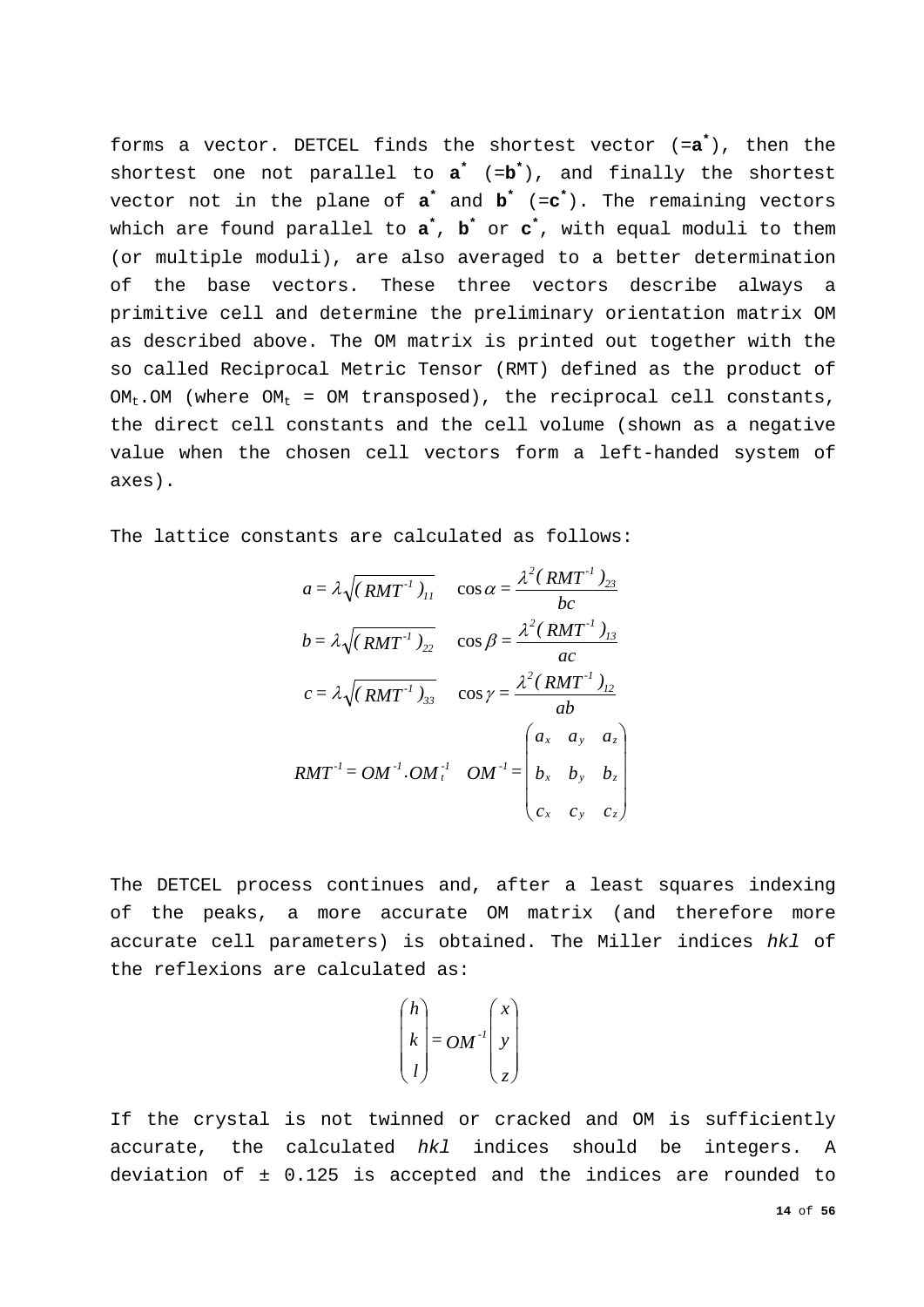integers; otherwise they are printed as real numbers. New OM and RMT matrices are calculated using least-squares refinement with the reflexions having integer indices, and more accurate cell dimensions are printed. If not all indices are integers, once DETCEL is completed ("Ready..." status), the operator may reject the peaks showing fractional *hkl* indices by using the PKSKP (PeaK SKiP) or PKREM (PeaK REMove) commands and call DETCEL again. Finally, DETCEL proposes a cell reduction based on the Delaunay procedure. The cell reduction procedure can also be used as an individual command (REDCEL).

An example of DETCEL output is shown below:

> DETCEL

Determination of the orientation matrix

Maximum cell length to be accepted : 1000. A Maximum angle to accept vectors as parallel: 5. deg

| Peak | x     |                      | z        | Ipeak |
|------|-------|----------------------|----------|-------|
| 1    | .0570 | .1954                | .2508    | 32285 |
| 2    | .1823 | .1179                | .2573    | 16075 |
| 3    | .0452 | .2673                | .2636    | 11133 |
|      |       | $\cdots$             |          |       |
| 25   | .4126 | $\cdots$<br>$-.0997$ | $-.1084$ | 8393  |

Number of contributing peaks 25

| Shortest vector defining a* between peaks          | 1              | $\overline{\phantom{a}}$ 3 |
|----------------------------------------------------|----------------|----------------------------|
| Contributing vector of length 2 times              | 1 17           |                            |
| Contributing vector of length 1 times 13           |                | 14                         |
|                                                    |                |                            |
| Shortest vector defining b* between peaks          | 6              | - 9                        |
| Contributing vector of length 3 times              | $0\qquad 5$    |                            |
| Contributing vector of length 2 times 1            |                | 15                         |
|                                                    |                |                            |
| Shortest vector defining c* between peaks 3        |                | 4                          |
| Contributing vector of length 2 times 1            |                | 8                          |
| Contributing vector of length 2 times              | $\mathfrak{D}$ | 7                          |
|                                                    |                |                            |
| Peak number 11 not used<br>Peak number 12 not used |                |                            |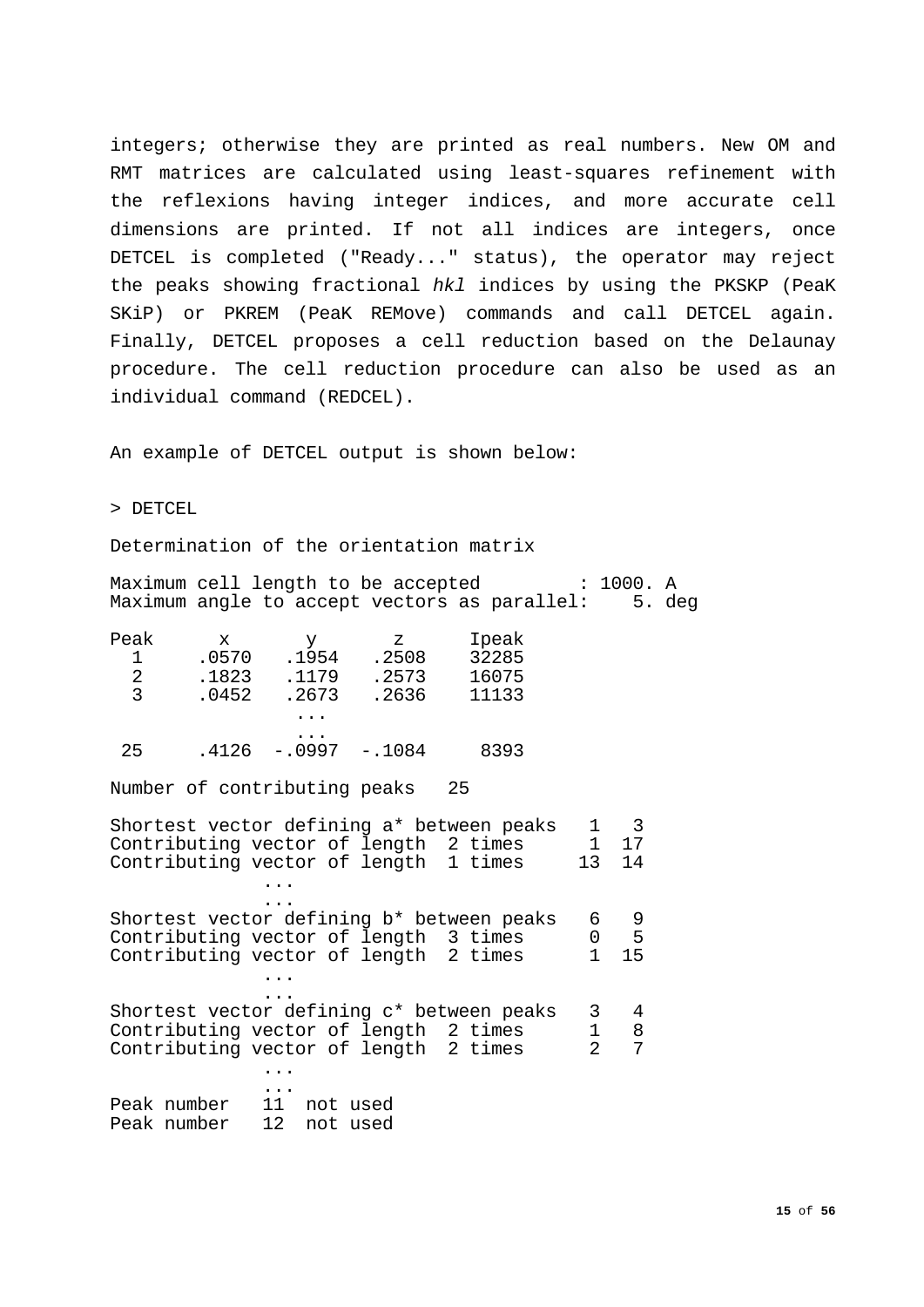Orientation matrix OM (as lambda times a\* b\* c\* column vectors)

| .011306    | .118890 | $-.038353$ |
|------------|---------|------------|
| -.076102   | .003576 | $-.044083$ |
| $-.017129$ | .029978 | .158550    |
|            |         |            |

Reciprocal metric tensor RMT (as OMt\*OM with OMt= OM transposed)

| .000559 | .000205 |
|---------|---------|
| .015046 | .000036 |
| .000036 | .028552 |
|         |         |

Reciprocal cell constants and angle cosines

| .0511   | .0796   | .1096   |
|---------|---------|---------|
| 89.9018 | 89.1167 | 86.6881 |
| .001714 | .015415 | .057771 |

Direct cell constants, angle cosines and volume

| 19.5957    | 12.5904    | 9.1255     |
|------------|------------|------------|
| 90.0473    | 90.8791    | 93.3108    |
| $-.000825$ | $-.015342$ | $-.057752$ |
| 2247.4000  |            |            |

Indexing and least-squares refinement

| Peak                                       | h                          | $\mathbf{k}$ |                          | 1 Theta           |                                                                      |         | Chi Phi | Ipeak |       | Fwhm |
|--------------------------------------------|----------------------------|--------------|--------------------------|-------------------|----------------------------------------------------------------------|---------|---------|-------|-------|------|
|                                            |                            |              |                          |                   | $-3$ 1 1 9.2947 $-50.9447$ 16.2742                                   |         |         |       | 32285 | .24  |
|                                            |                            |              |                          |                   | $-2$ 2 1 9.6910 $-49.8377$ 57.1063 16075                             |         |         |       |       | .22  |
| $\begin{array}{c} 1 \\ 2 \\ 3 \end{array}$ | $-4$                       |              | $1 \quad 1$              |                   | 10.8902 -44.2111 9.6123                                              |         |         |       | 10981 | .19  |
|                                            |                            |              |                          | $\cdots$          |                                                                      |         |         |       |       |      |
| 25                                         | $\overline{\phantom{a}}$ 2 |              |                          | .                 | $3 -1$ 12.6523 14.3223 103.5906 8393                                 |         |         |       |       | .23  |
|                                            |                            |              |                          |                   | Orientation matrix OM (as lambda times a* b* c* column vectors)      |         |         |       |       |      |
|                                            |                            |              | $-.077579$<br>$-.019475$ |                   | $.008670$ .119392 -.038375<br>$.003459 - .044275$<br>.029970 .158813 |         |         |       |       |      |
|                                            |                            |              |                          |                   | Reciprocal metric tensor RMT (as OMt*OM with OMt= OM transposed)     |         |         |       |       |      |
|                                            |                            |              |                          |                   | .006473 .000183 .000009                                              |         |         |       |       |      |
|                                            |                            |              | .000183                  |                   | .015165 .000025                                                      |         |         |       |       |      |
|                                            |                            |              | .000009                  | .000025           |                                                                      | .028655 |         |       |       |      |
|                                            |                            |              |                          |                   | Reciprocal cell constants and angle cosines                          |         |         |       |       |      |
|                                            |                            | .0522        |                          |                   | .0799 .1098                                                          |         |         |       |       |      |
|                                            |                            |              |                          |                   | 89.9318 89.9612 88.9408                                              |         |         |       |       |      |
|                                            |                            |              |                          | $.001190$ .000677 | .018485                                                              |         |         |       |       |      |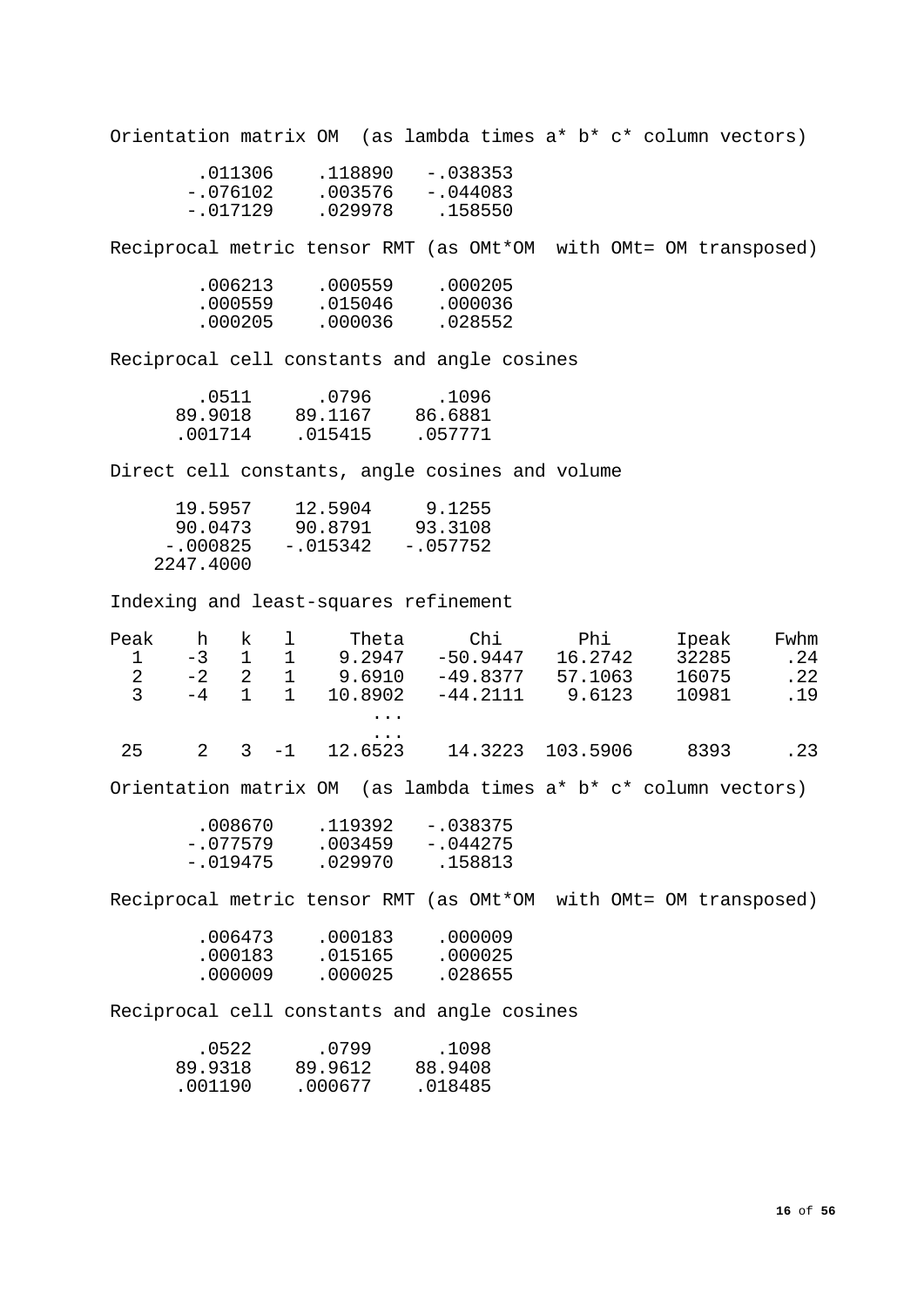Direct cell constants, angle cosines and volume 19.1669 12.5224 9.1082 90.0675 90.0376 91.0591 -.001177 -.000656 -.018484 2185.7210 Cell reduction by Delaunay method Direct cell constants (Latt.type P) Niggli-matrix 19.1669 12.5224 9.1082 367.3687 156.8096 82.9514 90.0675 90.0376 91.0591 -.1343 -.1145 -4.4312 Proposal 1 Delaunay case 22 Lattice: Monoclinic P 12.5224 9.1082 19.1669 Transf.-matrix 90.0376 91.0591 90.0675 .00 1.00 .00  $\begin{array}{cccc} 0.00 & 0.00 & 1.00 \end{array}$  $1.00$   $.00$   $.00$ ----------------------------------------------------------------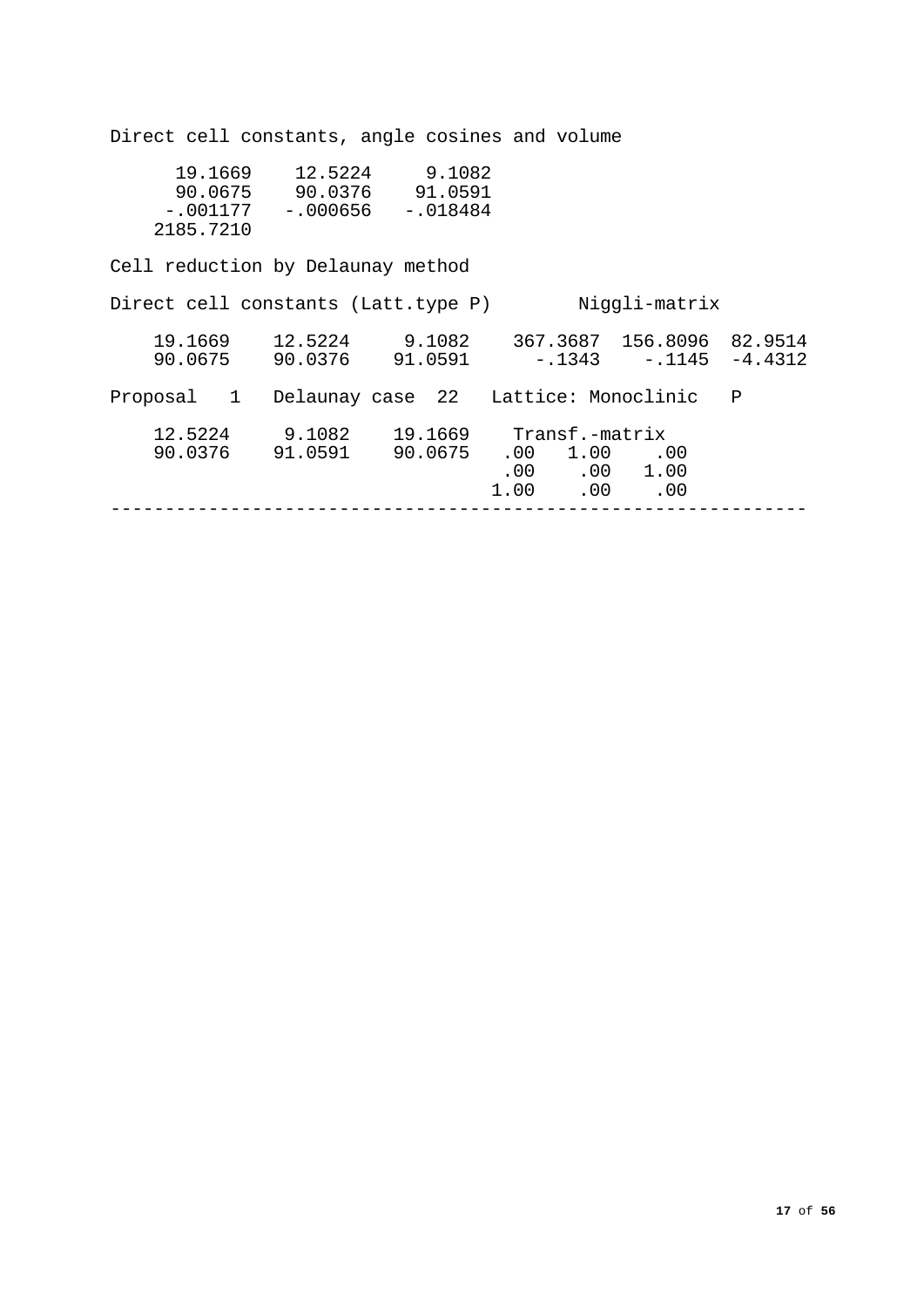## <span id="page-17-0"></span>*MODIFYING THE CRYSTAL ORIENTATION*

It can sometimes occur that the crystal used is not a single one, so that DETCEL does not produce an acceptable result, i.e. many indices are non-integers, or even no OM matrix is calculated. This also produces that the list of vectors contributing to the determination of the basic ones (**a\*** , **b\*** , **c\*** ) is very short (no superdetermination occurs). In this case, the operator has a lot of possibilities to play with. One can observe that, for instance, one of the reciprocal axes is determined by one pair of reciprocal points only (one vector). In this case, one can skip (PKSKP) or remove (PKREM) one of the reciprocal points (peaks) contributing to that vector and restart DETCEL again, until reasonable results are obtained. For specially important cases, where no other crystal is available, the command TWIN can be very helpful to detect the individual peaks of a two-crystals twin.

In the normal cases, when the crystal is single, DETCEL will produce a proper OM matrix. However, if the primitive cell calculated automatically by DETCEL does not correspond to the maximum crystal symmetry or to the standard crystal orientation, what normally is shown by the cell reduction results, one can transform the crystal orientation (the OM matrix) to get the correct one, using the transformation matrix shown at the right side of the corresponding output of the cell reduction proposal (see above). This operation can be performed using the MODOM command (MODify OM), which can also be used to set new values of the OM matrix (not to transform OM). This is shown below, as an example, transforming the crystal orientation given in the output of DETCEL (see above). Once the OM matrix is modified, a leastsquare indexing procedure is started automatically, giving rise to a new OM matrix, cell constants, etc.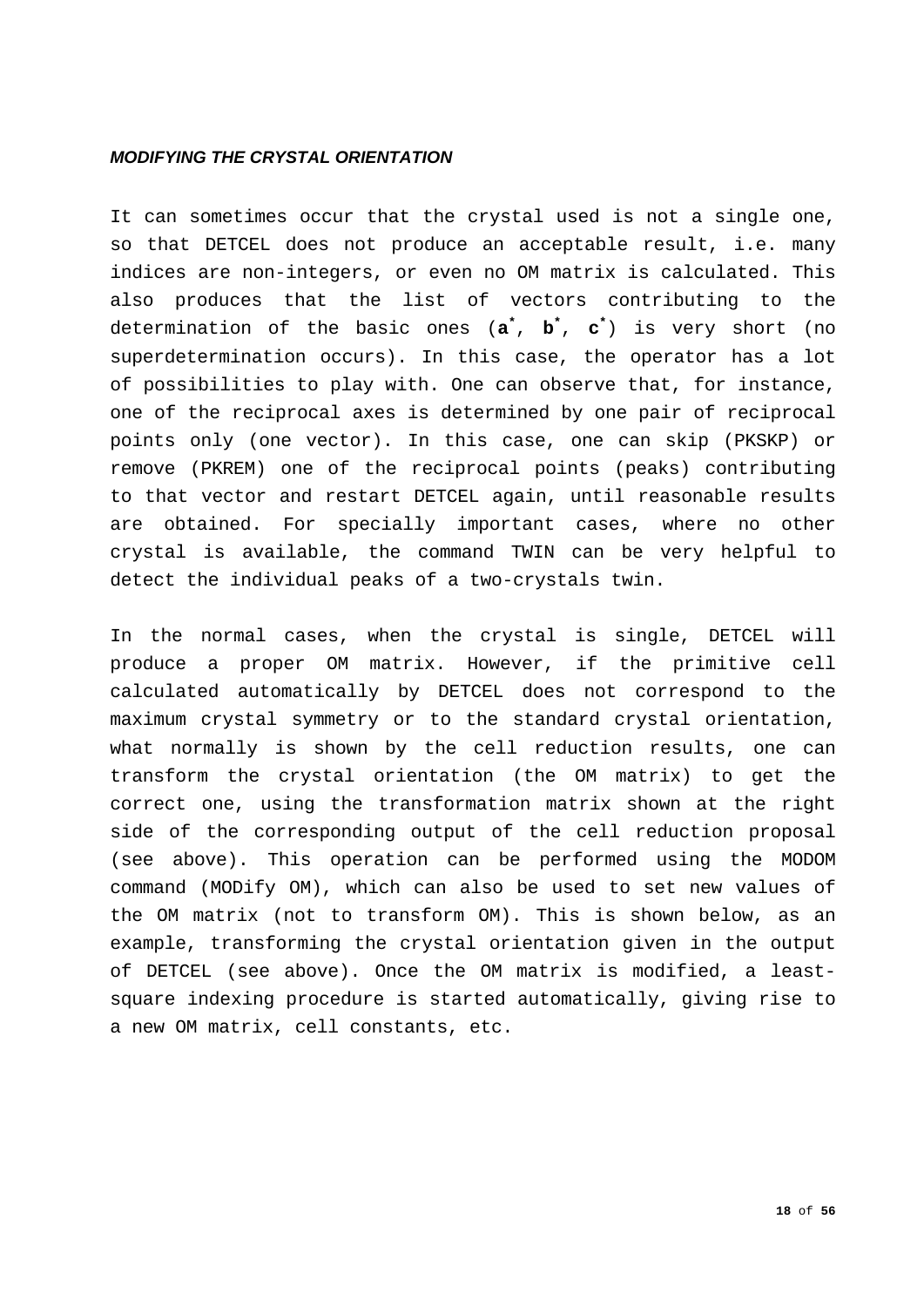> MODOM

Previous OM matrix was transformed by:

| 1,000000 | .000000  |
|----------|----------|
| .000000  | 1.000000 |
| .000000  | .000000  |
|          |          |

Orientation matrix OM (as lambda times a\* b\* c\* column vectors)

| .119392 | $-.038375$ | .008670    |
|---------|------------|------------|
| .003459 | $-.044275$ | $-.077579$ |
| .029970 | .158813    | -.019475   |
|         |            |            |

Reciprocal metric tensor RMT (as OMt\*OM with OMt= OM transposed)

| .015165 | .000025 | .000183 |
|---------|---------|---------|
| .000025 | .028655 | .000009 |
| .000183 | .000009 | .006473 |

Reciprocal cell constants and angle cosines

| .0799   | .1098   | .0522   |
|---------|---------|---------|
| 89.9612 | 88.9408 | 89.9318 |
| .000677 | .018485 | .001190 |

Direct cell constants, angle cosines and volume

| 12.5224   | 9.1082   | 19.1669    |
|-----------|----------|------------|
| 90.0376   | 91.0591  | 90.0675    |
| -.000656  | -.018484 | $-.001177$ |
| 2185.7210 |          |            |

Indexing and least-squares refinement

| Peak          | h. | ĸ       |      | Theta               | Chi        | Phi      | Ipeak | Fwhm |
|---------------|----|---------|------|---------------------|------------|----------|-------|------|
|               |    |         | $-3$ | 9.2947              | $-50.9447$ | 16.2742  | 32285 | .24  |
| $\mathcal{L}$ | 2  |         | $-2$ | 9.6910              | $-49.8377$ | 57.1063  | 16075 | .22  |
| $\mathcal{E}$ |    |         | $-4$ | 10.8902             | $-44.2111$ | 9.6123   | 10981 | .19  |
|               |    |         |      | $\ddotsc$           |            |          |       |      |
| 25            |    | $3 - 1$ | 2    | $\cdots$<br>12.6523 | 14.3223    | 103.5906 | 8393  | . 23 |

Orientation matrix OM (as lambda times a\* b\* c\* column vectors)

| .119389 | $-.038383$ | .008641    |
|---------|------------|------------|
| .003460 | -.044272   | $-.077568$ |
| .029969 | .158803    | $-.019484$ |

Reciprocal metric tensor RMT (as OMt\*OM with OMt= OM transposed)

| .015164 | .000024 | .000179 |
|---------|---------|---------|
| .000024 | .028652 | .000008 |
| .000179 | .000008 | .006471 |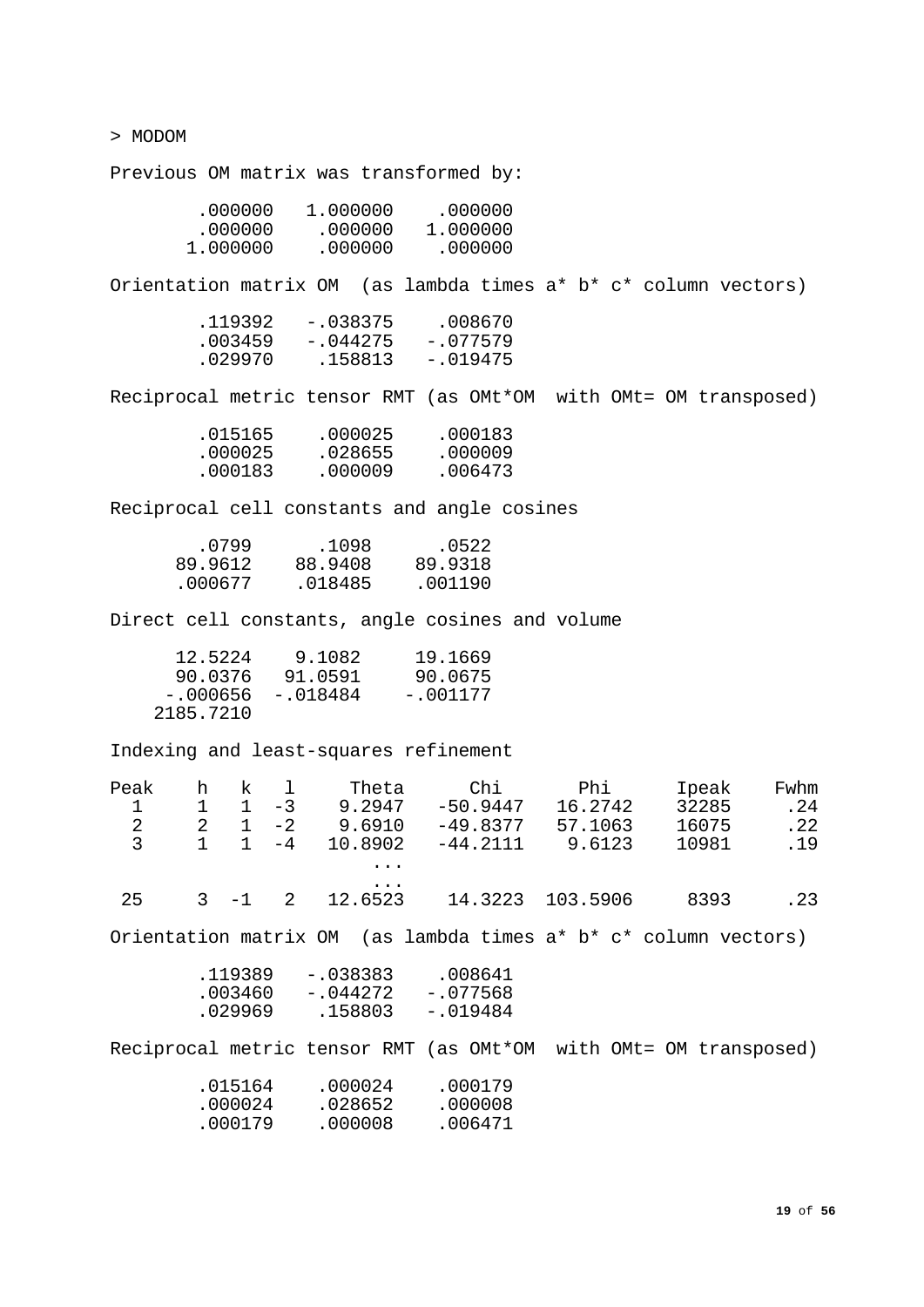Reciprocal cell constants and angle cosines .0799 .1098 .0522 89.9654 88.9626 89.9353 .000605 .018107 .001130 Direct cell constants, angle cosines and volume 12.5226 9.1086 19.1695 90.0335 91.0375 90.0641 -.000584 -.018106 -.001119 2186.1810 --------------------------------------------------------------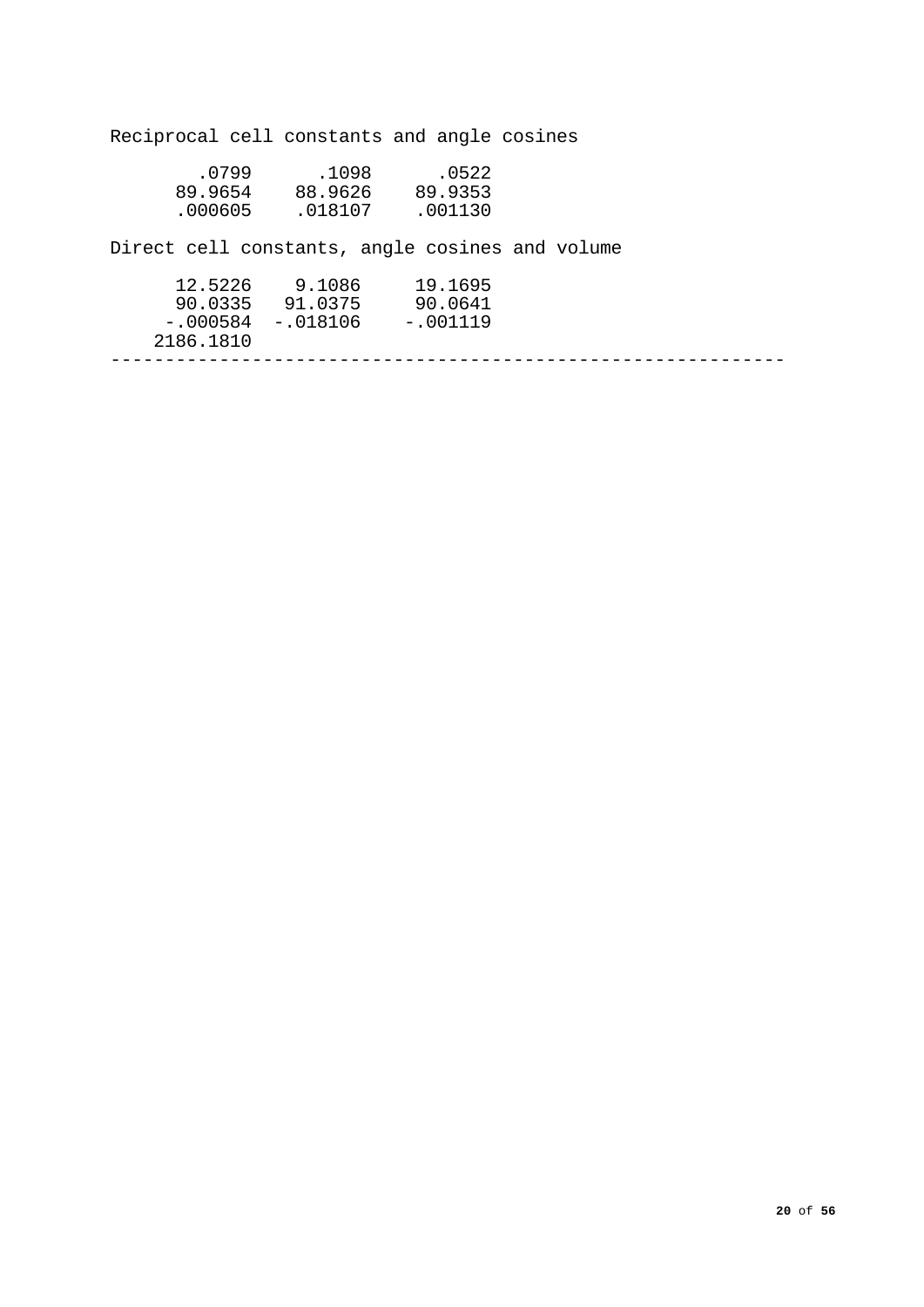## <span id="page-20-0"></span>*GETTING A MORE ACCURATE CRYSTAL ORIENTATION*

The accuracy obtained for the crystal orientation, and therefore for the lattice constants in the examples given above, is a consequence of a unique process of peak centering, the one carried out at SEARCH time. This means that we can still spend a little more time to improve the setting angles of the peaks contained in the table and used to calculate the OM matrix. Moreover, one can make some modifications in the table of peaks, removing (PKREM) some of them (probably because several ones have low indices, or they are to weak in intensity, or systematically one of the indices is very low, or too high, etc.). If this is so, one can include new peaks in the table by using the PKINC command (PeaK INClude), using several input modes (indices, symmetry operators, angles, coordinates). In both cases (no modifications done in the table of peaks, or new reflexion settings introduced, and therefore loaded with zero intensities) one should give a new oportunity to the goniometer to get a better set of angles for the table peaks. This is done using the CENTAB (CENter TABle) command, which automatically recenters every peak of the table and produces a new least-squares refinement of both OM matrix and lattice constants, as shown below:

### > CENTAB

| Peak | Theta   | Chi        | Phi.     | Ipeak  | Fwhm |
|------|---------|------------|----------|--------|------|
|      | 9.1306  | $-51.0844$ | 16.0073  | 100838 | .23  |
| 2    | 9.6952  | $-49.8707$ | 57.1350  | 16065  | .22  |
| 3    | 11.0022 | $-44.3128$ | 9.7773   | 26600  | .21  |
|      |         |            | .        |        |      |
|      |         |            |          |        |      |
| 25   | 12.6470 | 14.3264    | 103.5731 | 8439   | .23  |
|      |         |            |          |        |      |

Indexing and least-squares refinement

| Peak<br>2<br>3 | h | k       | $-3$<br>$-2$<br>$-4$ | Theta<br>9.1306<br>9.6952<br>11.0022 | Chi<br>$-51.0844$<br>$-49.8707$<br>$-44.3128$ | Phi<br>16.0073<br>57.1350<br>9.7773 | Ipeak<br>100838<br>16065<br>26600 | Fwhm<br>.23<br>.22<br>.21 |
|----------------|---|---------|----------------------|--------------------------------------|-----------------------------------------------|-------------------------------------|-----------------------------------|---------------------------|
|                |   |         |                      | $\ddotsc$                            |                                               |                                     |                                   |                           |
| 25             |   | $3 - 1$ |                      | $\cdots$<br>12.6470                  | 14.3264                                       | 103.5731                            | 8439                              | . 23                      |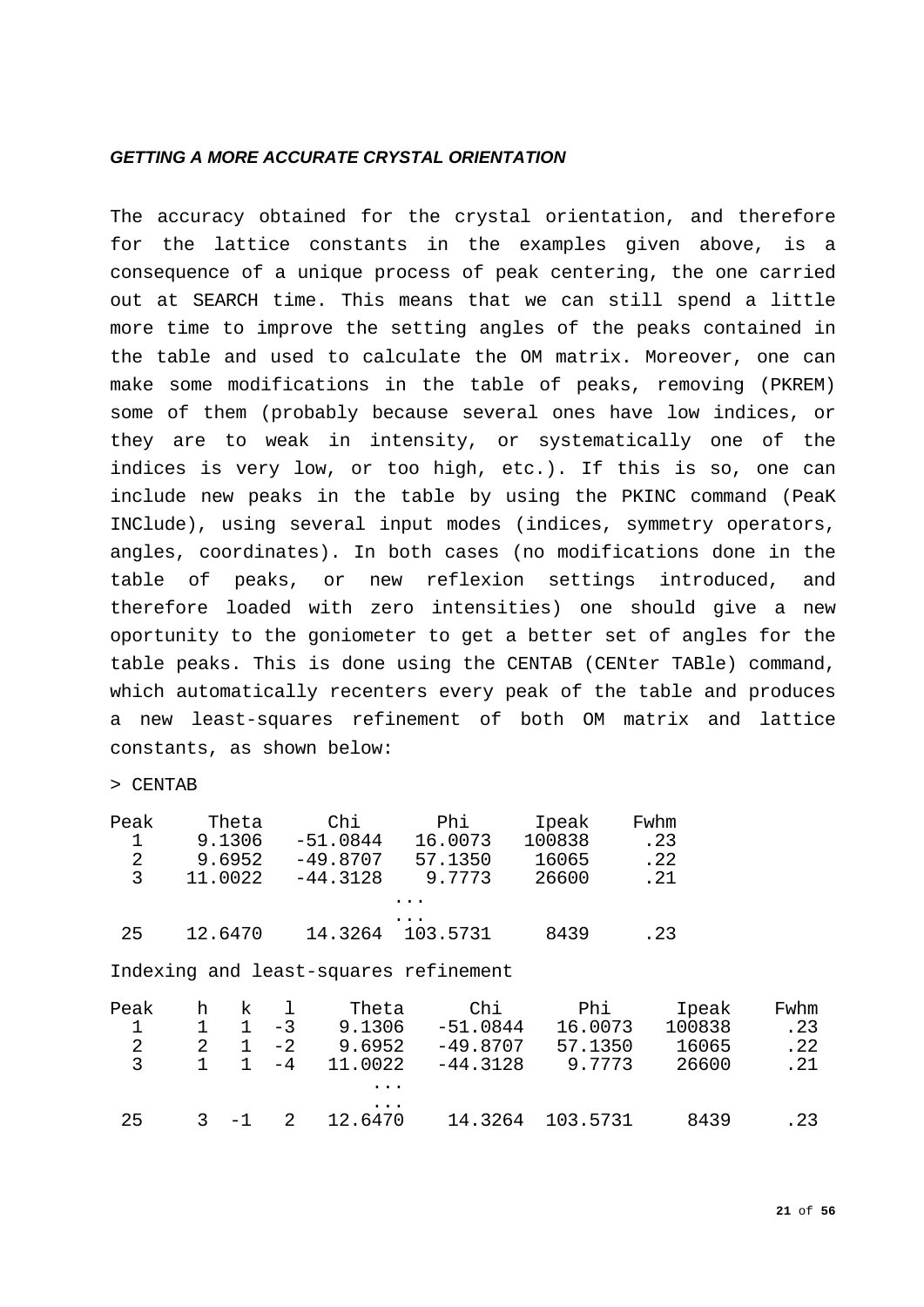|                                                                                                 | Orientation matrix OM (as lambda times a* b* c* column vectors)  |
|-------------------------------------------------------------------------------------------------|------------------------------------------------------------------|
| $.118859 - .038467 .008473$<br>$.003653 - .044261 - .077431$<br>$.029853$ $.158608$ $-.019559$  |                                                                  |
|                                                                                                 | Reciprocal metric tensor RMT (as OMt*OM with OMt= OM transposed) |
| .015032 .000001 .000140<br>$.000001$ $.028595$ $-.000001$<br>$.000140 - .000001$ .006450        |                                                                  |
| Reciprocal cell constants and angle cosines                                                     |                                                                  |
| .0795 .1097 .0521<br>90.0043 88.1835 89.9973<br>$-.000075$ .014250 .000048                      |                                                                  |
| Direct cell constants, angle cosines and volume                                                 |                                                                  |
| 12.5766 9.1176 19.1998<br>89.9957 90.8165 90.0028<br>$.000076 - .014250 - .000049$<br>2201.3970 |                                                                  |
|                                                                                                 |                                                                  |

It is obvious that after the CENTAB procedure, the accuracy of the monoclinic cell, shown as an example, is improved.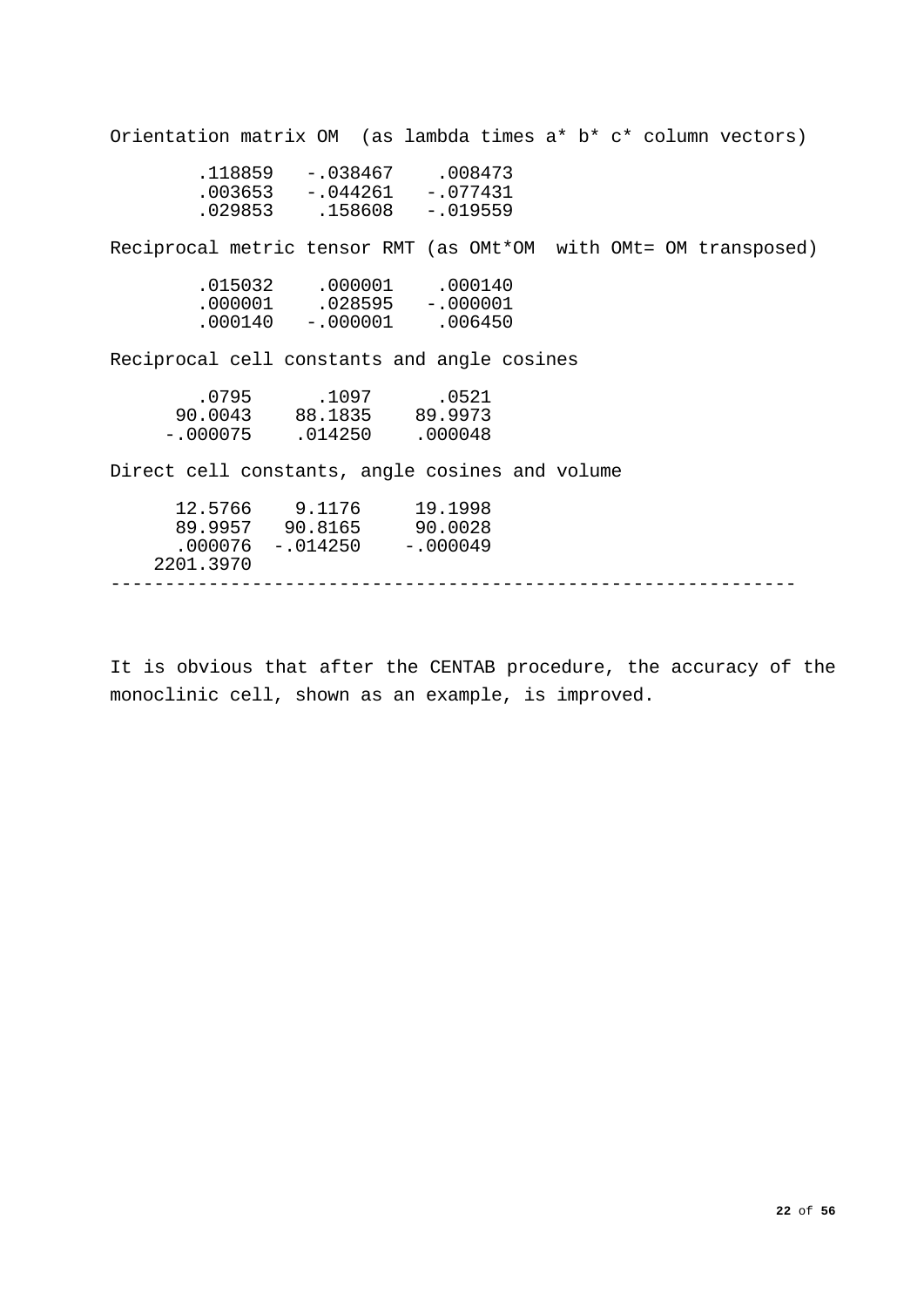# <span id="page-22-0"></span>*ACCURATE DETERMINATION OF BRAGG ANGLES FOR LATTICE REFINEMENT*

The procedure described above (CENTAB) is based on a recentering of the setting angles of the reflexions of the table to improve the crystal orientation, that is, to obtain an OM matrix which will predict satisfactorily the setting angles of the remaining reflexions. Therefore, the least squares refinement included in that process is always done considering a triclinic cell, that is with no symmetry restrictions on the lattice parameters.

However, in order to obtain the most accurate lattice constants, a least squares refinement including symmetry constrictions is normally used, minimizing some function including the Bragg angles of the reflexions. Just for this purpose, CRYSOM includes a special routine called LATREF which produces very accurate Bragg angles of the reflexions lying along several lines of the reciprocal space. Moreover, LATREF optimizes the reflexion angles at both positive and negative 2θ values, producing a list of indices and Bragg angles corrected for any possible 2θ zero shift. The input expected by LATREF is up to 25 lattice rows (given as default) to be scanned, so that every reflexion lying on these rows is centered. Optionally an output file is written containing a list of *hkl* indices and Bragg angles (see the example given below):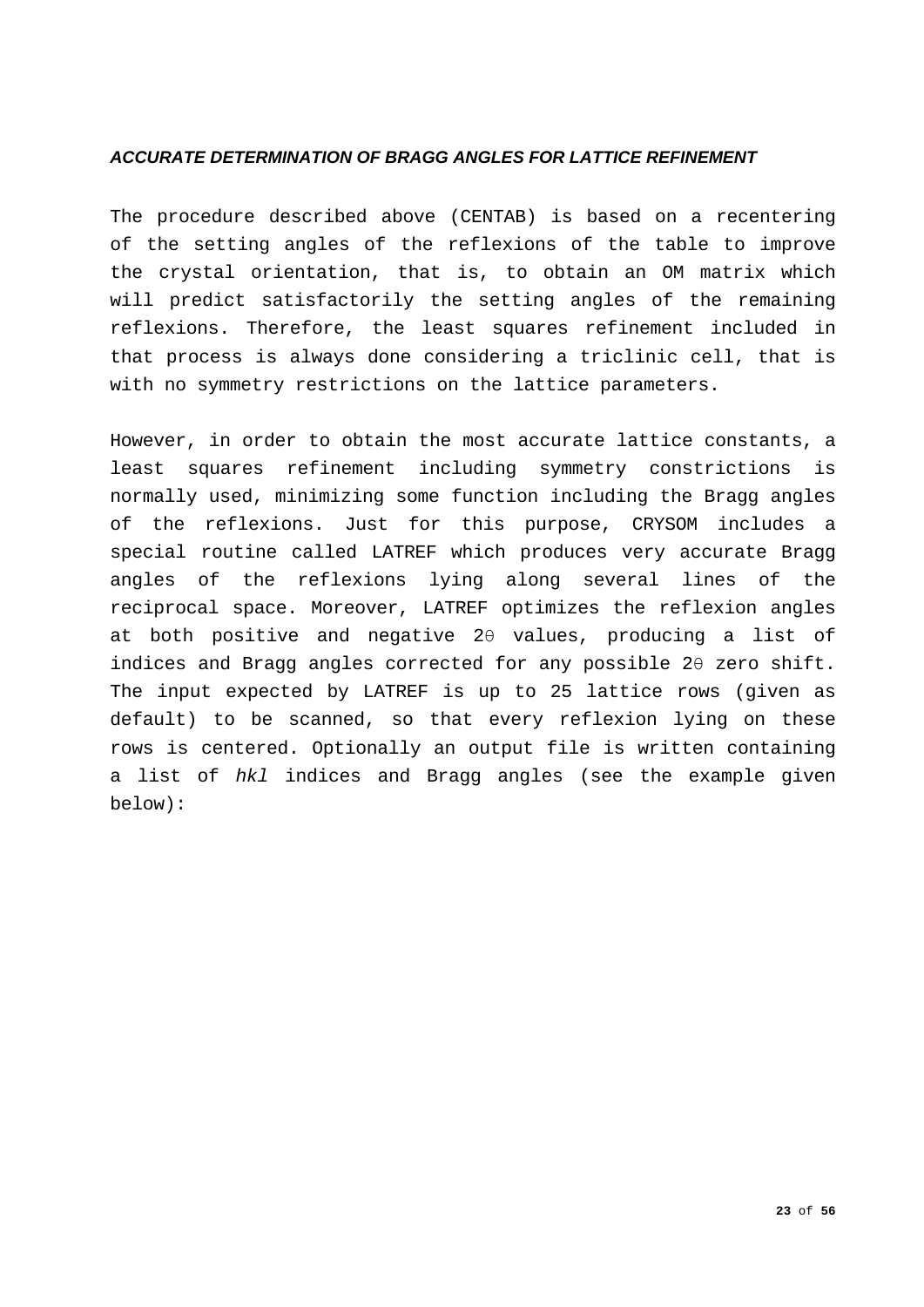| > LATREF  |                          |                                            |                               |      |                                         |                               |  |                                                                                                                                        |                |                                                                                                                                                  |      |
|-----------|--------------------------|--------------------------------------------|-------------------------------|------|-----------------------------------------|-------------------------------|--|----------------------------------------------------------------------------------------------------------------------------------------|----------------|--------------------------------------------------------------------------------------------------------------------------------------------------|------|
|           |                          |                                            |                               |      |                                         |                               |  | Theta angles determination for lattice refinement                                                                                      |                |                                                                                                                                                  |      |
|           |                          |                                            |                               |      | $1 \quad 0 \quad 0$                     | 25 lattice rows to be scanned |  |                                                                                                                                        |                |                                                                                                                                                  |      |
|           |                          |                                            |                               |      | $\begin{matrix} 1 & 1 & 0 \end{matrix}$ |                               |  | $\begin{array}{cccccc} 0 & 1 & 0 & 0 & 0 & 1 \\ 1 & 0 & 1 & 0 & 1 & 1 \\ 1 & -1 & 0 & -1 & 0 & 1 \\ 0 & 1 & 1 & 0 & 1 & 1 \end{array}$ |                |                                                                                                                                                  |      |
|           |                          |                                            |                               |      | $-1 \quad 1 \quad 0$                    |                               |  |                                                                                                                                        |                |                                                                                                                                                  |      |
|           |                          |                                            |                               |      | $1 0 -1$                                |                               |  | $0 -1 1 0 1 -1$                                                                                                                        |                |                                                                                                                                                  |      |
|           |                          |                                            |                               |      | $2 \quad 1 \quad 0$                     |                               |  | 1 2 0 1 0                                                                                                                              | $\overline{c}$ |                                                                                                                                                  |      |
|           |                          |                                            |                               |      |                                         |                               |  | $1 \quad 1 \quad 1 \quad -1 \quad 1 \quad 1 \quad 1 \quad -1 \quad 1$                                                                  |                |                                                                                                                                                  |      |
|           |                          |                                            |                               |      | $-2$ 2 1                                |                               |  | $2$ $2$ $1$ $1$ $2$ $2$ $1$ $-2$ $2$<br>$1 - 2 - 2$ 2 1                                                                                | $\overline{2}$ |                                                                                                                                                  |      |
|           |                          |                                            |                               | $-2$ | $1 \quad$<br>2                          |                               |  |                                                                                                                                        |                |                                                                                                                                                  |      |
|           |                          |                                            |                               |      |                                         |                               |  | in the Theta range: 2.00 and 35.00                                                                                                     |                |                                                                                                                                                  |      |
|           |                          |                                            |                               |      |                                         |                               |  | Output data to be written on file: LATREF.DAT                                                                                          |                |                                                                                                                                                  |      |
|           |                          | k                                          |                               |      |                                         |                               |  |                                                                                                                                        |                |                                                                                                                                                  |      |
|           | h<br>1                   | $\overline{0}$                             | 1                             |      |                                         |                               |  |                                                                                                                                        |                | Thetal Theta2 <theta> <chi> <phi> <fwhm> <ipeak><br/><math>0</math> 3.4971 -3.5091 3.5031 10.4456 11.2346 .21</ipeak></fwhm></phi></chi></theta> | 6628 |
|           | $\overline{a}$           | $\overline{0}$                             |                               |      |                                         |                               |  |                                                                                                                                        |                | $0$ 7.0285 -7.0301 7.0293 10.4544 11.2358 .21                                                                                                    | 1746 |
|           | $\overline{3}$           |                                            |                               |      |                                         |                               |  |                                                                                                                                        |                | $0$ 0 10.6065 -10.6105 10.6085 10.4540 11.2350 .20                                                                                               | 1251 |
|           | $\overline{4}$           |                                            |                               |      |                                         |                               |  |                                                                                                                                        |                | 0 0 14.1949 -14.1999 14.1974 10.4600 11.2308 .23 25450                                                                                           |      |
|           | 5                        |                                            |                               |      |                                         |                               |  |                                                                                                                                        |                | 0 0 17.8545 -17.8601 17.8573 10.4598 11.2299 .21 1047                                                                                            |      |
|           | $6\overline{6}$          |                                            |                               |      |                                         |                               |  |                                                                                                                                        |                | 0 0 21.5890 -21.5902 21.5896 10.4633 11.2305 .23 2919                                                                                            |      |
| NC<br>ΝC  | $7\overline{ }$<br>8     | $\overline{0}$<br>$\mathsf{O}$             | $\overline{0}$<br>$\mathsf 0$ |      |                                         |                               |  |                                                                                                                                        |                |                                                                                                                                                  |      |
| $\rm NC$  | 9                        | $\overline{0}$                             | $\mathbf 0$                   |      |                                         |                               |  |                                                                                                                                        |                |                                                                                                                                                  |      |
|           |                          |                                            |                               |      |                                         |                               |  |                                                                                                                                        |                |                                                                                                                                                  |      |
| NC        | $\overline{0}$           | $\mathbf{1}$                               | 0                             |      |                                         |                               |  |                                                                                                                                        |                |                                                                                                                                                  |      |
|           | 0                        | 2                                          | $\mathbf 0$                   |      |                                         |                               |  |                                                                                                                                        |                | 9.7340 -9.7388 9.7364 39.7472 66.2740 .24                                                                                                        | 6086 |
| NC        | $\mathsf{O}$<br>$\Omega$ | $\overline{\mathbf{3}}$<br>$4\overline{4}$ | $\mathbf 0$                   |      |                                         |                               |  |                                                                                                                                        |                | 0 19.7819 -19.7902 19.7861 39.7534 66.2799 .24                                                                                                   |      |
| $\rm{NC}$ | $\Omega$                 | 5                                          | $\overline{0}$                |      |                                         |                               |  |                                                                                                                                        |                |                                                                                                                                                  | 2434 |
|           |                          |                                            |                               |      |                                         |                               |  |                                                                                                                                        |                |                                                                                                                                                  |      |
|           |                          |                                            |                               |      |                                         |                               |  |                                                                                                                                        |                |                                                                                                                                                  |      |
|           |                          |                                            |                               |      |                                         |                               |  |                                                                                                                                        |                | HKL and THETA data are written on file: LATREF.DAT                                                                                               |      |
|           |                          |                                            |                               |      |                                         |                               |  |                                                                                                                                        |                |                                                                                                                                                  |      |

The output of LATREF can also be very useful to detect the existence of possible systematic absences in terms of the NC codes of the non-centered reflexions (a 21 axis in **b** direction in the example).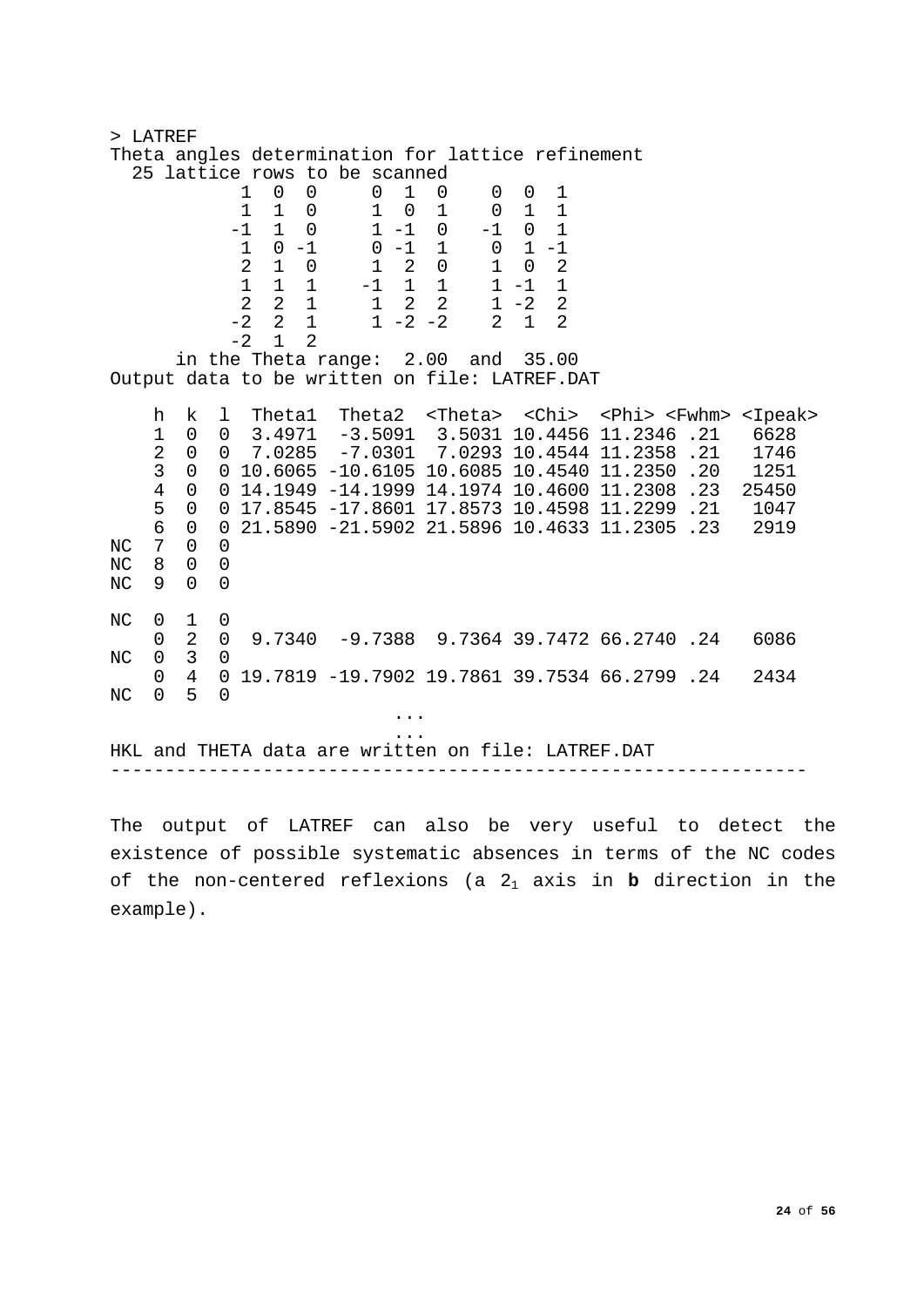## <span id="page-24-0"></span>*CHOOSING THE CONDITIONS FOR THE DATA COLLECTION*

The data collection is the process carried out automatically to measure the intensities of all points of the reciprocal lattice which fulfill some conditions chosen by the operator (angular range of the Bragg angle and limits of the Miller indices). The results of these measurements will be saved on an output file (File 2).

Before a start can be done on this procedure, the values for some implied parameters must be selected. A print out of all these parameters can be obtained using the command DATO (DATa Output). See the example shown below. The general command DATI (DATa Input) allows the use of several subcommands (also including a HELP subcommand) to set the values for these parameters.

> DATO

TEXT = Test crystal. Small data collection ...

| $ZONE = 2Theta range: 2.00 10.00$<br>Limits for $H$ : $-1$ 1<br>Limits for K: 0<br>Limits for L: 0 2<br>Start HKL: -1 0<br>Steps in HKL: 1 1 |                 |                                                           |  |
|----------------------------------------------------------------------------------------------------------------------------------------------|-----------------|-----------------------------------------------------------|--|
| Steps in HKL:                                                                                                                                |                 | $\theta$                                                  |  |
| $MODE = Scan mode : C$<br>Scan axis: M<br>Scan width: $3.00 + .00 * tan(theta)$<br>Scan speed: $.50$ (deg./s)                                |                 |                                                           |  |
| SLITS = $2.00 + .00 * tan(theta)$ for Hslit<br>$2.00 + .00 * tan(theta)$ for Vslit                                                           |                 |                                                           |  |
| $MAXN = Maximum number of scans: 1$                                                                                                          |                 |                                                           |  |
| RELUNC= Range for relative uncertainty: 5 100%                                                                                               |                 |                                                           |  |
| SYSABS= Conditions for systematic absences:<br>$H=0$ $L=0$ $KN2$                                                                             |                 | If these conditions are fulfilled, reflexions are skipped |  |
| SYMREF= 1 symmetry related reflexions to be measured<br>$-1$ 0 0                                                                             | $0 -1 0 0 0 -1$ |                                                           |  |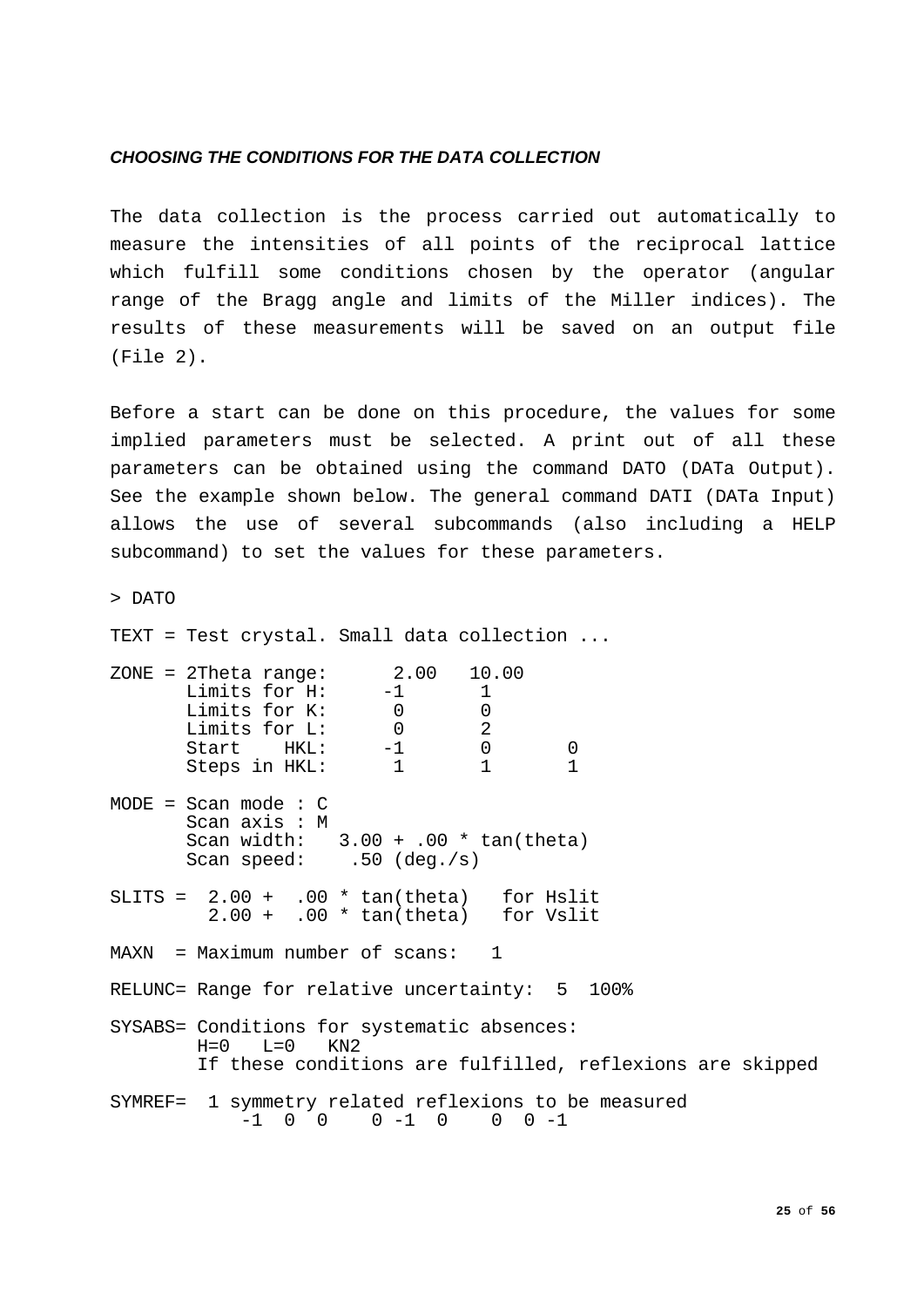OUTMOD= N

REFER = 2 reference reflexions selected to be measured every 3 reflexions max. centroid variation .0500 deg.<br>max. intensity variation 50 % max. intensity variation<br> $4\quad 0\quad 0\quad -4\quad 0\quad 0$ 4 0 0 -4 0 0

The following parameters can only be modified using the general command SURPAR ... No surface diffraction wanted

The following condition can only be modified using the general command QUASI ... Non-quasi-crystal assumed ---------------------------------------------------------------

The subcommand TEXT is used to input any alfanumeric information (crystal identification, etc.) to be included on the output file. ZONE is a subcommand<sup>[2](#page-25-0)</sup> which allows the selection of the range in the Bragg angle limiting the reciprocal space containing the reflexions to be measured, as well as other parameters related with the zone of reciprocal space to be explored. The following parameters are expected: maximum and minimum Bragg angle, lower and upper limits for the indices, start values and increments to be used for generating the remaining indices. Alternatively, the individual *hkl* indices of the reflexions to be measured can be given through a file (File 3) containing a free-format record for each *hkl* triplet.

The MODE subcommand<sup>[3](#page-25-1)</sup> is used to choose the scan mode, scan axis, scan width and motor speed. If a ω/2θ scan is wanted, the M keyword for the scan axis should normally be selected, meaning that for the upper angle reflexions a non-bisecting geometry will be allowed. The scan width, which always refers to the 2θ width

<span id="page-25-0"></span> $\frac{1}{2}$  $^2$  There is a useful general command (NREF) which can previously be used to estimate the number of reflexions expected in an angular range.

<span id="page-25-1"></span> $3$  There is a general SCAN command which can previously be used to analyze the intensity profiles and therefore to select the most appropiated conditions for the MODE subcommand (scan width, slits, speed, etc.).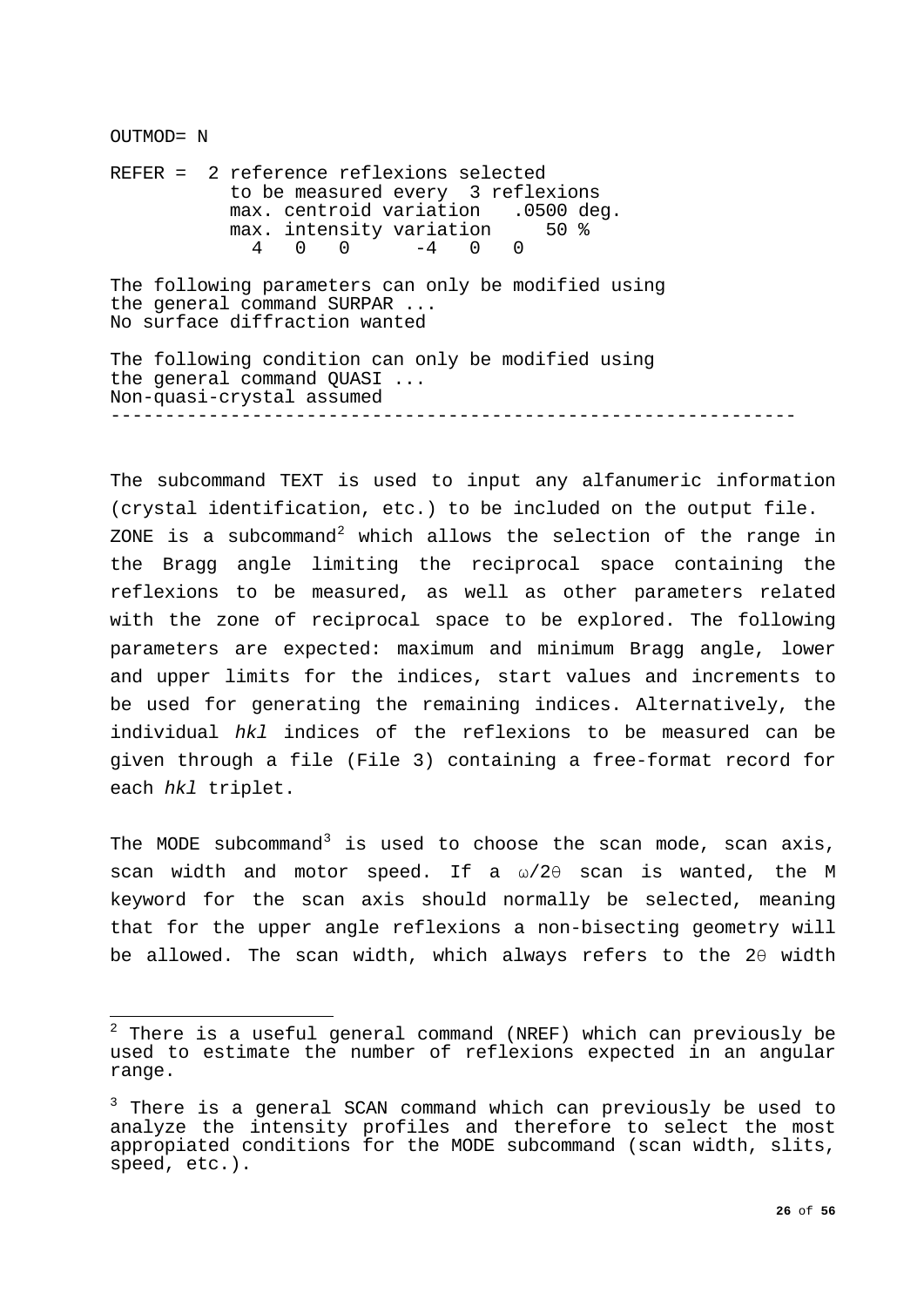when 2θ is involved, is determined by two parameters in the form: *a + b tanθ*. Thus, making *b=0* a fixed scan width will be used. For a variable scan width (not normally needed) an estimated *b* parameter of 0.3 is good enough for Cu and Mo radiations.

The detector slits (fixed or variable) are selected by the subcommand SLITS. Two slits are used. The so called Hslit (Horizontal slit) is the slit which however can be opened and closed in the vertical sense. Therefore, the Vslit (Vertical slit) is the slit whose aperture can be variated in the horizontal sense. Both slits can be used as fixed (normal case) or with variable apertures (if available) during the data collection. Their apertures is determined by an expression similar to the one explained for the scan width. Two fixed slits of about 2 degrees give good results to collect intensities, but other values can be used if one previously uses the general SCAN command to select them for the sample being used.

The strategy of measurement is based on the following. Every reflexion is scanned with the selected conditions, the counts added to the previous scans and its relative uncertainty in percent,  $RU=100. \sigma(1)/I$ , is calculated. This value (RU) is then compared with two percentage limits (minimum and maximum RELative UNCertainty, see the RELUNC parameters). If RU is greater than the maximum RELUNC value, no additional scan is done, the reflexion is coded as very weak (flag=2) and the goniometer is positioned to measure a new reflexion. If RU lies between both limits, the scan is repeated until the RU value is less than the minimum RELUNC parameter (reflexion is coded as normal and gets a flag=0), or until a preselected maximum number of scans is reached (the reflexion is coded with flag=1 if RU is still between the limits). The maximum number of scans allowed is determined by the value selected with the MAXN subcommand.

The lattice points generated (reflexion indices) are skipped (or measured) if the indices fulfil (or not fulfil) the conditions selected by means of the SYSABS subcommand (SYStematic ABSences). This subcommand expects up to 6 lines of text containing keywords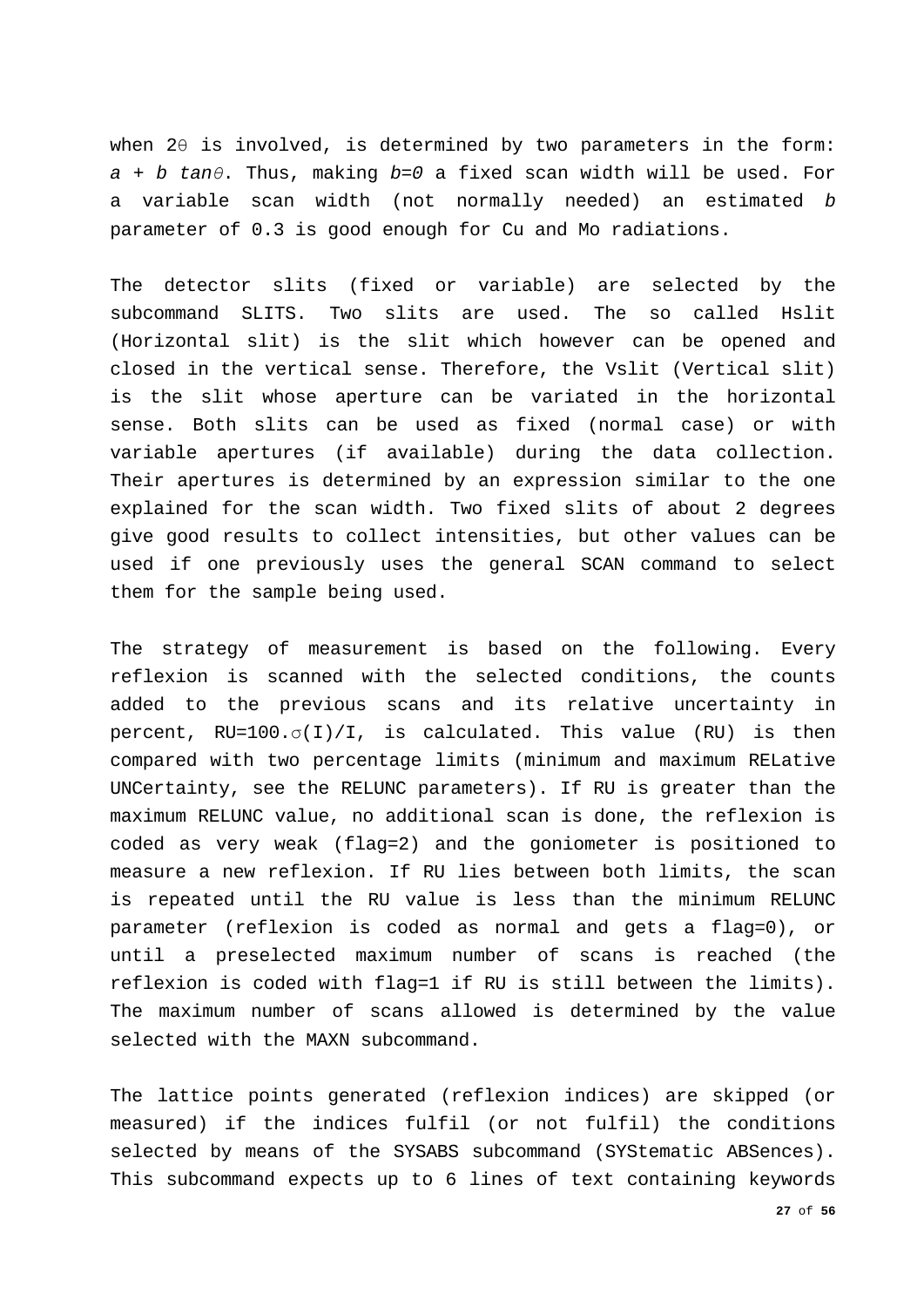which contain conditions to be checked. Each line may contain up to 3 keywords (separated by blanks) which will be considered as related each other with logical "AND" operators. Keywords given on separate lines will be related each other with logical "OR". The reflexion indices are checked against all the keywords given, so that the reflexion can alternatively be flagged according to the fact whether it fulfils, or not, all the keywords (combined with their respective logical operators). A total of 45 keywords are possible:

H=0 K=0 L=0 H=K H=-K K=L H=L K=-L H=-L H<0 K<0 L<0 H>K H>L K>L K>H L>H L>K AH>AK AH>AL AK>AL AK>AH AL>AH AL>AK ([4](#page-27-0) see below) HN2 HN3 HN4 KN2 KN3 KN4 LN2 LN3 LN4 LN6 HKN2 KLN2 LHN2 HKN4 KLN4 HLN4 2HLN4 HKLN2 -HKLN3 H-KLN3 HK-LN3 ([5](#page-27-1) see below)

Thus, for example, selecting the following keywords given in 2 lines:

```
H=0 L=0 KN2HLN2 K=0
```
will produce that reflexions of type:

|                  |                       | $h=0$ and $l=0$ and $k\neq 2n$ or |  |  |
|------------------|-----------------------|-----------------------------------|--|--|
|                  | h+l $\neq$ 2n and k=0 |                                   |  |  |
| that is:         |                       |                                   |  |  |
|                  |                       | 0k0 with $k\neq 2n$ or            |  |  |
|                  |                       | h01 with h+l≠2n                   |  |  |
| will be skipped. |                       |                                   |  |  |

However, a new parameter (also considered in SYSABS) can decide just the contrary of the normal case, that is, if the reflexion

<span id="page-27-0"></span> $\frac{1}{1}$  $4$  The letter A means 'absolute value of'. Thus, for example AH>AK means  $|h|>|k|$ .

<span id="page-27-1"></span><sup>&</sup>lt;sup>5</sup> The meaning of these conditions is better understood with some examples. In HKN2: HK means h+k, N means  $\neq$ , 2 means 2n; that is, h+k≠2n. In H-KLN3: H-KL means h-k+1, N means  $\neq$ , 3 means 3n; that is, h-k+l≠3n.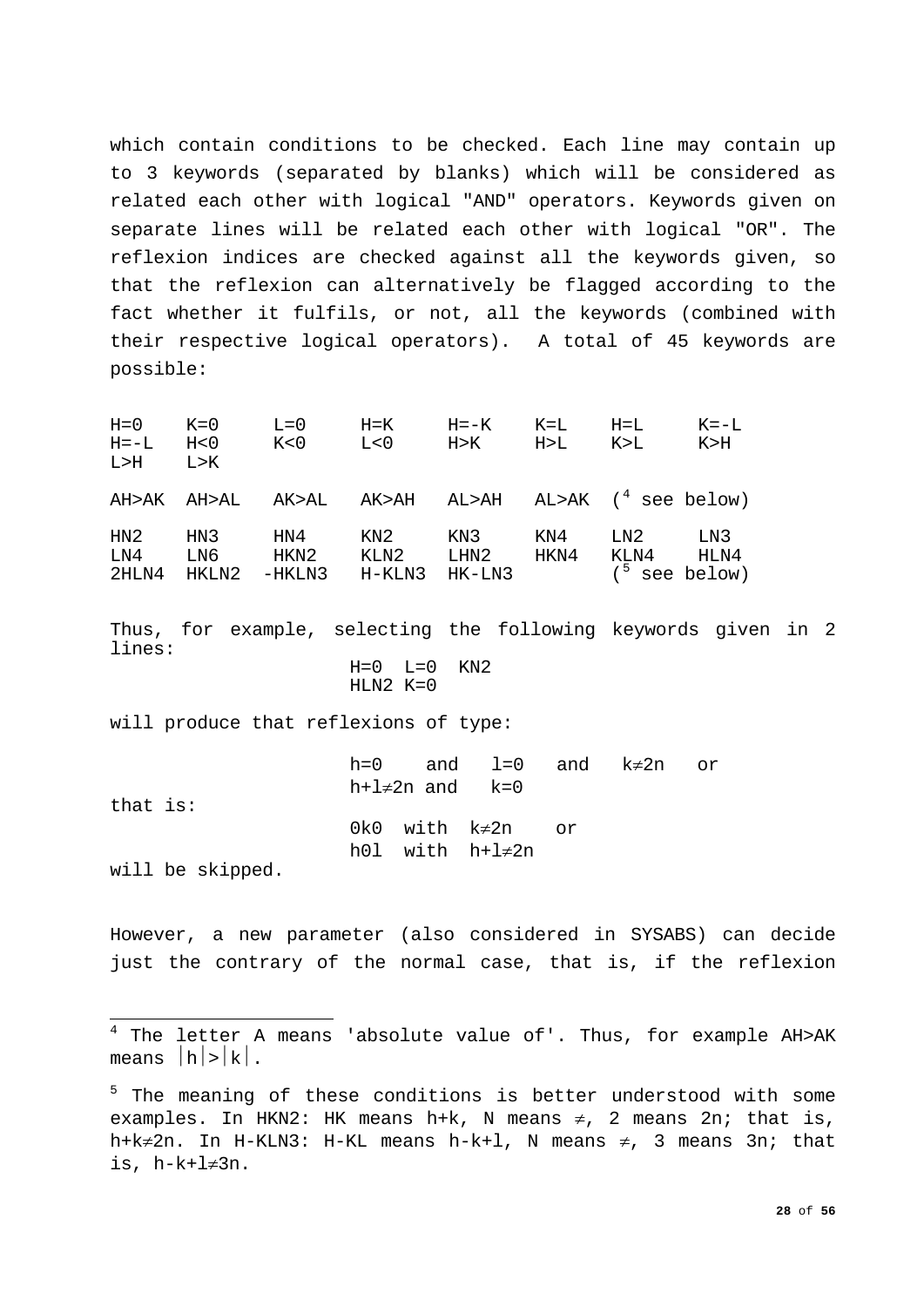indices fulfil all the conditions, the reflexion will be measured. This can be useful just to ensure that the expected systematic absences are really absent.

The subcommand SYMREF is used to generate the indices of any symmetry related reflexions. Thus, after measuring a reflexion, its *hkl* indices can be used to generate (and therefore measure) up to 48 symmetry related reflexions. To generate the symmetry related indices, a symmetry operator matrix is used. Thus, for instance, to generate the indices *H=-h+k, K=k+l, L=-l* (not necessarily making any crystallographic sense), the corresponding operator will be the one shown below:

$$
\begin{pmatrix} H \\ K \\ L \end{pmatrix} = \begin{pmatrix} -I & I & 0 \\ 0 & I & I \\ 0 & 0 & -I \end{pmatrix} \begin{pmatrix} h \\ k \\ l \end{pmatrix}
$$

The output file written during the data collection process will contain the neto intensity and standard deviation of every measured reflexion. However, there is also the possibility to save some additional records for each reflexion, containing the intensity profile and/or the angles where the reflexion was positioned. This output alternative can be selected with the OUTMOD subcommand. Normally, the output mode N (neto) will be used.

The stability of the X-ray source, the crystal orientation and the possible crystal decomposition (intensity decay) can be controlled using several reference reflexions which are measured periodically. The subcommand REFER is used to select the indices of these references and the parameters implied in this control measurement. One of these parameters determines the maximum variation allowed for the centroid of the reference reflexions respect to the centroids measured at the start of data collection. If the variation is greater than the given parameter, the CENTAB command is automatically called, the references are remeasured and if their centroids still differ from the ones determined at the beginning, a warning message is produced and the new centroids are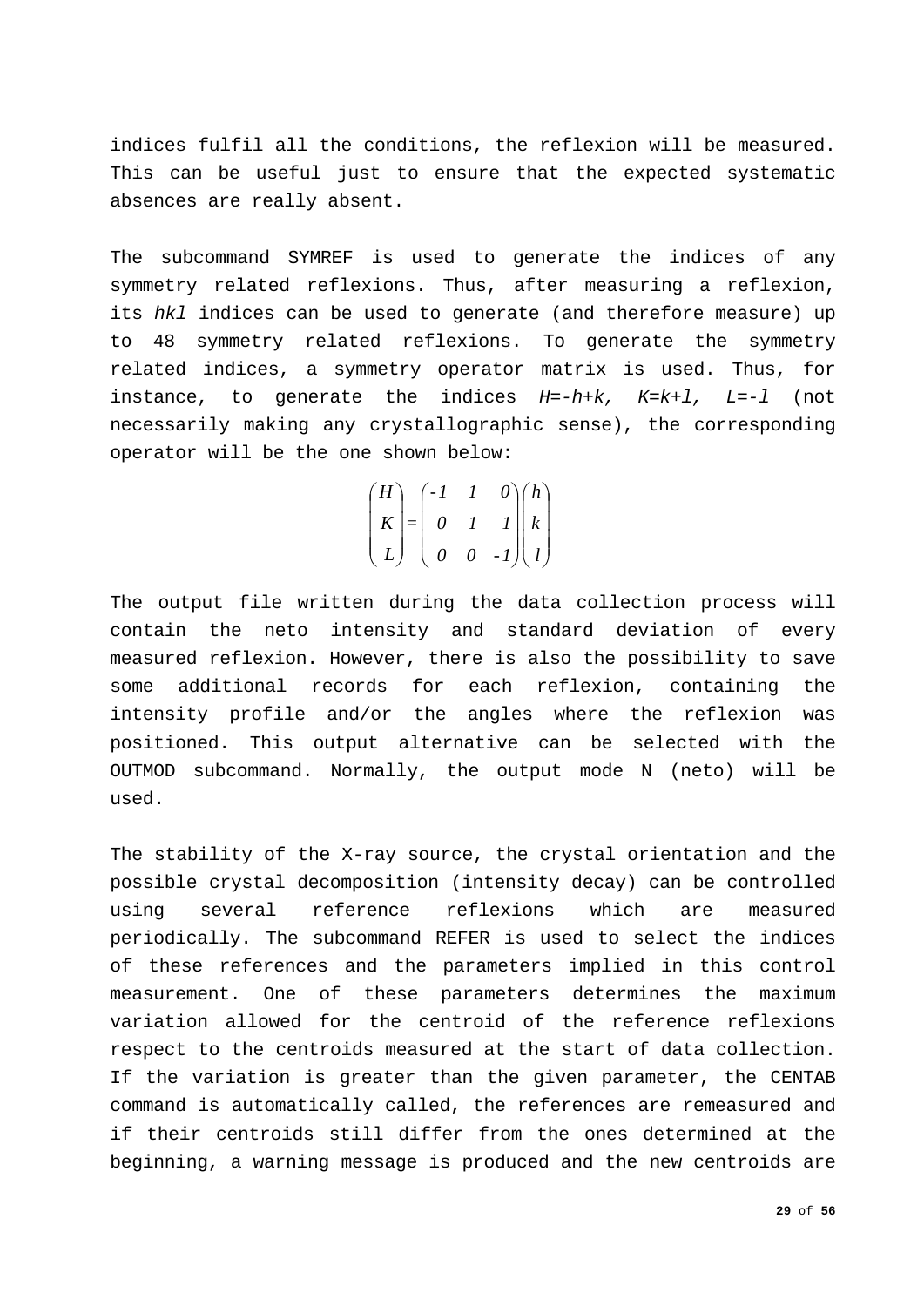taken as new reference values. Another parameter being input to REFER, determines the maximum variation allowed for the intensities of the references respect to the reference intensities at the start of data collection; if the variation is greater than the given value, the data collection is stopped.

Finally, the DATO output shows some other parameters like surface diffraction conditions or quasi-crystal assumed. However, these parameters cannot be modified with any DATI subcommand. For this purpose, the general commands SURPAR and/or QUASI must be used.

Once all parameters have been selected (using the described DATI subcommands), the SAVE subcommand must be used to save them and to return to the level of general commands, that is, to exit from the DATI level.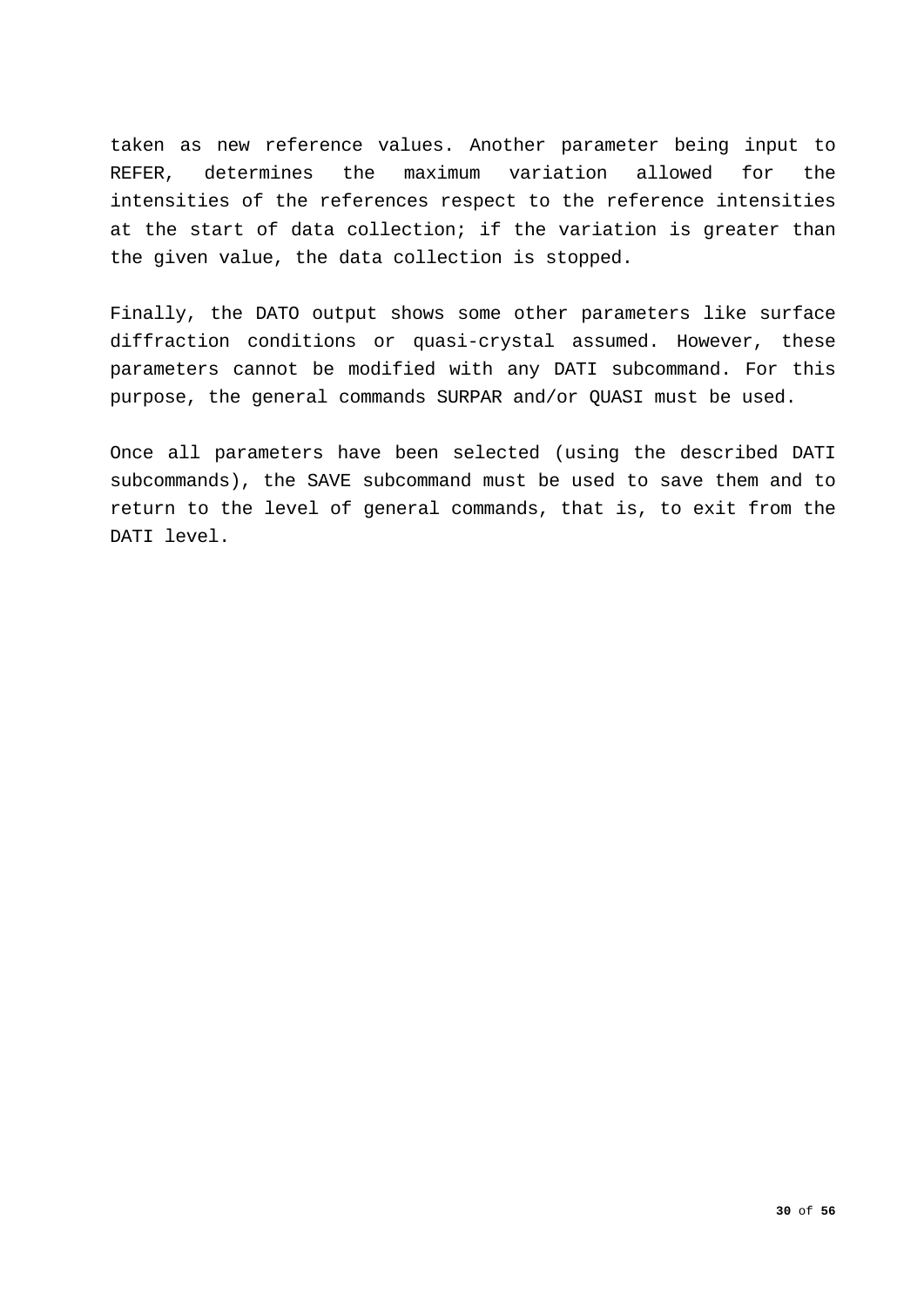## <span id="page-30-0"></span>*COLLECTING THE INTENSITY DATA*

Once the operator has selected all the parameters to be used (DATI), the final step of the single-crystal work is just to collect automatically the intensity of every reflexion. There are two commands which start the data collection process: DATCOL and DATCON, the second one applying when an interrupted data collection is to be continued, appending the data to an old existing output file. Before DATCOL or DATCON is called, the operator can use the DATO command to print out all the parameters that configure the measurement process. An example of the output of the DATCOL or DATCON commands is shown below for a very short measurement.

> DATCOL<br>Plot: YES Hardcopy: NO Max. cps.: 10000. Power (tube parameters): 40 kV 20 mA<br>Standby: 5 kV 5 mA  $Standby: 5 kV$ Standby values to be set at the end of the process File 2 = TEST.DAT has been previously erased F=0, no attenuator filter U=0, relative uncertainty .le. 5 U=1, relative uncertainty .gt. 5 and .lt. 100 U=2, relative uncertainty .gt. 100 (negative U value means negative Ineto) A= abs(B1-B2)/sigma(B1-B2), B=background (this is an estimation of the background asymmetry) N= number of maxima detected H K L Ineto Sigma F Fwhm U A N Psi Record<br>R 4 0 0 254470. 496. 0 .88 0 1 1 .0 1 R 4 0 0 254470. 496. 0 .88 0 1 1 .0 1<br>R -4 0 0 253456. 510. 0 .88 0 8 1 .0 2 8 10. 0 .88 0 8 1 .0 2<br>483. 0 .88 0 2 1 .0 3 -1 0 0 60870. 483. 0 .88 0 2 1 .0 3 1 0 0 62430. 499. 0 .89 0 2 1 .0 4<br>-1 0 1 1205. 543. 0 99.99 1 2 0 .0 5 -1 0 1 1205. 543. 0 99.99 1 2 0 .0 5<br>1 0 -1 998. 556. 0 99.99 1 2 0 .0 6 556. 0 99.99 1 2 0 ... ... R 4 0 0 253256. 498. 0 .88 0 1 1 .0 13 R -4 0 0 252965. 510. 0 .88 0 8 1 .0 14 Normal reflexions ... 6<br>Reference records ... 8 Reference records ... 8<br>Total records ... 14 Total records ... ----------------------------------------------------------------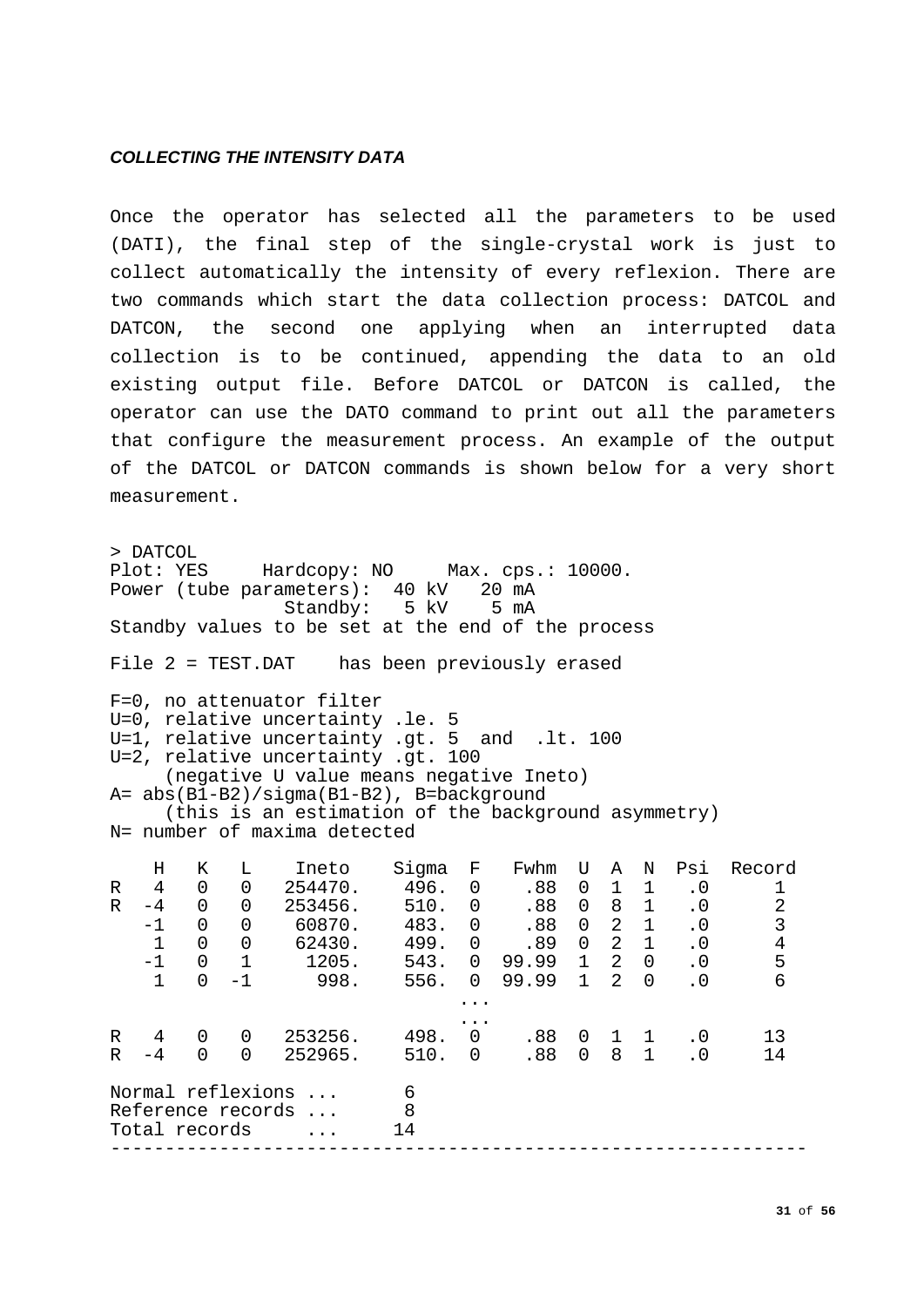The output produced by DATCOL or DATCON contains the following information. After the columns showing the *hkl* indices of the reflexions (including the R mark if it is a reference), the net intensity (*Ineto*) followed by its standard deviation (*Sigma*) are listed. The *F* code shows if the attenuator filter was used and is shown as a negative number when the intensity (in cps) is still greater than the maximum allowed for a linear answer of the detector (see ATTEN), even after a decrease made in the tube current, that is, when the reflexion was too strong to be measured properly. The *Fwhm* column shows the so called "full width at half maximum" of the reflexion profile. *U* is the code assigned according to the relative uncertainty of the measurement. The column headed by *A* is an estimation of the asymmetry of the background at both sides of the profile; an anomalous high value indicates that the scan width is to short, or that the crystal is not very well oriented. The value of *N*, normally 0 or 1, can be useful to detect possible crystal twinning (if N>1). *Psi* is the minimum value of the azimuth angle ψ used to collect the intensity, not equal to zero when the reflexion was positioned in a non-bisecant geometry to prevent goniometer collisions or shadowing at high Bragg angles and to fulfil the conditions (if any) selected for doing surface diffraction. Any reflexion within the expected limits being not accessible is printed with the flag NA (not accessible). Finally, the record number is shown on the last column.

DATCOL and DATCON also produce an output on File 2. The amount of information dumped on this file depends on the selection made previously with the OUTMOD subcommand (see also DATO and DATI). Three record types are possible on File 2 (see the Appendix).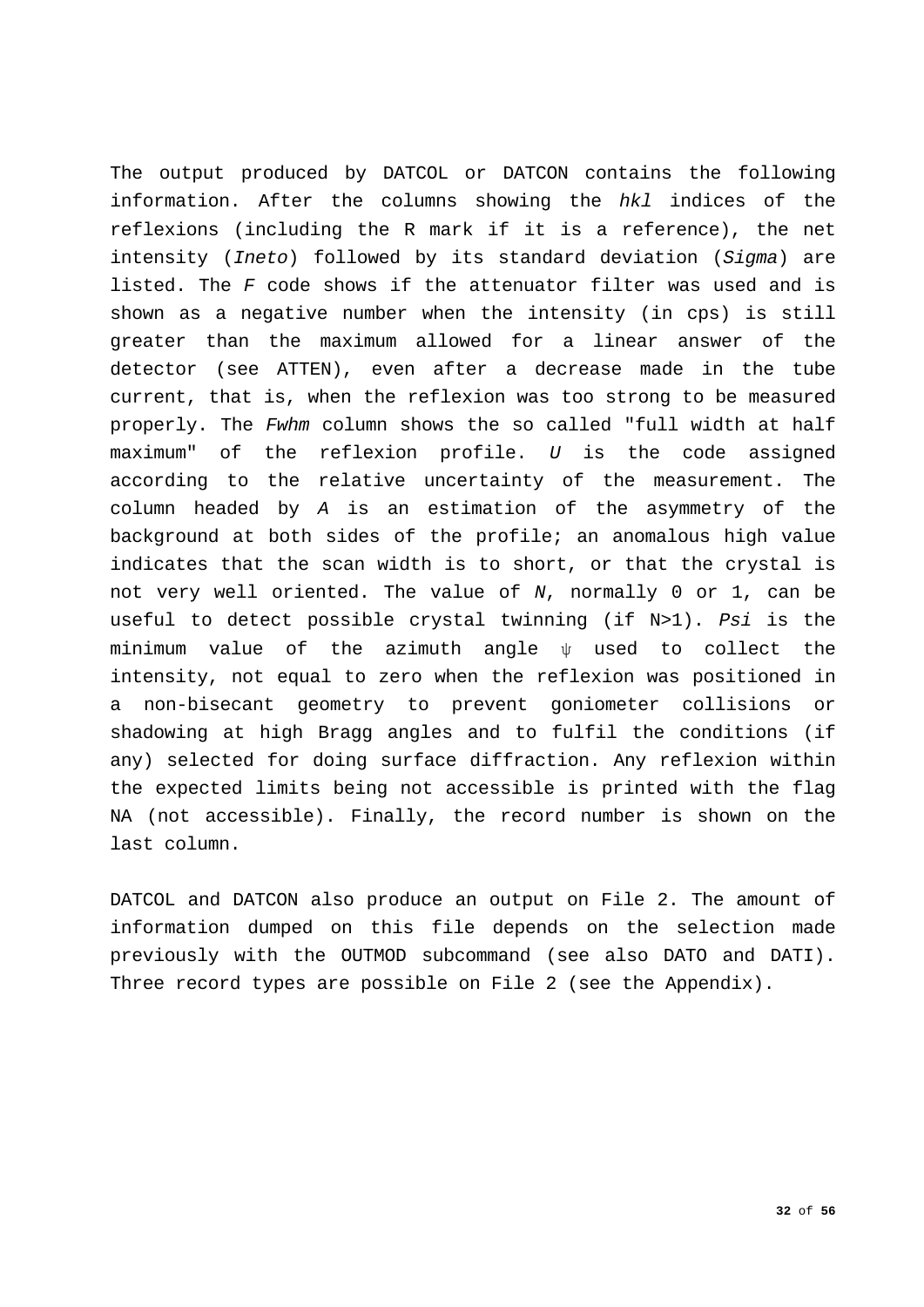## <span id="page-32-0"></span>*DESCRIPTION OF COMMANDS AND SUBCOMMANDS*

In addition to the main commands described above in terms of the single steps that normally configure the operator work dedicated to center a crystal, select the measurement parameters and collect the intensity data, CRYSOM offers several other single commands which will be briefly discussed here, together with the ones presented before, so that some redundant information has to be expected therein. There is a general on-line HELP command. The commands are presented here in the order that they appear on the output of the HELP command, that is, grouped in terms of their purpose. These commands may be used when the program shows the "Ready..." status. There are, however, some other instructions (Input-EOF and Interrupt), also discussed below, which can be used without the "Ready..." status.

<span id="page-32-1"></span>----------- **FILES**  -----------

Selection of the files assigned to the work session. Three files are prepared. The first one (File 1), a binary file, will contain all information related to the actual experiment: tube parameters (wavelength, power), general conditions for peak recognition and centering, setting angles and indices of the reflexions used to calculate the orientation matrix, cell parameters and conditions to be used to collect the intensities. The second file (File 2) is an ASCII one prepared to contain the output of the data collection process (*hkl* indices and intensities). The third file (File 3), also ASCII, is dedicated to contain a list of input *hkl* indices, only to be used if the reflexions to be collected are not to be automatically generated by the program. The names and extensions of these three files can be selected by the operator and normally should be selected to remember its contents. Thus, if the file names are selected as the compound identification (for instance TEST), the File 1 can be selected as TEST.TAB to remember that it is dedicated to contain the TABle of parameters to be used in the experiment, the File 2 can be selected as TEST.DAT to remember that it will contain the output of the DATa collection process and File 3 can be chosen as TEST.HKL (it may contain the *hkl* indices of the reflexions to be collected). In this way, if one has to interrupt a working session and restart it again, all the information of the old session will automatically be loaded if the appropriate files are selected. This command is automatically called at program start.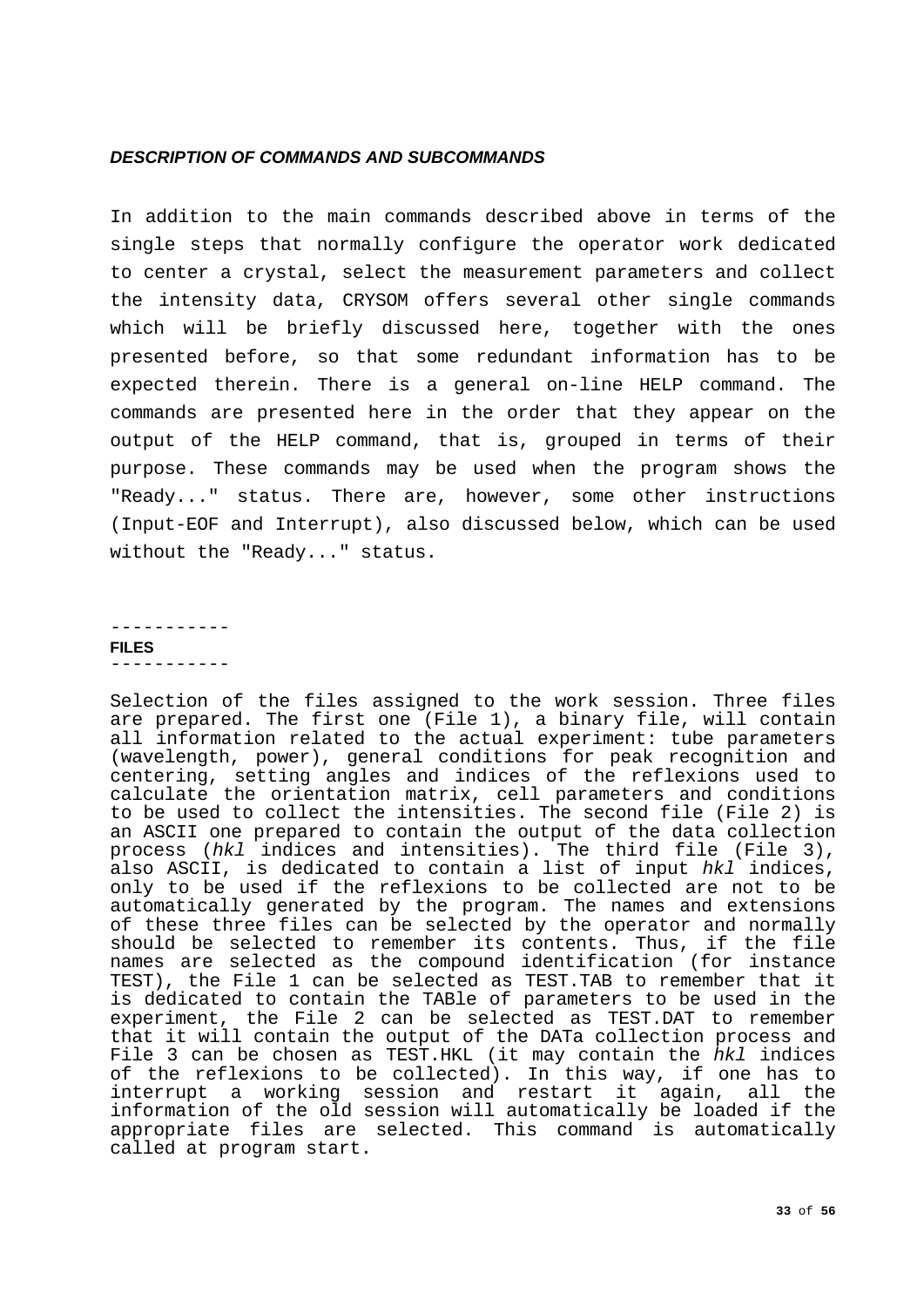#### -------------

## <span id="page-33-0"></span>**DUMP1**

-------------

This command produces a dump (print out) of the parameters saved on File 1 (see FILES).

-------------

<span id="page-33-1"></span>**PRON**

-------------

The attached printer can be activated with this command (PRinter ON).

-------------

## <span id="page-33-2"></span>**PROFF**

-------------

The attached printer can be switched off with this command (PRinter OFF).

#### -------------

<span id="page-33-3"></span>**WAVE**

-------------

To change or just print out the wavelength of the X-ray tube.

## -------------

<span id="page-33-4"></span>**POWER**

-------------

To change the operating parameters of the X-ray tube (kV and mA) and to select the so called standby parameters, that is, kV and mA to be set at the end of the data collection process. The standby parameters (normally 5 kV and 5 mA) are very useful when the data collection ends during the week end or during the night.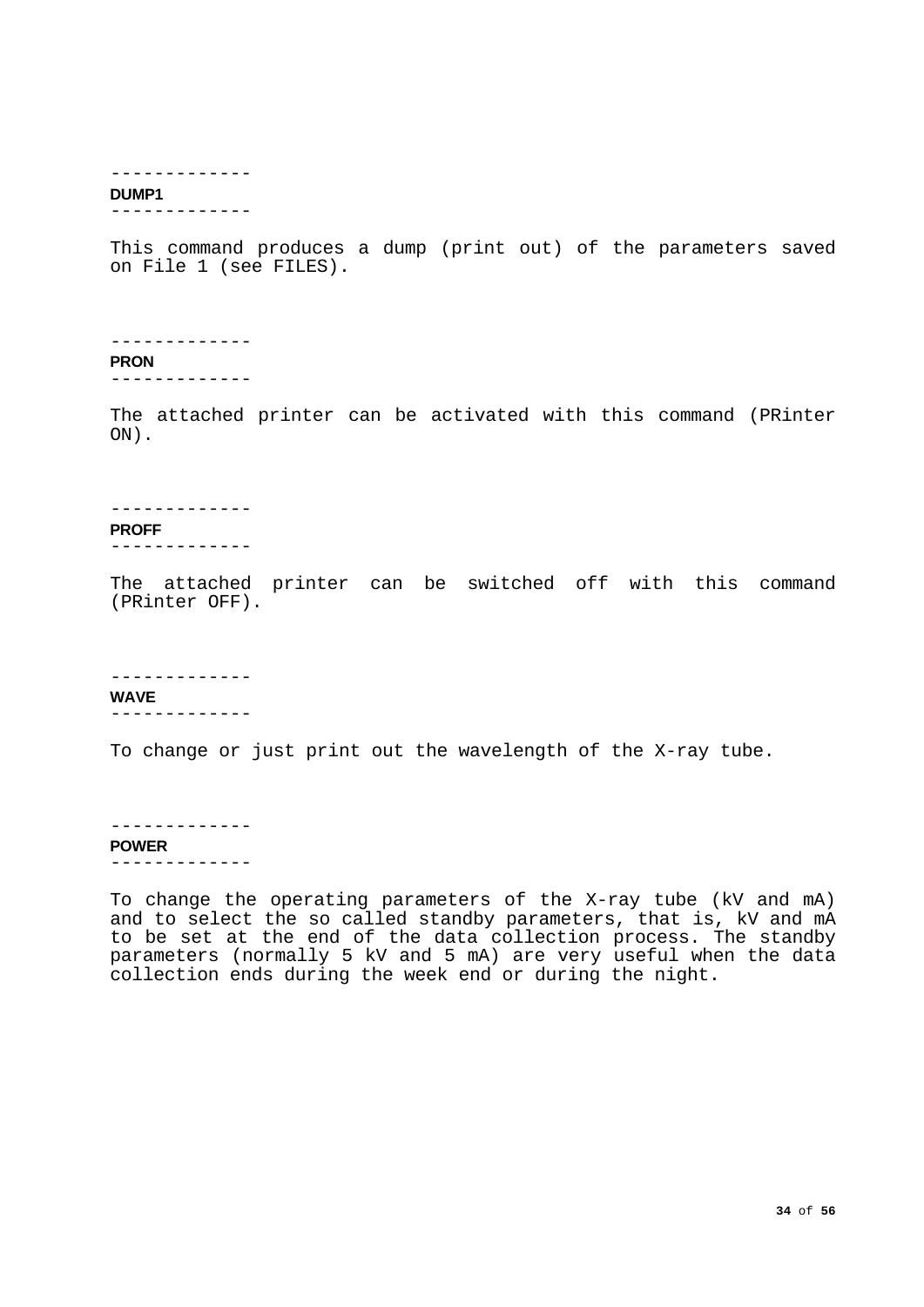#### <span id="page-34-0"></span>------------- **SIGMA** -------------

This command inputs the sigma level to detect peaks above the background. It is used during the process of searching peaks needed to orient the crystal. See also SEARCH. A recommended value of 15 gives good results.

### -------------

<span id="page-34-1"></span>**ATTEN**

-------------

In order to avoid a non-linear answer of the detector at very high intensities, an attenuator filter is used during the data collection process. Two attenuator filters are mounted, for two different radiations. Two parameters can be selected using the ATTEN command: the most appropriate attenuator for the radiation used and the maximum intensity allowed to be measured without the attenuator. This intensity level should normally be estimated for every counter. An approximate value is about 50000 cps.

------------- **LLIM**

<span id="page-34-2"></span>-------------

This command produces a listing of the lower and upper limits of the goniometer angles, including the slits (if variable). The hardware limits are set into the general hardware file used by Seifert. However, some of these limits (those for 2 $\theta$ ,  $\omega$ ,  $\chi$ ,  $\varphi$ ) are variable in terms of the so called zero corrections for the angular values, i.e., optical zeroes of the shafts, calculated as offsets of the hardware limits and set in the so called software file. See also ALIGN, LZER, MODZER.

<span id="page-34-3"></span>------------- **NREF** -------------

This command calculates the number of lattice points (reflexions) expected within a selected angular range of the Bragg angle. The number of reflexions calculated corresponds to the whole Ewald's sphere. See also LLIM.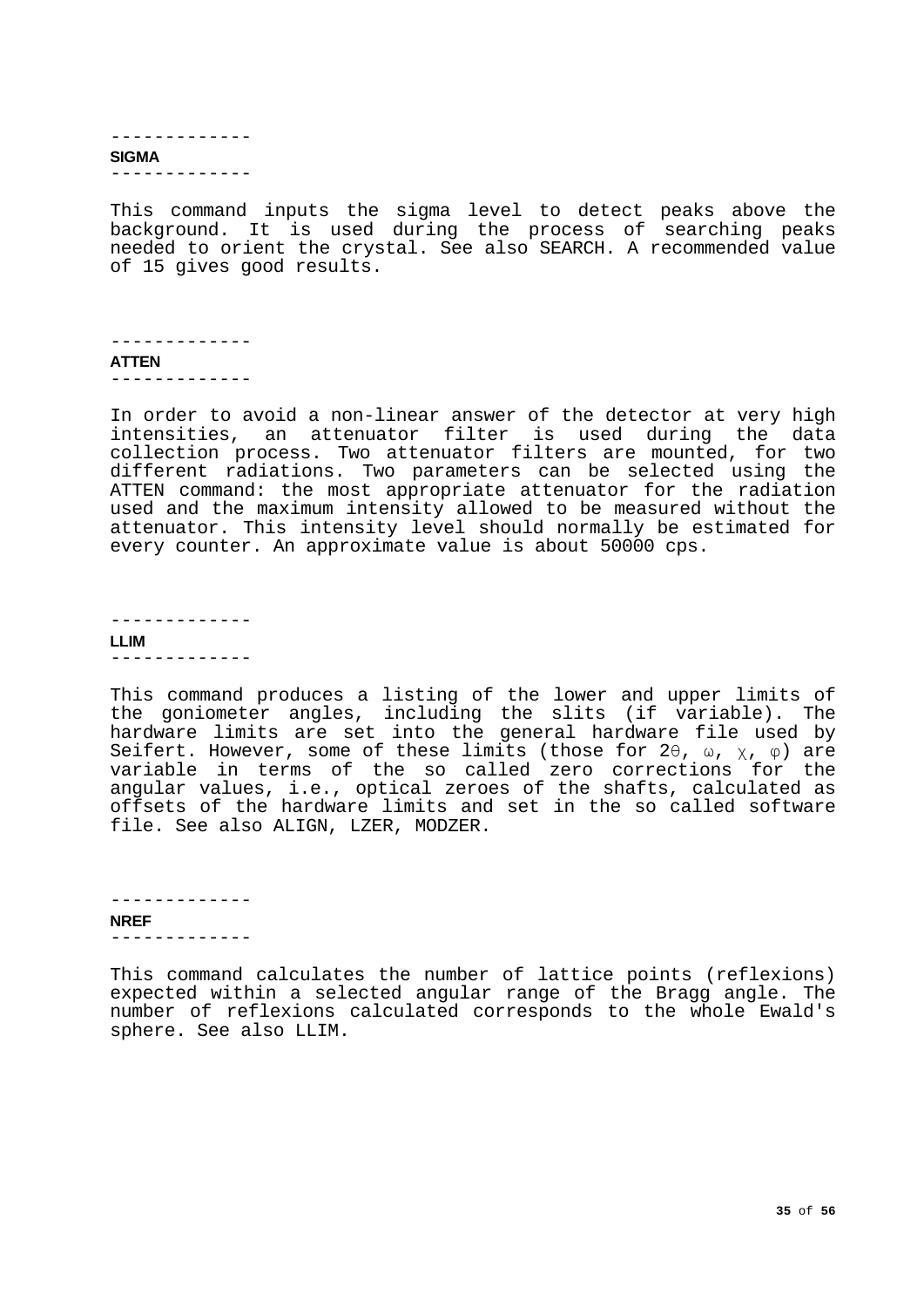#### <span id="page-35-0"></span>------------- **SURPAR** -------------

SURPAR is a general command which can be used to switch on or off the conditions for doing surface diffraction. If surface diffraction is wanted, the following SURface PARameters must be given: a) the χ and φ angles of the crystal surface selected, that is, the angles setting the normal of the surface onto the +y axis of the goniometer, and b) the angular range allowed for the angles α' and β' made between the normal of the surface and both, the incident  $(\alpha')$  and reflected  $(\beta')$  beams. See also the Appendix.

-------------

#### <span id="page-35-1"></span>**QUASI**

-------------

QUASI is a general command which can be used to switch on or off the condition for assuming quasi-crystal or non-quasi-crystal. This is of special interest if the *hkl* indices to be measured are included if the so called File 3, in which case they may be noninteger values. It also implies different output format for the reflexion records (see also the Appendix).

<span id="page-35-2"></span>------------- **DATI** -------------

This is the general command (DATa Input) used to input the parameters governing the data collection process. After typing this command, the program is controlled by other subcommands (HELP, TEXT, ZONE, MODE, etc., explained below). The SAVE subcommand, exits DATI and returns control to the general command level. See also DATO.

<span id="page-35-3"></span>------------- **DATI - TEXT** -------------

TEXT is used to input any alphanumeric information (crystal identification, etc.) to be also included in the output file produced by data collection (File 2).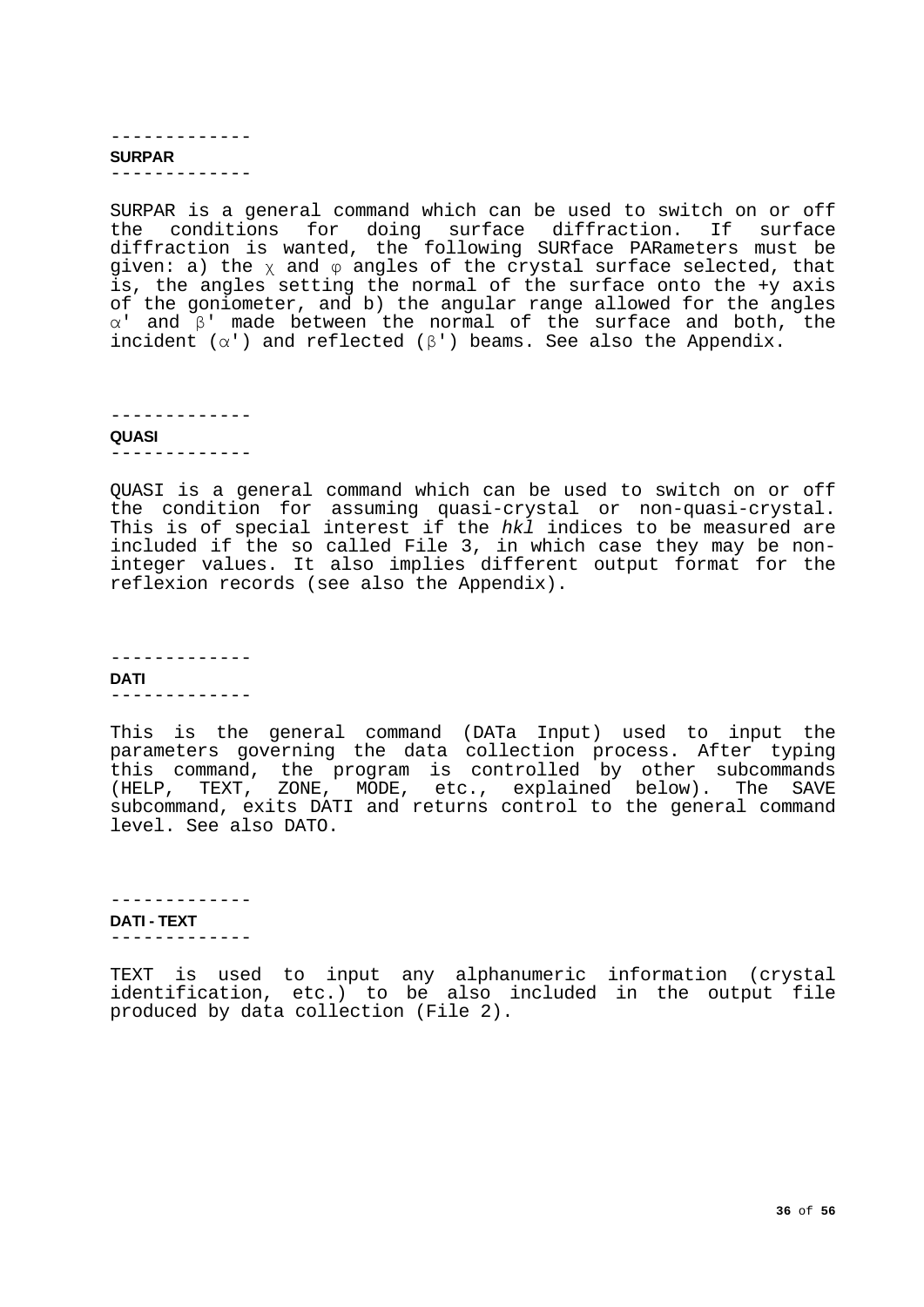<span id="page-36-0"></span>------------- **DATI - ZONE** -------------

ZONE is a subcommand which allows the selection of the range in the Bragg angles limiting the reciprocal space containing the reflexions to be measured, as well as other parameters related with the zone of reciprocal space to be explored. The following parameters are expected: maximum and minimum Bragg angle, lower and upper limits for the indices, start values and increments to be used for generating the remaining indices. Alternatively, the individual *hkl* indices of the reflexions to be measured can be given through a file (see File 3 in FILES) containing a freeformat record for each *hkl* triplet. See also NREF.

-------------

<span id="page-36-1"></span>**DATI - MODE**

-------------

The MODE subcommand is used to select the scan mode, scan axis, scan width and motor speed (minimum of 0.01 deg/s). If a  $\omega/2\theta$  scan is wanted, the M keyword for the scan axis should normally be selected, meaning that for the upper angle reflexions a nonbisecting geometry will be allowed. The scan width, which always refers to 2θ-width when 2θ is involved, is determined by two parameters in the form: *a + b tanθ*; thus, making *b=0* a fixed scan width will be used. For a variable scan width (not normally needed) an estimated *b* parameter of 0.3 is good enough for Cu and Mo radiations. A good way to determine the correct scan width is to use the general command SCAN on several reflexions, analyzing the results and choosing the proper parameters. The scan speed (in deg/s) refers to the 2θ axis when a ω/2θ scan is selected. In this case (ω/2θ scan), if the speed being input does not correspond to an appropriate speed for the coupled axis  $\omega$  (1/2 of the main axis speed), the program will modify it slightly to ensure a 2:1 speed ratio.

-------------

<span id="page-36-2"></span>**DATI - SLITS** -------------

The detector slits (fixed or variable) are selected by the subcommand SLITS. The so called Hslit (Horizontal slit) is the slit which however can be opened and closed in the vertical sense. Therefore, the Vslit (Vertical slit) is the slit whose aperture can be variated in the horizontal sense. Both slits can be used as fixed (normal case) or with variable apertures (if available) during the data collection. Their apertures is determined by an expression similar to the one explained for the scan width (see DATI - MODE). Normally, two fixed slits of about 2 degrees give good results to collect intensities, but other values can be used if one previously uses the general SCAN command to select more accurate values of these parameters for the sample being used.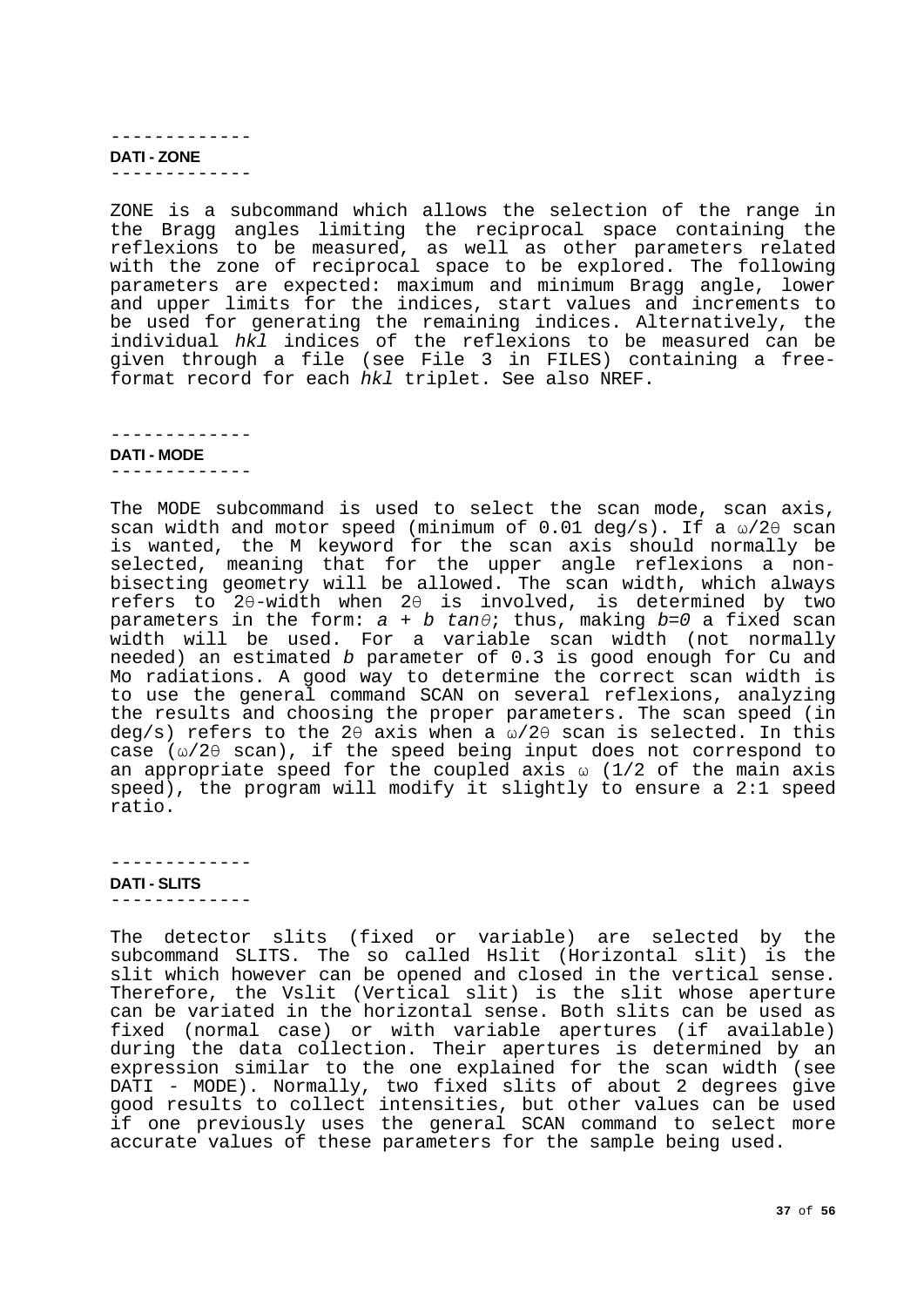#### <span id="page-37-0"></span>------------- **DATI - MAXN** -------------

MAXN selects the maximum number of scans allowed on a reflexion to get a minimum relative uncertainty of the intensity being measured. The strategy of measurement is as follows. Every reflexion is scanned with the selected conditions, the counts added to the previous scans and its relative uncertainty in percent, RU=100.σ(I)/I, is calculated. This value (RU) is then compared with two percentage limits (minimum and maximum RELative UNCertainty, see the DATI-RELUNC subcommand). If RU is greater than the maximum RELUNC parameter, no additional scan is done, the reflexion is coded as very weak (flag=2) and the goniometer is positioned to measure a new reflexion. If RU lies between both limits, the scan is repeated until the RU value is less than the minimum RELUNC parameter (reflexion is coded as normal, getting a flag=0), or until a preselected maximum number of scans is reached (the reflexion is coded with flag=1 if RU is still between the limits).

#### ------------- **DATI - RELUNC**

<span id="page-37-1"></span>-------------

Two parameters are expected as input to RELUNC (RELative UNCertainty), the minimum and maximum relative uncertainty parameters used in the measurement strategy. See DATI-MAXN.

# -------------

## <span id="page-37-2"></span>**DATI - SYSABS**

-------------

The lattice points generated (reflexion indices) are skipped (or measured) if the indices fulfil (or not fulfil) the conditions selected by means of the SYSABS subcommand (SYStematic ABSences). This subcommand expects up to 6 lines of text containing keywords which mean conditions to be checked. Each line may contain up to 3 keywords (separated by blanks) which will be considered as related each other with logical "AND" operators. Keywords given on separate lines will be related each other with logical "OR". The reflexion indices are checked against all the keywords so that the reflexion can alternatively be flagged according to the fact whether it fulfils, or not, all the keywords (combined with their respective logical operators). A total of 45 keywords are possible:

|         | $H=0$ $K=0$ $L=0$ $H=K$ $H=-K$ $K=L$ $H=L$ $K=-L$ |  |  |  |
|---------|---------------------------------------------------|--|--|--|
|         | $H=-L$ H<0 K<0 L<0 H>K H>L K>L K>H                |  |  |  |
| L>H L>K |                                                   |  |  |  |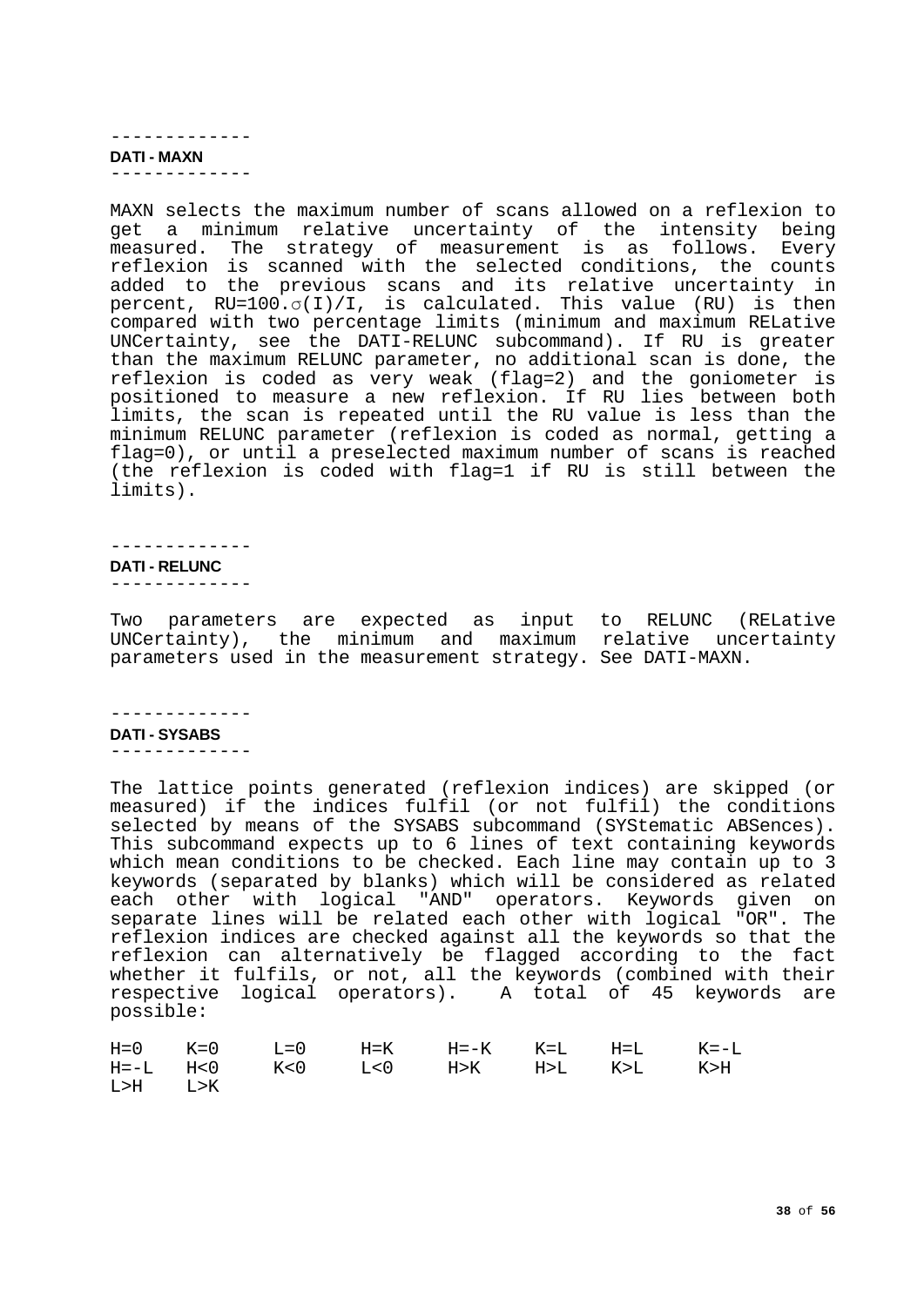AH>AK AH>AL AK>AL AK>AH AL>AH AL>AK ([6](#page-38-0) see below) HN2 HN3 HN4 KN2 KN3 KN4 LN2 LN3 LN4 LN6 HKN2 KLN2 LHN2 HKN4 KLN4 HLN4  $2HLM4$  HKLN2 -HKLN3 H-KLN3 HK-LN3  $(7 \text{ see below})$  $(7 \text{ see below})$  $(7 \text{ see below})$ Thus, selecting the following keywords given in 2 lines:  $H=0$   $L=0$   $KN2$  $HLM2 K=0$ reflexions of type: h=0 and l=0 and k≠2n or h+l $\neq$ 2n and k=0 that is: 0k0 with k≠2n or h0l with h+l≠2n will be skipped.

However, a new parameter (also considered in SYSABS) can decide just the contrary of the normal case, that is, if the reflexion indices fulfill all the conditions, the reflexion will be measured (this can be useful just to ensure that the expected systematic absences are really absent).

<span id="page-38-0"></span> $\frac{1}{6}$  $^6$  The letter A means 'absolute value of'. Thus, for example AH>AK means  $|h|>|k|$ .

<span id="page-38-1"></span> $7$  The meaning of these conditions is better understood with some examples. In HKN2: HK means h+k, N means  $\neq$ , 2 means 2n; that is, h+k≠2n. In H-KLN3: H-KL means h-k+1, N means  $\neq$ , 3 means 3n; that is, h-k+l≠3n.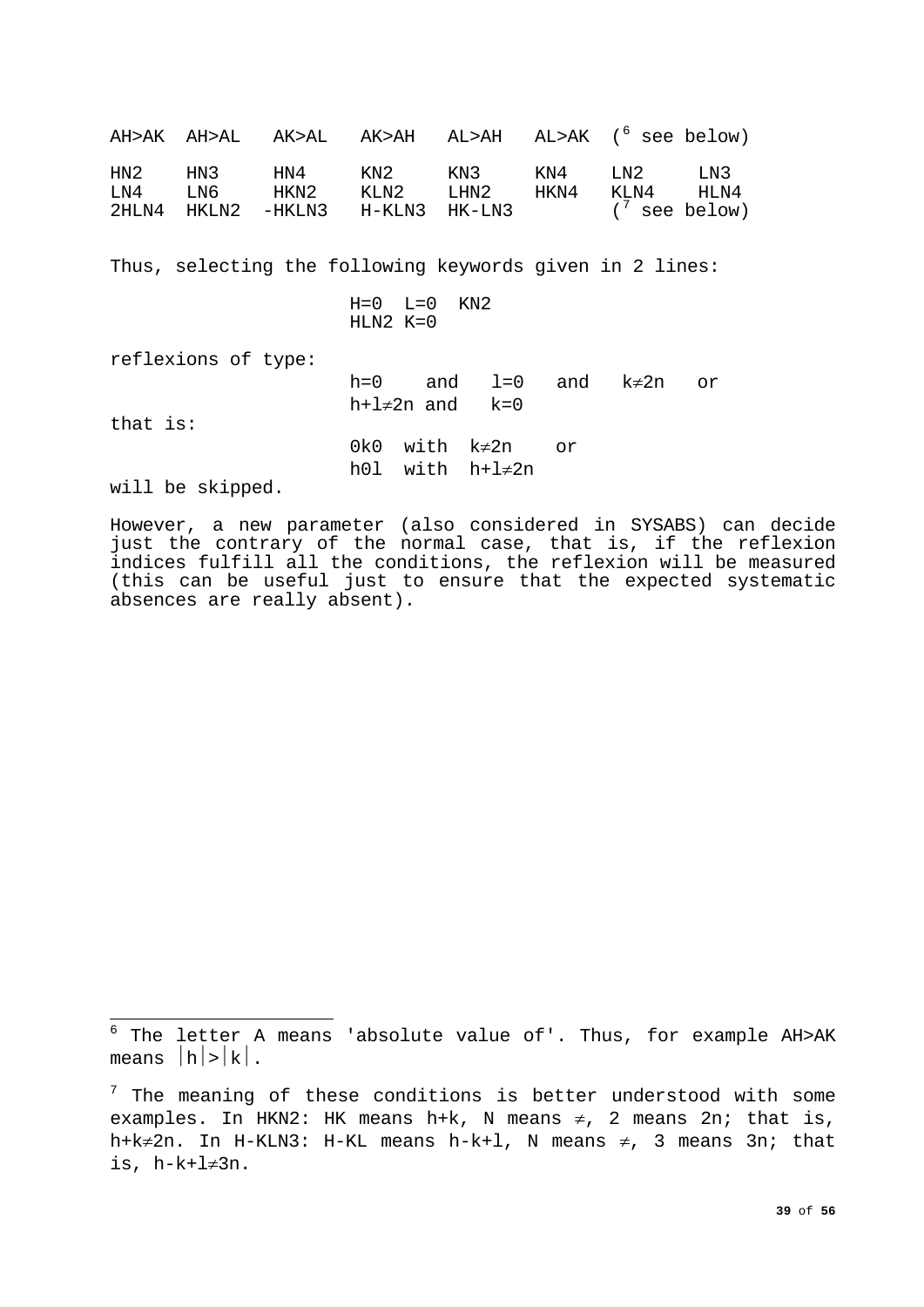<span id="page-39-0"></span>------------- **DATI - SYMREF** -------------

The subcommand SYMREF is used to generate the indices of any symmetry related reflexions. Thus, after measuring a reflexion, its *hkl* indices can be used to generate (and therefore measure) up to 48 symmetry related reflexions. To generate the symmetry related indices, a symmetry operator is used. Thus, for instance, to generate the indices *H=-h+k, K=k+l, L=-l* (not necessarily making any crystallographic sense), the corresponding operator will be:

| (H)                 | $\left( -1\right)$                | $\boldsymbol{l}$ |                                                                        | 0 (h)                     |
|---------------------|-----------------------------------|------------------|------------------------------------------------------------------------|---------------------------|
| $\mid K \mid =$     | $\begin{array}{cc} 0 \end{array}$ |                  |                                                                        | $I \parallel k \parallel$ |
| $\lfloor L \rfloor$ | $\begin{pmatrix} 0 \end{pmatrix}$ |                  | $\begin{bmatrix} 0 & -1 \end{bmatrix} \begin{bmatrix} l \end{bmatrix}$ |                           |

## ------------- **DATI - OUTMOD**

<span id="page-39-1"></span>-------------

The output file (see File 2 in FILES) written during the data collection process will contain the net intensity (N) and standard deviation of every measured reflexion. However, there is also the possibility to save some additional records for each reflexion, containing the intensity profile and/or the angular information. This output alternative can be selected with the OUTMOD subcommand. Normally, the output mode N (net) will be used. Several record types are possible on File 2 (see the Appendix).

------------

<span id="page-39-2"></span>**DATI - REFER** ------------

The stability of the X-ray source, the crystal orientation and the possible crystal decomposition (intensity decay) can be controlled several reference reflexions which are remeasured periodically. The subcommand REFER is used to select the indices of these references and the parameters implied in this control measurement. One of these parameters determines the maximum variation allowed for the centroid of the reference reflexions respect to the centroids measured at the start of data collection. If the variation is greater than the given parameter, the crystal is reoriented, the references are remeasured and if their<br>centroids still differ from the ones-determined at the beginning, a warning message is produced and the new centroids are taken as new reference values. Another parameter being used by REFER, determines the maximum variation allowed for the intensities of the references respect to the reference intensities at the start of data collection; if the variation is greater than the given value, the data collection is stopped.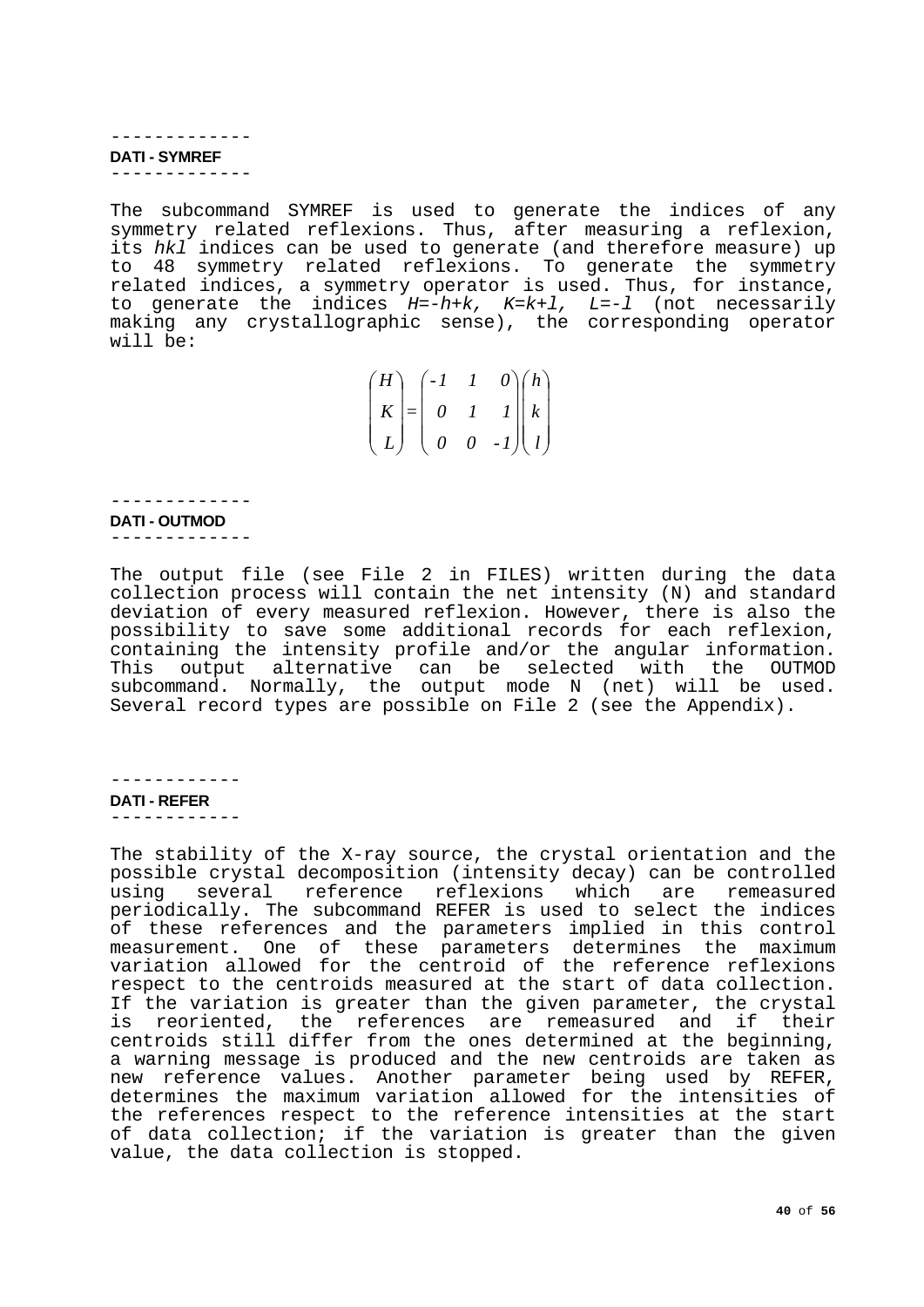------------

## <span id="page-40-0"></span>**DATI - SAVE**

------------

When all DATI parameters have been selected, the SAVE subcommand exits the DATI level and returns to the general command level. See also DATO.

<span id="page-40-1"></span>------------- **DATO** -------------

This (DATa Output) command is used to produce a print out of all parameters selected at DATI time. See DATI.

# -----------------

<span id="page-40-2"></span>**DATCOL and DATCON** -----------------

Once the operator has selected all the parameters to be used (see DATI), the final step of the single-crystal work is just to collect automatically the intensity of every reflexion. DATCOL starts the data collection process. DATCON applies when an interrupted data collection is to be continued, appending the data to an old existing output file. Before DATCOL or DATCON is called, the operator can use the DATO command to print out all the parameters that configure the measurement process. The output produced by DATCOL or DATCON contains the following information: indices of the reflexions (reference reflexions are marked with an R code and any reflexion within the expected limits being not accesible is printed with the flag NA), the neto intensity followed by its standard deviation, the attenuator code, the so called "full width at half maximum" of the reflexion profile, a code assigned to the relative uncertainty of the measurement, an estimation of the asymmetry of the background at both sides of the profile, the number of peaks detected on the profile, the azimuthal angle ψ and a correlative record number.

DATCOL and DATCON also produce an output on File 2, depending on the selection made by the DATI-OUTMOD subcommand. Thus, three record types are possible on File 2 (see the Appendix).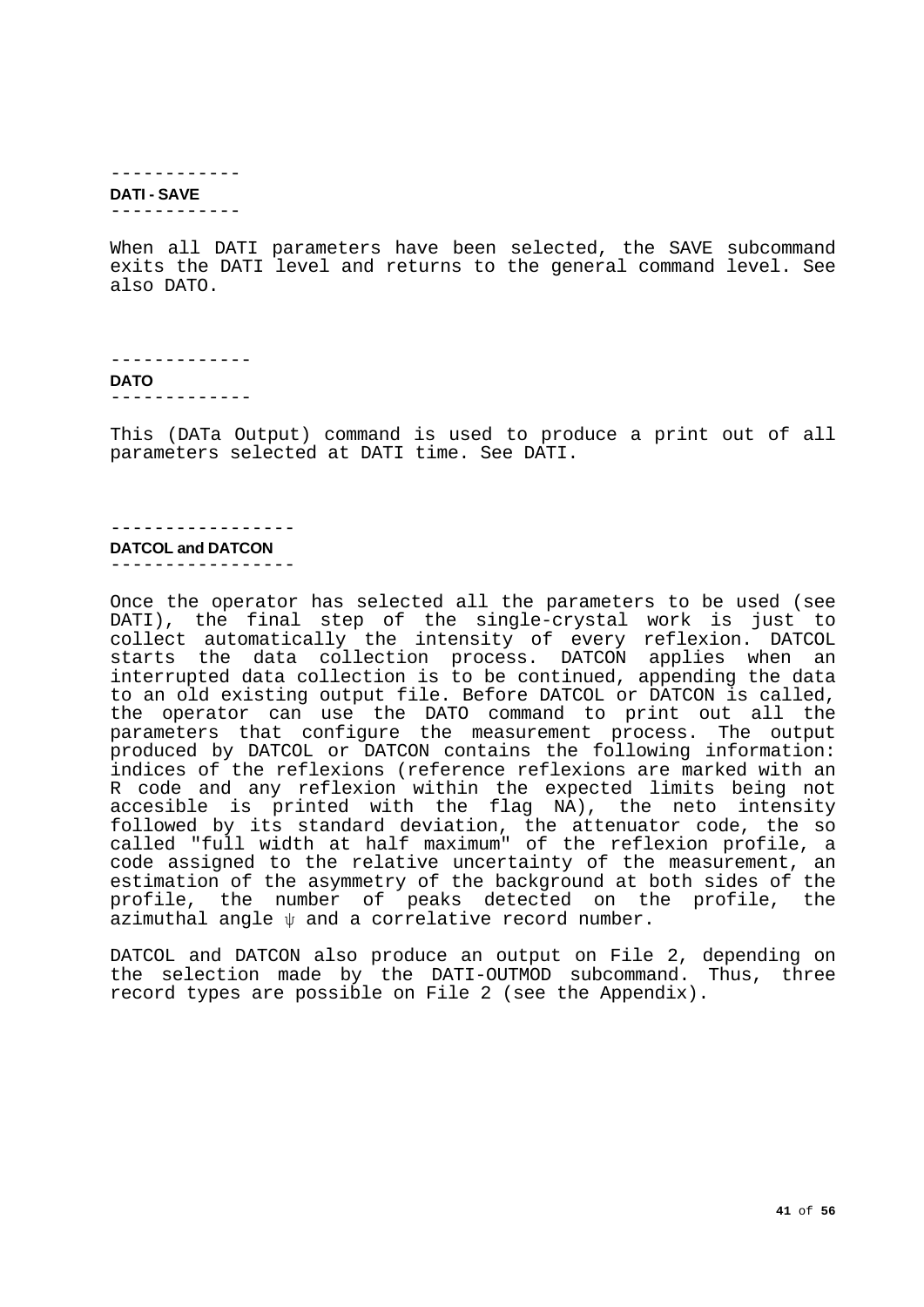#### ------------- **MODZER**

<span id="page-41-0"></span>-------------

The zero reference points of the circles are set in the corresponding hardware file of the goniometer. These points are normally assigned at the time of the mechanical alignment and can differ up to one degree from the actual zero points (optical zeroes) defined by the X-ray beam. In order to calculate the real optical angle settings with respect to the X-ray beam, zero corrections should be introduced. If these corrections are large, there are two possibilities to introduce them. One is just to modify the corresponding hardware file, producing new mechanical reference points in that file. Alternatively, however, there is the possibility to maintain the mechanical reference points existing in the hardware file and use some corrections (software corrections) to that values which can be written into an assigned software file. For this second purpose, the command MODZER (MODify ZERoes) can be used. MODZER expects four zero corrections (Δ2θ, Δω, Δχ, ΔV), where V is the sum of the vertical upwards deviations of the X-ray source and the center of the slits system. The four values are given in degrees and are added (with their signs) to the zero corrections previously existing in the software file. See also ALIGN and LZER. When CRYSOM starts, the zero corrections existing in the software file are read and added to the zero reference points existing in the hardware file, producing correct angle settings.

<span id="page-41-1"></span>------------- **LZER** -------------

LZER is the instruction used to print out the zero corrections existing in the software file. At program start, these corrections are automatically added to the zero reference points existing in the hardware file of the goniometer, thus producing correct angle settings. See also MODZER and ALIGN.

# --------------

<span id="page-41-2"></span>**ALIGN** --------------

See before the MODZER command. The instruction MODZER is only used for large initial zero corrections. However, for fine adjustments the command ALIGN is much more useful. To use the ALIGN command, the goniometer must previously be set at a not too weak reflexion in the symmetrical setting at a  $\chi$  angle near  $\pm 45$  degrees. For this purpose it is not necessary to have a fully oriented crystal, but only one reflexion (roughly centered). For instance, one can mount a good reflecting crystal and use the SEARCH command to find out just one reflexion in the region  $\chi$  near  $\pm 45$ . Once this reflexion is centered (after SEARCH), one can finally use the ALIGN command. The procedure of ALIGN is to center this reflexion in three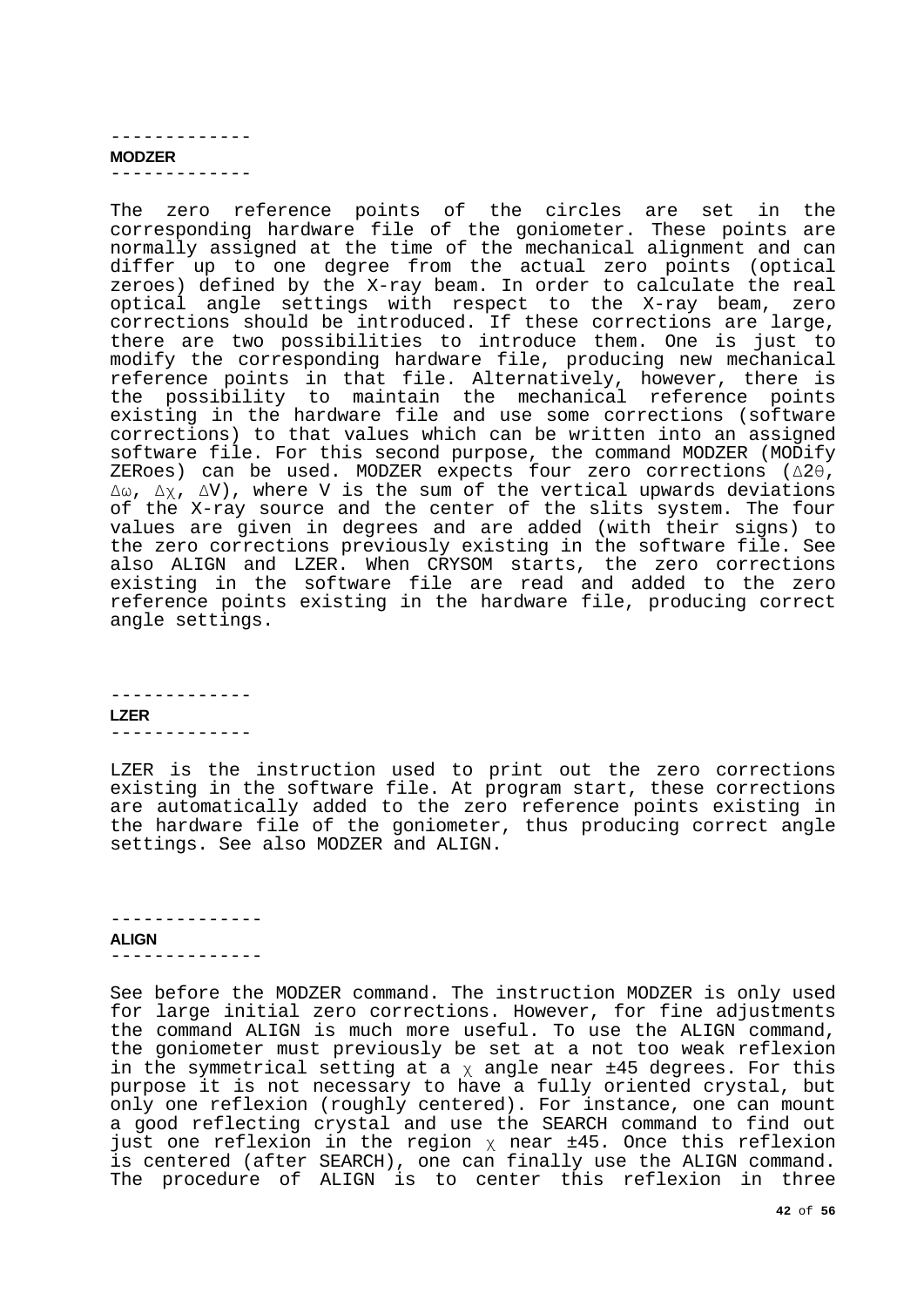equivalent settings [(2θ, ω, χ, φ), (-2θ, -ω, χ±180, φ), (-2θ, -ω, -χ, φ±180)] and use these optimized setting angles to calculate the adjustments (zero corrections: Δ2θ, Δω, Δχ, ΔV) defined above (see MODZER). As indicated in MODZER, these corrections are added to the values previously existing in the software file. The instruction ALIGN must be repeated until the resulting adjustments (Δ2θ, Δω, Δχ, ΔV) are in the order of 0.01 degrees.

<span id="page-42-0"></span>-------------- **VIEW** --------------

The goniometer may be operated with a mounted microscope if it is located at its rear position, preventing crashes with the χ circle. VIEW is the command which can be used to set the appropriate angular values in order to observe the crystal through the microscope. The crystal, mounted on the goniometer head is to be centered by hand, using the translations of the goniometer head, to bring it into the goniometer center, i.e. it is moved into a position such that when any axis ( $\chi$  and  $\varphi$ ) is rotated no further crystal displacement is observed. Normally, this operation is done first by rotating the φ angle at 0 and 90 degrees and correcting, at both positions, the crystal translations perpendicular to the viewing direction and lying on the horizontal plane. Then, the crystal height (translation of the crystal up and down the goniometer head) should be corrected setting previously the χ angle at 90 and -90 degrees. After this, the χ angle should be driven to the 0 position and the φ rotation should be used to carefully correct the crystal translations lying on the horizontal  $p$ lane (at  $\varphi = 0$ , 90, 180, 270 degrees). When these operations are done, just press the END key, put the microscope at the rear position and answer the asked questions. The program will show the "Ready..." status.

#### -------------- **SEARCH**

<span id="page-42-1"></span>--------------

Before automatic data collection can be started, it is necesary to know the lattice constants and the orientation of the crystal (orientation matrix, OM). CRYSOM can determine this information from the unknown crystal in any arbitrary orientation. The program performs the necessary operations within a rather short time, so that this procedure should be used even if the lattice constants are known. The first operation to be done is to use the SEARCH command to find out several reflexions (up to 25) within a preselected angular range. The region to be searched is determined by giving an angular range for  $\theta$ ,  $\chi$  and  $\varphi$ . The region is searched along arcs of constant  $\theta$  and  $\chi$ , with alternately increasing and decreasing values of  $\varphi$ . The magnitudes of the steps in  $\theta$  and  $\chi$ depend on the detector apertures, which are automatically (or manually) used. Normally the default values shown for the parameters to be used are good enough to begin with an unknown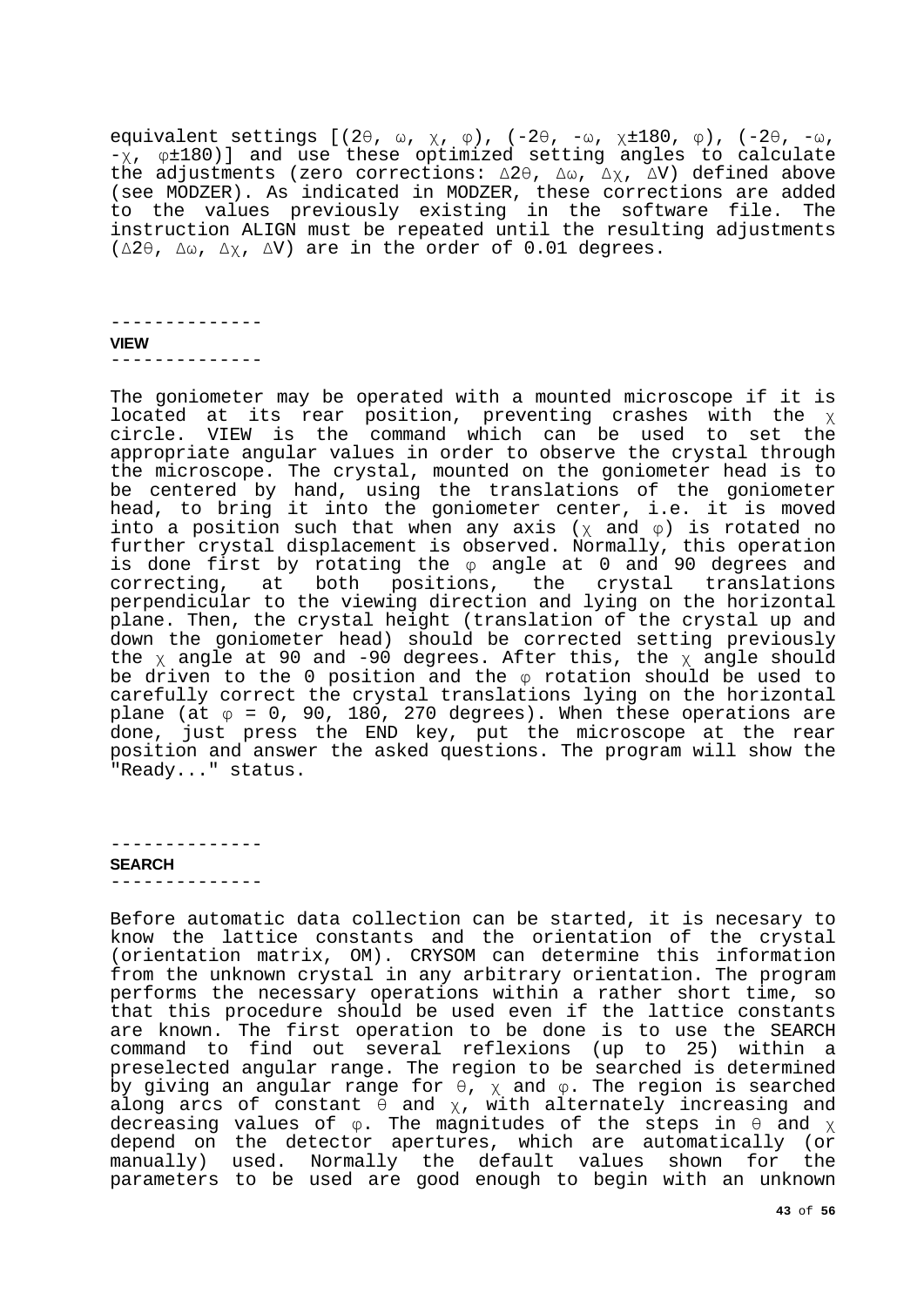crystal. This searching process stops when the complete angular range has been investigated, or when a pre-set number of peaks has been found, or when the operator interrupts the process by pressing CTRL A on the keyboard. The output of the SEARCH command can be used to determine the crystal orientation and hence the lattice constants. See also DETCEL and CENTAB.

<span id="page-43-0"></span>-------------- **DETCEL** --------------

Once the SEARCH command has finished, one can use the angular information contained in the peak table to build a reciprocal lattice and therefore calculate the cell constants. For this purpose, one can use the command DETCEL (DETermine CELL). Some little additional information required (maximum cell length to be accepted and the maximum angle to consider two reciprocal vectors as parallel) is requested with default values appropriate for almost any crystal. The first step of DETCEL is to convert the angular values, contained in the peak table, into orthogonal coordinates (*x, y, z*) of the reciprocal points according to the expressions shown in the Introduction. Each pair of points forms a vector. DETCEL finds the shortest vector (=**a\*** ), then the shortest one not parallel to **a\*** (=**b\*** ), and finally the shortest vector not in the plane of **a\*** and **b\*** (=**c\*** ). The remaining vectors which are found parallel to **a\*** , **b\*** or **c\*** with equal moduli to them (or multiple moduli) are also averaged to a better determination of the base vectors. These three vectors describe always a primitive cell and determine the preliminary orientation matrix OM. The OM matrix is printed out together with the so called Reciprocal Metric Tensor (RMT) defined as the product of  $OM_t$ . OM (where  $OM_t =$ OM transposed), the reciprocal cell constants, the direct cell constants and the cell volume (shown as a negative value when the chosen cell vectors form a left-handed system of axes). If the crystal is not twinned or cracked and OM is sufficiently accurate, the calculated *hkl* indices should be integers. A deviation of ± 0.125 is accepted and the indices are rounded to integers; otherwise they are printed as real numbers. New OM and RMT matrices are calculated using least-squares refinement with the reflexions having integer indices, and more accurate cell dimensions are printed. If not all indices are integers, once DETCEL is completed ("Ready..." status), the operator may reject the ones with fractional *hkl* indices using the PKSKP (PeaK SKiP) or PKREM (PeaK REMove) commands and calling DETCEL again. Finally, DETCEL proposes a cell reduction based on the Delaunay procedure. The cell reduction procedure can also be used as an individual command (see REDCEL).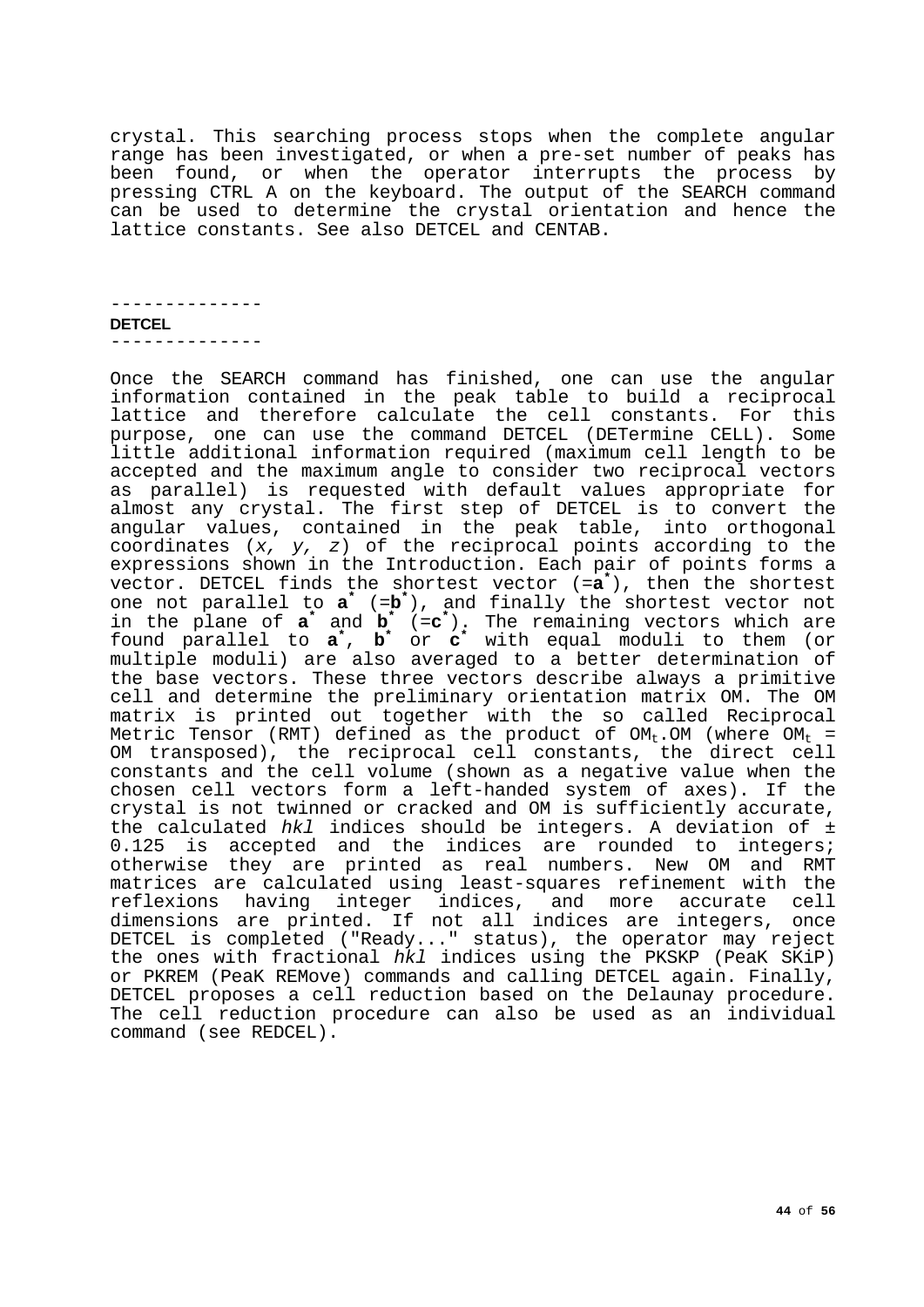<span id="page-44-0"></span>

| <b>INDEX</b> |  |  |  |  |
|--------------|--|--|--|--|
|              |  |  |  |  |

This is the command which carries out the least squares refinement to obtain the orientation matrix and the indexing of the<br>reflexions included in the orientation table. INDEX is reflexions included in the orientation table. INDEX automatically called by other commands (DETCEL, MODOM, CENTAB).

```
--------------
REDCEL
--------------
```
This is the command used to perform a cell reduction using the Delaunay procedure. REDCEL is also automatically called by DETCEL. See also MODOM.

#### --------------

#### <span id="page-44-2"></span>**MODOM**

--------------

In the case of a single crystal, DETCEL will produce a proper orientation matrix (OM). However, if the primitive cell calculated automatically by DETCEL does not correspond to the maximum crystal symmetry, or to the standard crystal orientation (what normally is shown by the cell reduction results) one can transform the crystal orientation (the OM matrix) to get the correct one, using the transformation matrix shown in the corresponding output of the cell reduction proposal (see DETCEL and REDCEL). This operation can be performed using the MODOM command (MODify OM), which can also be used to set new values for the OM matrix (not to transform). Once the OM matrix is modified, a least-square indexing procedure is started automatically, giving rise to a new output of OM matrix, cell constants, etc. See also LOM.

<span id="page-44-3"></span>-------------- **TWIN** --------------

In the case that DETCEL does not produce a proper orientation matrix (OM) because of the existence of a two single crystals in the sample, TWIN is a useful command which can report valuable information to detect the individual components of the sample.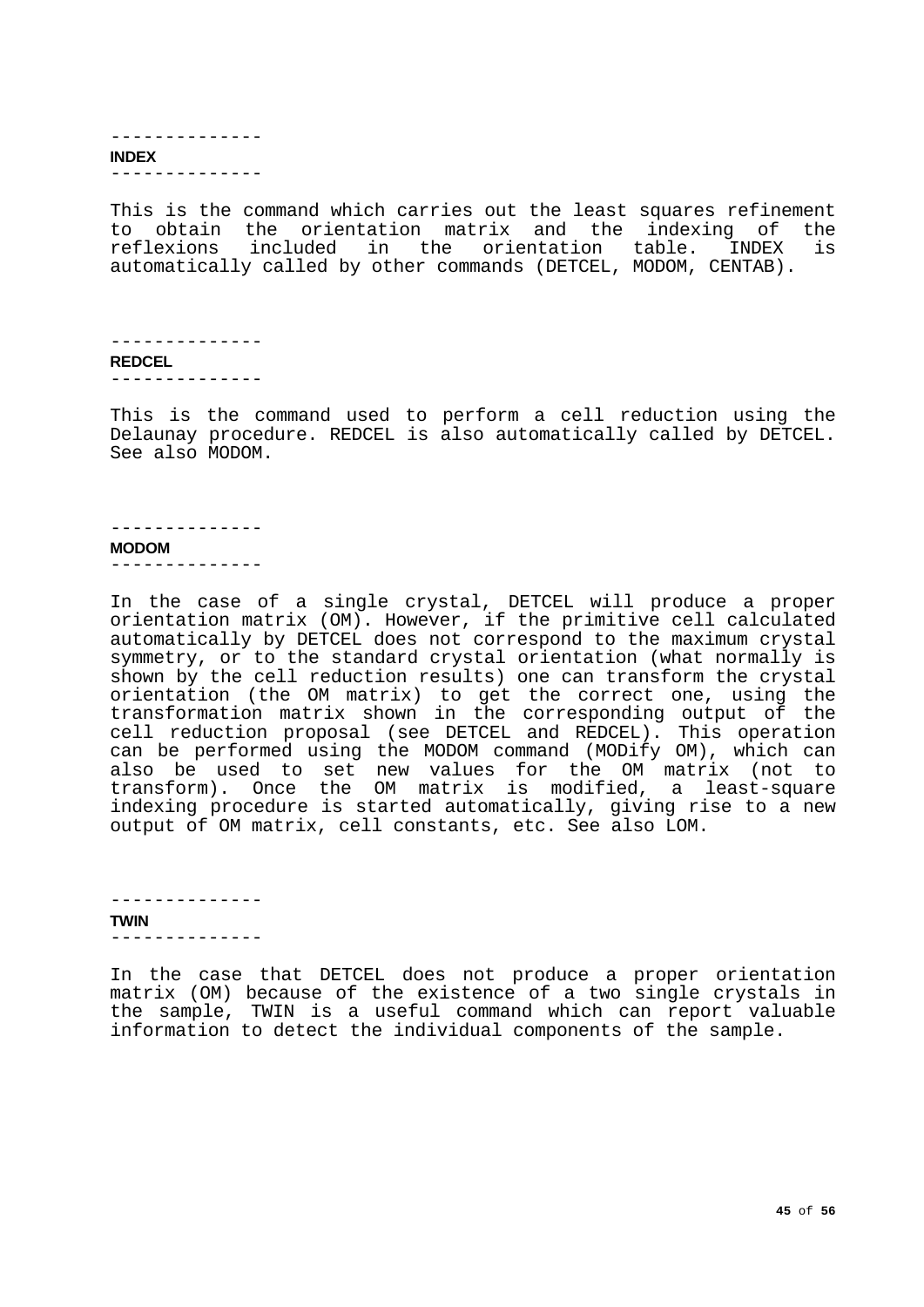#### <span id="page-45-0"></span>-------------- **LATREF** --------------

The procedure used by CRYSOM to improve the crystal orientation (see CENTAB) is based on a recentering of the setting angles of the reflexions in the orientation table. This procedure gives rise to an OM matrix which will predict satisfactorily the setting angles of the remaining reflexions. Therefore, the least squares refinement included in that process is always made considering a triclinic cell, that is, with no symmetry restrictions on the lattice parameters. However, in order to obtain the most accurate lattice constants (for an external use), a least squares refinement including symmetry constrictions is normally used, minimizing some function of the Bragg angles of the reflexions. Just for this purpose, CRYSOM includes a special routine called LATREF which produces very accurate Bragg angles of reflexions lying along several lines of the reciprocal space. Moreover, LATREF adjust the reflexions at both positive and negative 2θ angles, producing a list of Bragg angles corrected for any possible 2θ zero shift. The input expected by LATREF is up to 25 lattice rows (given as default) to be scanned. Optionally an output file is written containing a list of *hkl* indices and Bragg angles. The output of LATREF can also be very useful to detect the existence of possible systematic absences in terms of the NC codes of the non-centered reflexions.

<span id="page-45-1"></span>-------------- **PKLIS** --------------

This is the command used to list the information contained in the table of peaks used to orient the crystal. The output can be given in terms of setting angles or coordinates.

---------------

## <span id="page-45-2"></span>**PKINC**

---------------

This command INCludes PeaKs in the table of reflexions used to orient the crystal. See also PKREM. Several input modes are possible, indices, symmetry operators, angles and coordinates. The reflexions included in the table by PKINC are loaded with zero intensity, because they have not been centered. Therefore one should give a new opportunity to the goniometer to get a better set of angles for the peaks included in the table. This is done using the CENTAB command, which automatically recenters every peak of the table and produces a new least-squares refinement of both OM matrix and lattice constants.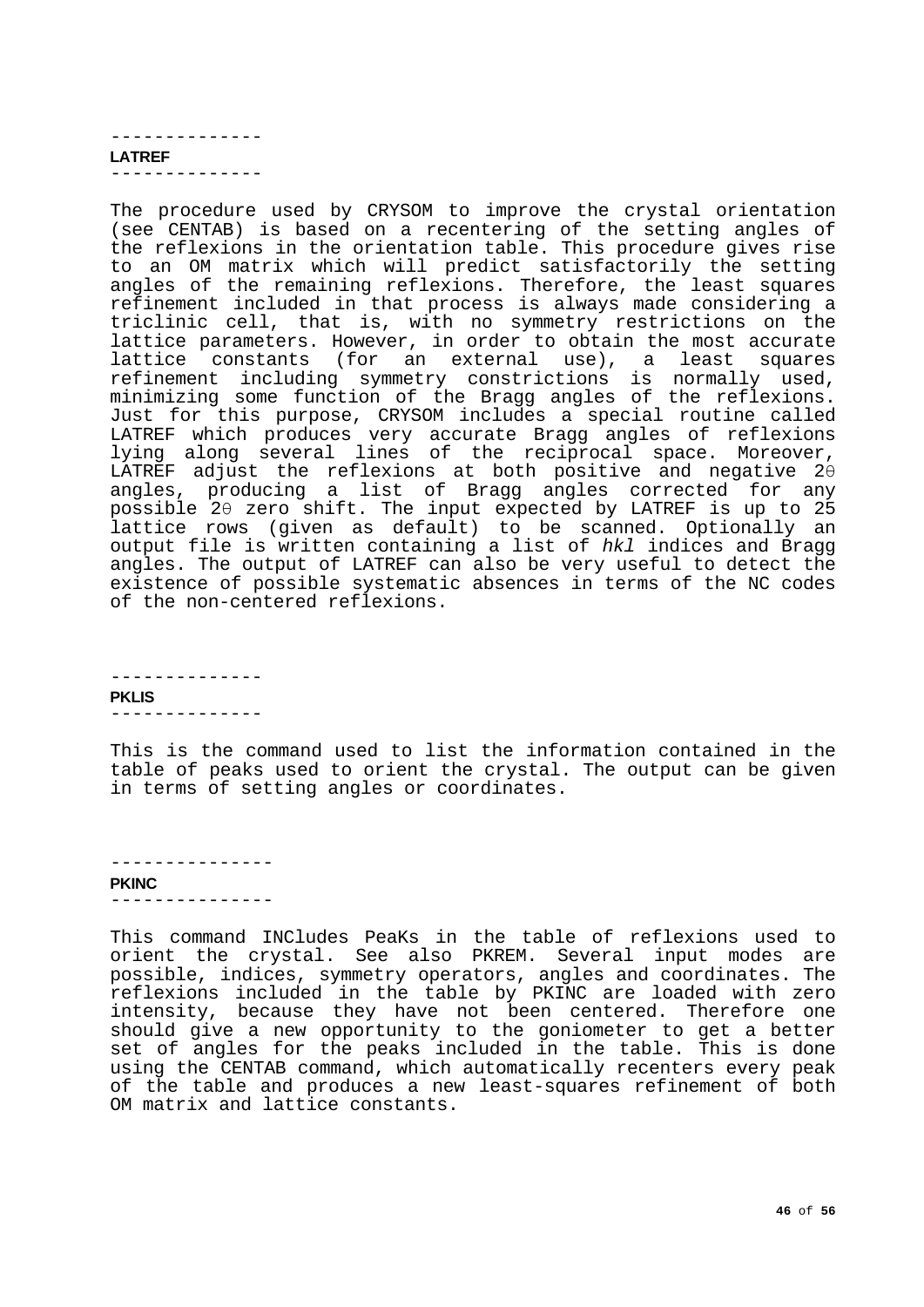#### <span id="page-46-0"></span>--------------- **PKSKP** ---------------

In the case of a single crystal, DETCEL will produce a proper orientation matrix (OM). However, if for instance, the sample is no single (and the table of peaks shows peaks of the several components), DETCEL can produce non integer values for the reflexion indices, some of the vectors determining the cell can be poorly determined, or even no OM matrix will be produced. In these cases, some of the peaks being involved in the determination of the cell axes should be excluded and a new DETCEL started. This exclusion of peaks can be done removing (deleting) the selected peaks using the PKREM command. However if the operator wants just to exclude them (without deleting), PKSKP skips the selected peaks for the DETCEL procedure. Skipped peaks, also excluded from the indexing (INDEX) procedure, can be restored later on by the command PKRES.

## ---------------

## <span id="page-46-1"></span>**PKRES**

---------------

Several peaks of the table of reflexions being used to orient the crystal can be skipped for some operations (see PKSKP). The skipped peaks can be restored by using the PKRES command. See also DETCEL.

#### ---------------

#### <span id="page-46-2"></span>**PKREM**

---------------

If for any reason all or several peaks of the table of reflexions, being used to orient the crystal, are to be removed (deleted), PKREM performs this operation. See also PKINC, PKSKP, PKRES and DETCEL.

--------------- **LOM**

<span id="page-46-3"></span>---------------

This is the command used to List (print out) the Orientation Matrix (OM). Some commands call automatically LOM. See also LRMT and MODOM.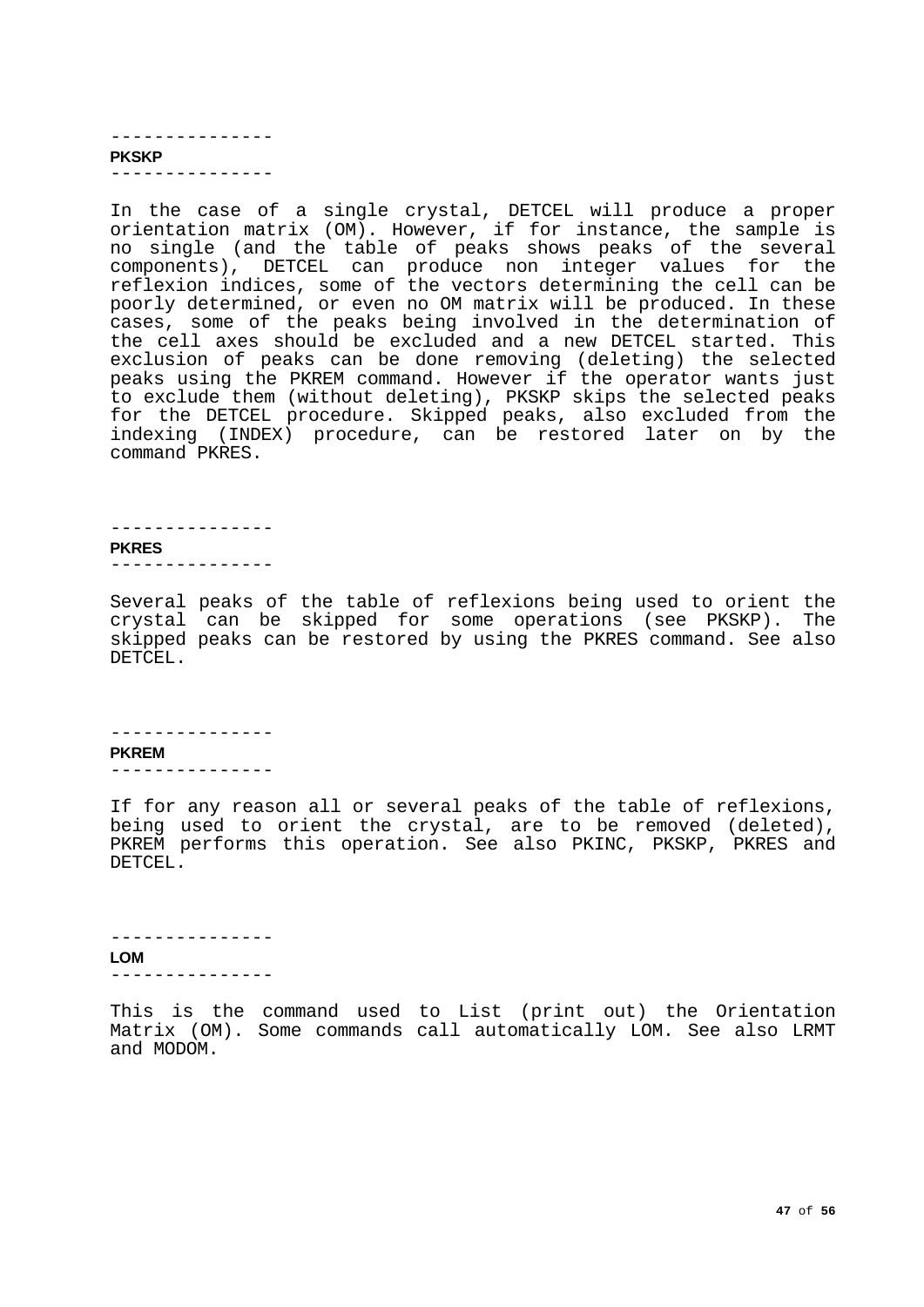#### <span id="page-47-0"></span>--------------- **LDCEL** ---------------

This is the command used to List (print out) the Direct CELL. Some commands call automatically LDCEL. See also LRCEL.

```
---------------
LRCEL
---------------
```
This is the command used to List (print out) the Reciprocal CELL. Some commands call automatically LRCEL. See also LDCEL.

#### <span id="page-47-2"></span>--------------- **LRMT** ---------------

This is the command used to List (print out) the Reciprocal Metric Tensor (RMT), defined as the product of  $OM_t$ . OM (where  $OM_t = OM$ transposed). Some commands call automatically LRMT. See also LOM.

#### <span id="page-47-3"></span>--------------- **CENFAC** ---------------

The peak centering process (optimization of peak angle settings) uses a parameter defining the factor which multiplies the scan amplitude used to center the peaks. This parameter can be modified using CENFAC (CENtering FACtor). A value of 1 is normally used, but for the case of big crystal plates, some value around 1.2 or 1.3 can give better results.

# ---------------

<span id="page-47-4"></span>**CENMOD** ---------------

The peak centering process (optimization of peak angle settings using CENPK or CENTAB) can be done in two different ways. The normal procedure implies the following scans: φ, 2θ, χ, 2θ/ω, which correspond to the value of 1 for the CENMOD parameter. However, in special cases, two additional scans (20 and  $\bar{x}$ ) can be forced after the first φ scan using the value 0 for CENMOD.

---------------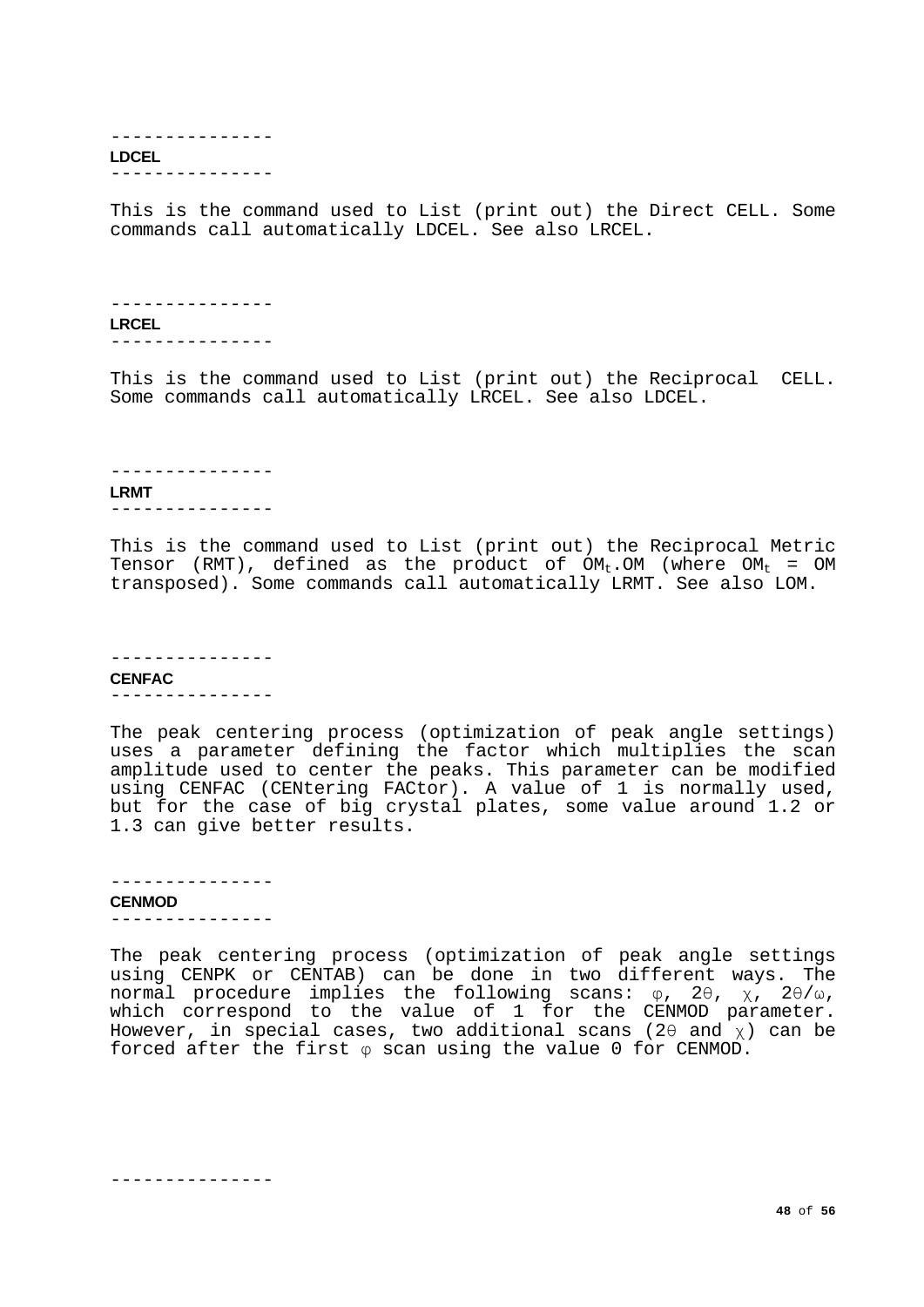#### <span id="page-48-0"></span>**CENPK**

---------------

This is the command to be used when a single PeaK should be CENtered. This command assumes that the setting angles are roughly on a peak. If the centering procedure does not find any peak, a warning message of No Centering (NC) is printed. The strategy being used to center peaks includes the following angle optimizations:  $\varphi$ , 2θ,  $\chi$  and a final  $\omega/2\theta$  (see also CENMOD). Each angle optimization implies the determination of the angle centroid, several corrections using the zero corrections (see ALIGN) and the use of the proper automatic slits (if available) for the given angle. The centering process produces a print out of the optimized angles and the reflexion intensity measured on the reflexion top with slits of 1x1 degrees (or with the fixed slits being used). See also CENTAB.

## <span id="page-48-1"></span>**CENTAB**

---------------

---------------

The accuracy obtained for the crystal orientation, and therefore for the lattice constants, after the peak searching process, is a consequence of a unique process of peak centering, the one carried out at SEARCH time. This means that one can still spend a little more time to improve the setting angles of the peaks contained in the table used to calculate the OM matrix. Moreover, one can make some modifications in the table of peaks, removing (PKREM) some of them (probably because several ones have low indices, or they are too weak in intensity, or systematically one of the indices is very low, or too high, etc.). If this is so, one can include new peaks in the table by using the PKINC command (PeaK INClude), using several input modes (indices, symmetry operators, angles, coordinates). In both cases (no modifications done in the table of peaks, or new reflexion settings introduced, and therefore loaded with zero intensities) one should give a new opportunity to the goniometer to get a better set of angles for the peaks included in the table. This is done using the CENTAB (CENter TABle) command, which automatically recenters every peak of the table and produces a new least-squares refinement of both OM matrix and lattice constants. See also CENPK and the centering strategy explained there.

<span id="page-48-2"></span>

| <b>GOANG</b> |  |  |  |
|--------------|--|--|--|
|              |  |  |  |

This is the command to be used when selected angular values (2θ, ω, χ, φ) are to be set. See also XCOM and LLIM.

---------------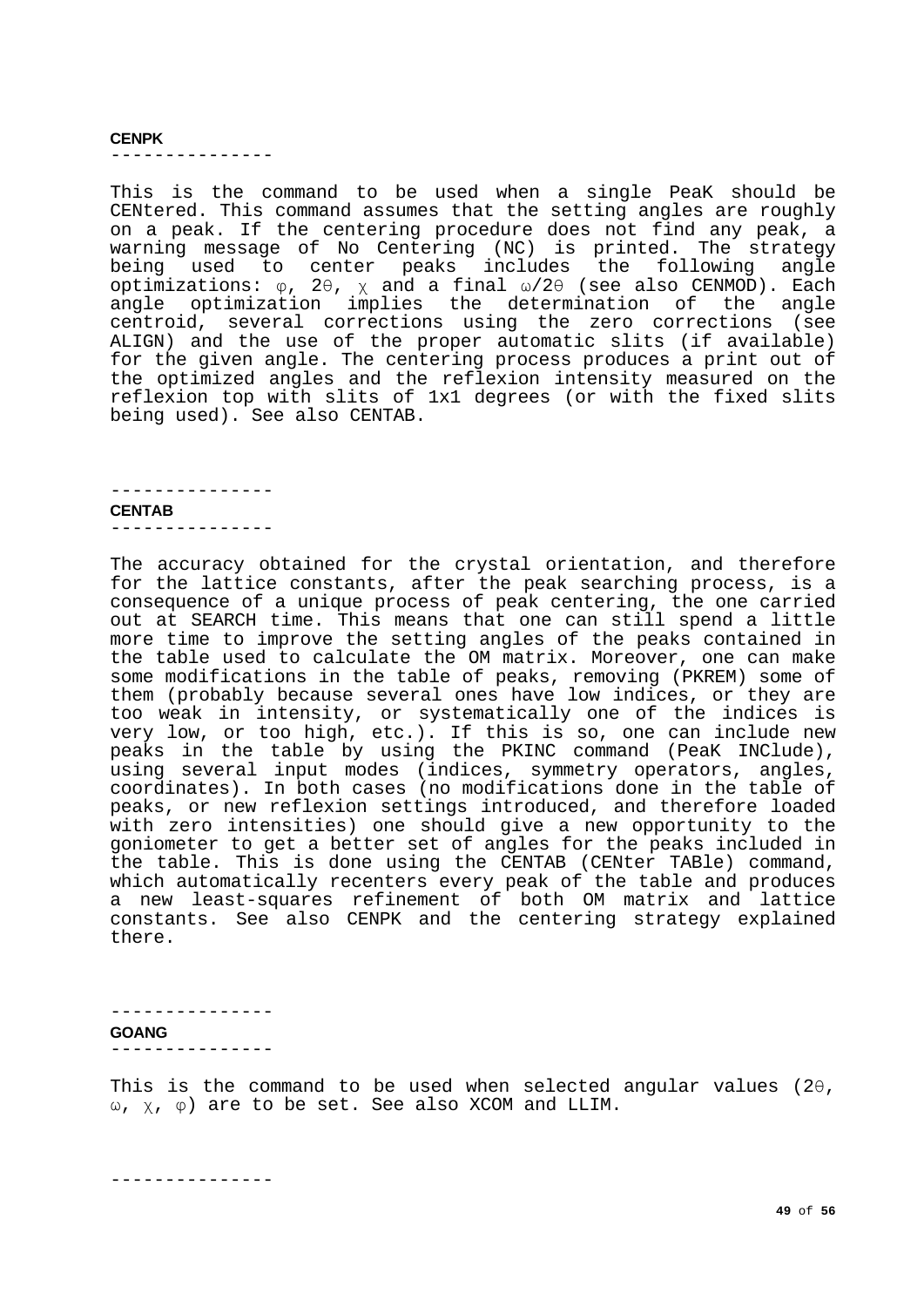#### <span id="page-49-0"></span>**GOHKL**

---------------

This is the command to be used when a selected reflexion (given by its *hkl* indices and the azimuth angle ψ) is to be positioned. The corresponding setting angles (2θ, ω, χ, φ) are previously calculated and then positioned. The orientation matrix (OM) must be known. This command can also accept non-integer *hkl* indices.

<span id="page-49-1"></span>--------------- **HSLIT** and **VSLIT** ---------------

Two detector slits are available. The so called HSLIT (horizontal slit) is the slit which however can be opened and closed in the vertical sense. The VSLIT (vertical slit) is the slit whose aperture can be variated in the horizontal sense. The commands HSLIT and VSLIT are used to set the selected apertures of these slits. See also XCOM and LLIM.

---------------

<span id="page-49-2"></span>**SHUTO**

---------------

This command is used to Open the SHUTter. See also XCOM.

---------------

<span id="page-49-3"></span>**SHUTC** ---------------

This command is used to Close the SHUTter. See also XCOM.

<span id="page-49-4"></span>--------------- **XCOM**

---------------

This is the general communication command of the Seifert goniometers. It can also be used from the MS-DOS level. XCOM shows the actual values of some parameters, offers the possibility of moving the goniometer angles, including the detector slits (if variable ones are available), selecting the power parameters of the tube, opening and closing the shutter, starting the timer to get an intensity value on a peak, etc. See also GOANG, HSLIT, VSLIT, SHUTO, SHUTC and LANG. To exit XCOM just press the END key.

---------------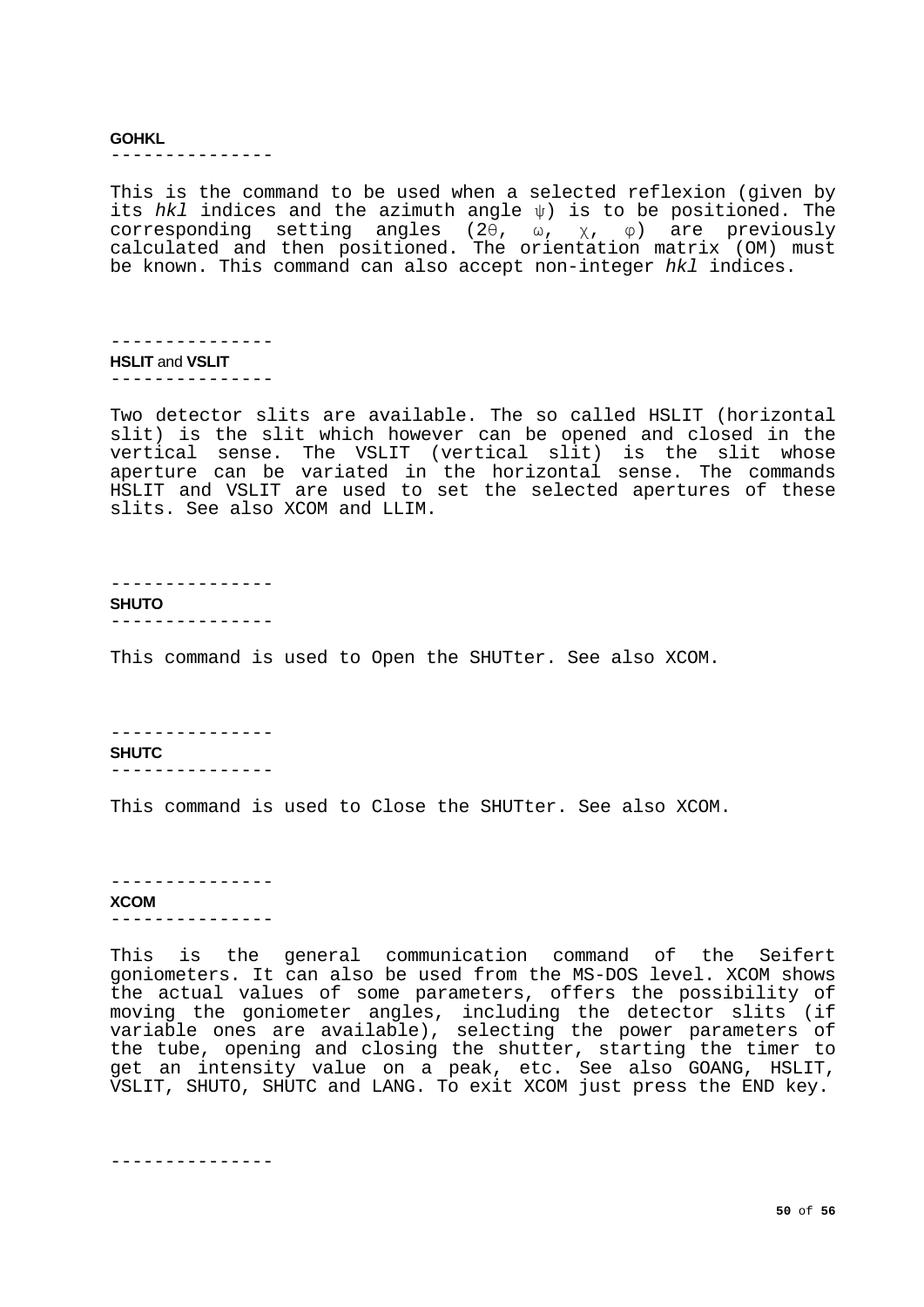#### <span id="page-50-0"></span>**SCAN**

---------------

Assuming that the goniometer angles are set on a reflexion peak, SCAN is the command used to analyse the peak profile. Some input parameters are expected: scan axis, scan mode, scan width, step width, speed or time and slits to be used. The output contains some valuable information as angular values at peak maximum and peak centroid, attenuator filter used, maximum and minimum intensity detected, background parameters, total and net intensities, standard deviation of the intensity, full width at half maximum and the number of maxima detected on the profile. A hardcopy of the profile is also possible (see PLOT). SCAN is the command to be used to make the analysis of the scan conditions for data collection (DATCOL or DATCON). See also DATI.

The SCAN command can also be used to make azimuth scans ( $\psi$  scans), meaning that the reflexion is scanned in angular positions corresponding to the different ψ values.

<span id="page-50-1"></span>--------------- **PLOT** ---------------

The scans made during the peak searching process (SEARCH), peak centering (CENPK, CENTAB), scan analysis (SCAN), calculation of the angular zero corrections (ALIGN), determination of accurate Bragg angles for external lattice refinement (LATREF), and during the data collection process (DATCOL/DATCON), can be plotted in real time on the computer screen. The PLOT command allows this plotting capability, selects the maximum intensity of the plots and allows the possibility of producing a hardcopy on the printer. The conditions selected with the PLOT command will remain active until new conditions are selected.

---------------

## <span id="page-50-2"></span>**LANG**

---------------

The actual setting angles of the goniometer can be obtained using the LANG command (List ANGgles). See also XCOM.

<span id="page-50-3"></span>--------------- **EXIT** ---------------

This is the program stop command. EXIT returns the control to the computer MS-DOS operating system.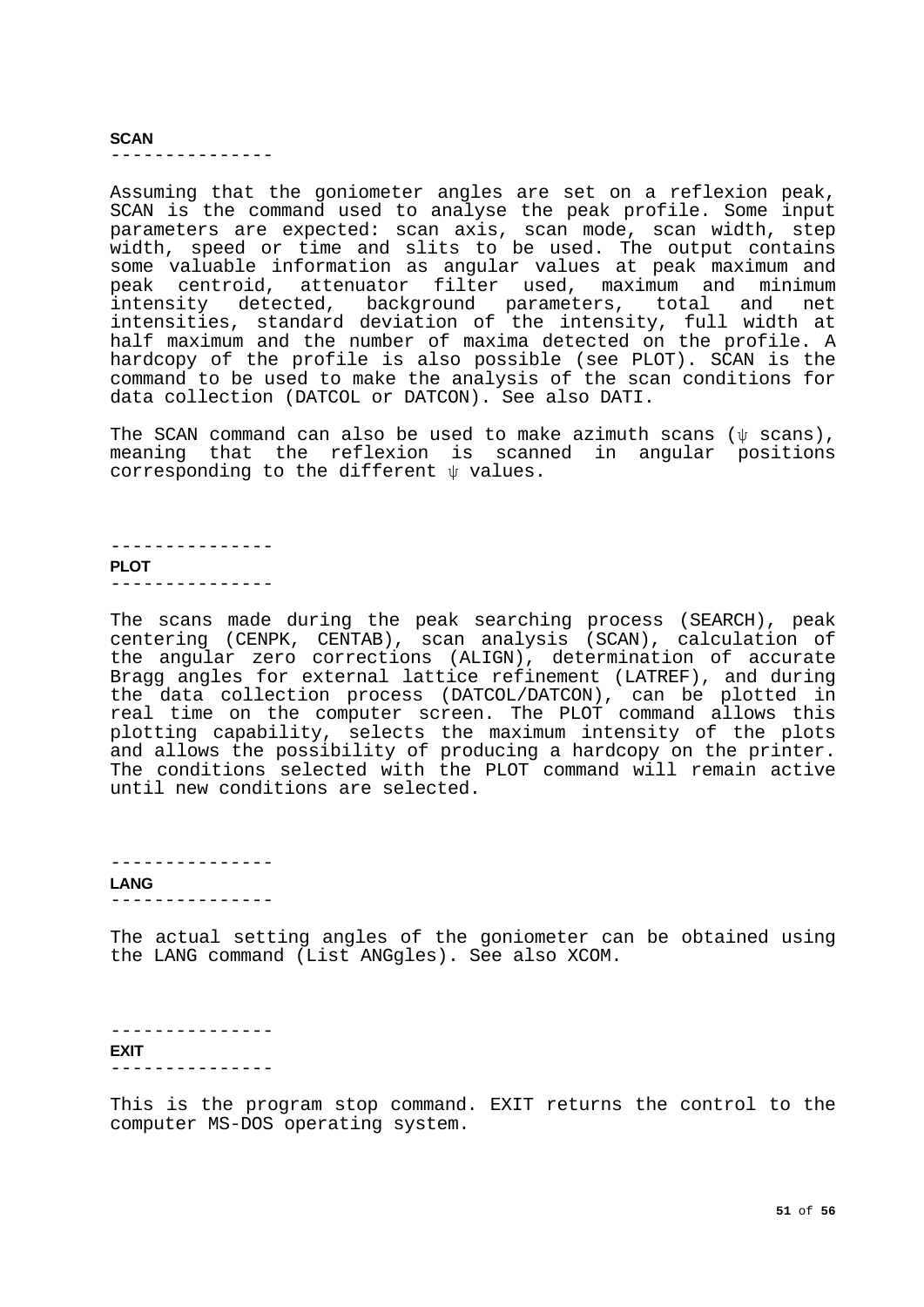<span id="page-51-0"></span>------------------ **Input-EOF (CTRL Z)** ------------------

This is not a command, but a software possibility to produce the so called input end-of-file, i.e. a soft mode of interrupting any alphanumeric input to the program (during any command or subcommand), returning the control to the "Ready..." status of the program. The way to produce this Input-EOF is to press the CTRL (control) key and (maintaining it so) press the Z key, release both keys and press the Enter (Return) key.

------------------

<span id="page-51-1"></span>**Interrupt (CTRL A)** ------------------

This is not a command in the sense described above for other instructions. This interrupt is used to abort any program operation which implies a scan (DATCOL, DATCON, ALIGN, SEARCH, LATREF, CENPK, CENTAB and SCAN). It must be always used during a scan process. The way to produce this interrupt is to press the CTRL (control) key and (maintaining it so) press the A key. Release both keys and wait until the actual scan is performed and the program returns to the "Ready..." status.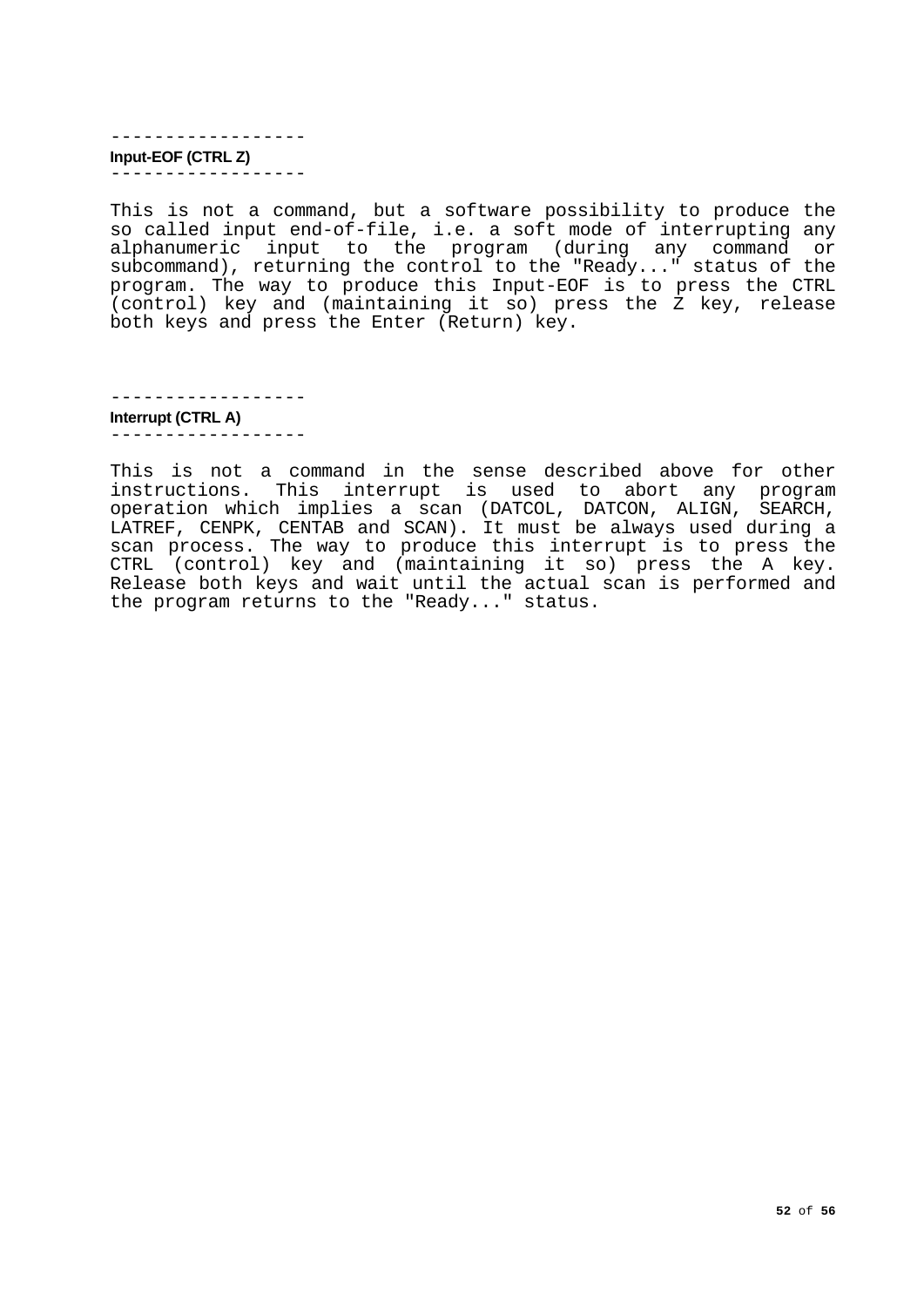## <span id="page-52-0"></span>*LIST OF COMMANDS AND SUBCOMMANDS*

These are the available general commands as they appear when using the HELP command:

## HELP

| FILES<br>NREF        | DUMP1<br>SURPAR QUASI                | PRON                 | PROFF<br>DATI       | WAVE<br>DATO    | POWER<br>DATCOL      | SIGMA<br>DATCON | ATTEN  | LLIM  |
|----------------------|--------------------------------------|----------------------|---------------------|-----------------|----------------------|-----------------|--------|-------|
| ALIGN                | LZER                                 | MODZER               |                     |                 |                      |                 |        |       |
| VIEW<br>PKLIS<br>LOM | SEARCH DETCEL<br>PKINC<br>LDCEL      | PKSKP PKRES<br>LRCEL | INDEX<br>LRMT       | REDCEL<br>PKREM | MODOM                | TWIN            | LATREF |       |
|                      | CENFAC CENMOD CENPK                  |                      | CENTAB              |                 |                      |                 |        |       |
| <b>GOANG</b><br>LANG | GOHKL                                | HSLIT                | VSLIT               | SHUTO           | SHUTC                | XCOM            | SCAN   | PLOT. |
| EXIT                 |                                      |                      |                     |                 |                      |                 |        |       |
|                      | Input-EOF: Press<br>Interrupt: Press |                      | CTRL Z<br>CTRL<br>A | and<br>and      | press Return<br>wait |                 |        |       |

and these are the DATI-subcommands used to select the parameters for DATCOL/DATCON:

HELP

TEXT ZONE MODE SLITS MAXN RELUNC SYSABS SYMREF OUTMOD REFER SAVE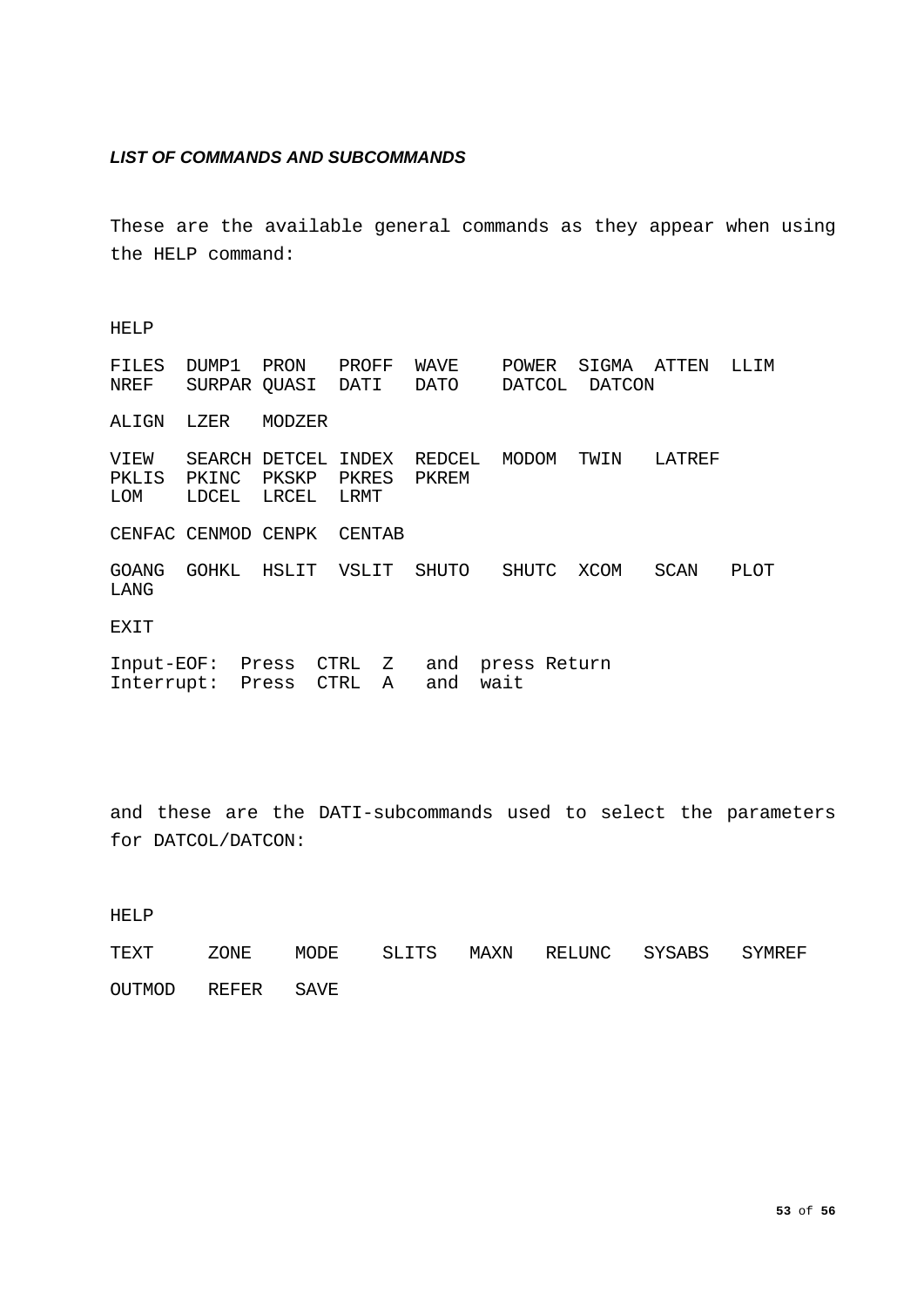## <span id="page-53-0"></span>**APPENDIX**

## <span id="page-53-1"></span>*ON SURFACE DIFFRACTION*

By activating the SURPAR command, CRYSOM allows the conditions for producing surface diffraction, that is, it collects the intensity data provided the crystal is positioned in such a way that the incident and reflected beams make a preselected angle with a given crystal surface. For this purpose, the angles  $\chi$  and  $\varphi$  setting the normal of the crystal surface onto the +y axis of the goniometer, must be known. Then the operator must only decide the angular range allowed for the angles  $\alpha'$  and  $\beta'$ , in such a way that the angles formed between the outwards normal of the surface and both, the incident beam and the reflected beam are  $\pi$ - $\alpha$ ' and  $\beta$ ', respectively.

These conditions are obtained for each allowed reflexion if the scattering vector makes an angle  $(y')$  with the outwards normal of the crystal surface in the range 0 to 90 degrees, that is, to ensure that the reflected beam does not pass through the bulky crystal. If this condition is fulfilled, the azimuth angle  $\psi$  is varied until  $\alpha'$  and  $\beta'$  are in the allowed range, provided that the angular limits of the goniometer shafts are not reached and that the detector does not pass through a shadow zone.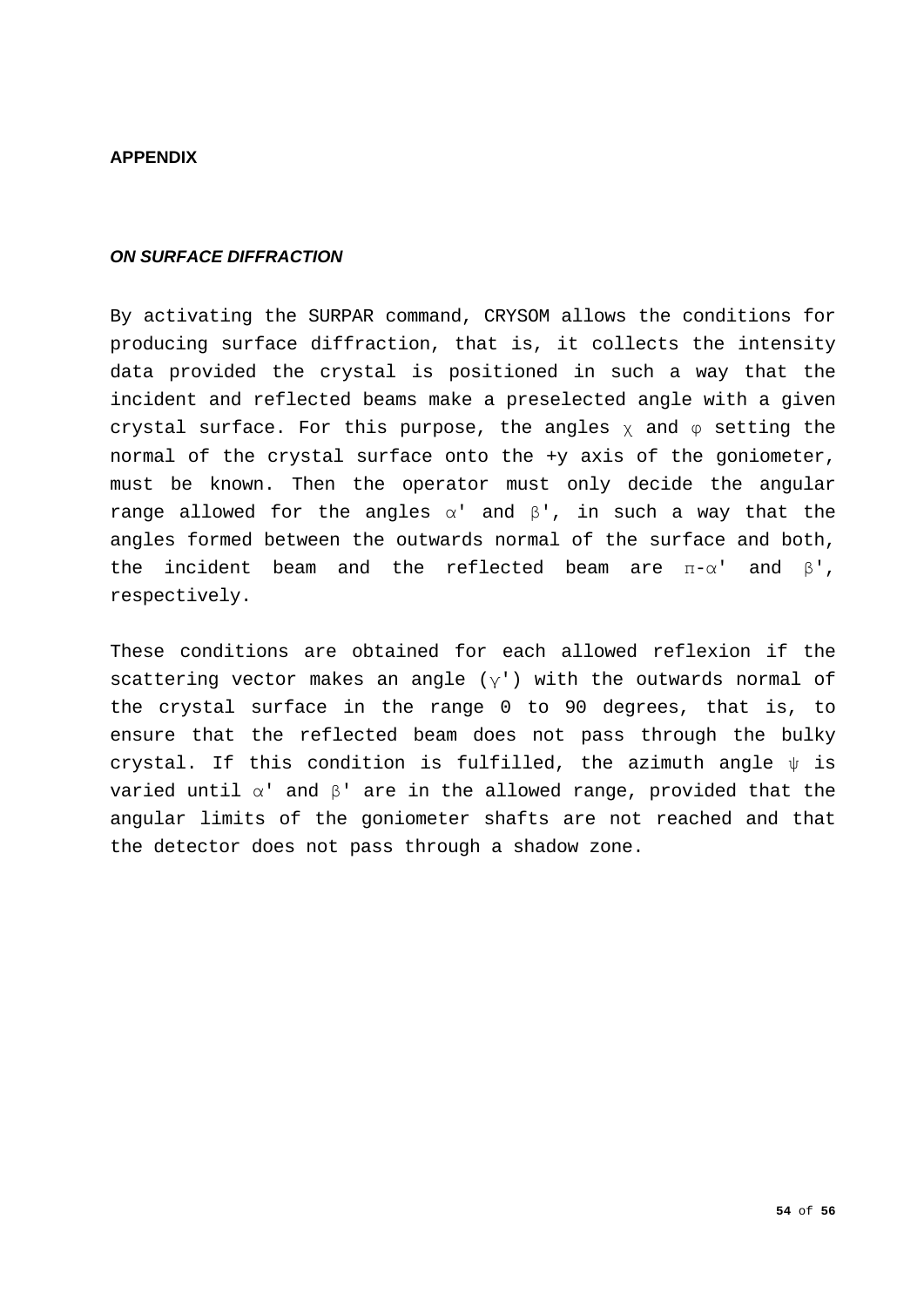## <span id="page-54-0"></span>*RECORD TYPES ON FILE 2*

The program produces three types of records on File 2 (see DATCOL/DATCON), depending on the selection made by the DATI-OUTMOD subcommand (see DATI and DATO).

Record type 1 The record of type 1, identical to the record produced on the screen and on the printer, contains the following information:

**1 mark h k l Ineto Sigma F Fwhm U A N ψ Record**

corresponding to the following formats:

For non-quasi-crystals (see also the QUASI command) (1x,'1',a1,6x,3i4,f14.0,f7.0, i3,f8.2,2x,i2,2x,i2,2x,i1,f6.0,i9)

For quasi-crystals (see also the QUASI command) (1x,'1',a1, 3f8.3,f8.0,f7.0, i3,f8.2,2x,i2,2x,i2,2x,i1,f6.0,i9)

whit the following meaning:

1 record type (not printed out on the printer)<br>mark blank or 0 for normal reflexions (0=quasi-cr blank or Q for normal reflexions (Q=quasi-crystal) R for reference reflexions h k lthe reflexion indices (real numbers for quasi-crystals) Inetothe net intensity Sigmathe standard deviation of Ineto<br>F the filter code (negative) F the filter code (negative means TOO STRONG)<br>Fwhm the full width at half maximum of the peak Fwhm the full width at half maximum of the peak<br>
U the precision code of the measurement U the precision code of the measurement<br>A the peak asymmetry code A the peak asymmetry code<br>N the number of peaks det N the number of peaks detected<br>
if the azimuth angle ψ the azimuth angle<br>Record the sequential re the sequential record number

#### Record type 2

The record of type 2 is reserved for the peak profile:

**2 mark numstp (buffer(j),j=1,numstp)**

corresponding to the following format:

(1x,'2',a1,i4,9f8.0,/,(7x,9f8.0))

where:

| 2      | is the record type                                 |
|--------|----------------------------------------------------|
| mark   | blank or 0 for normal reflexions (0=quasi-crystal) |
|        | R for reference reflexions                         |
| numstp | is the number of steps of the profile              |
| buffer | contains the scan profile in cps                   |